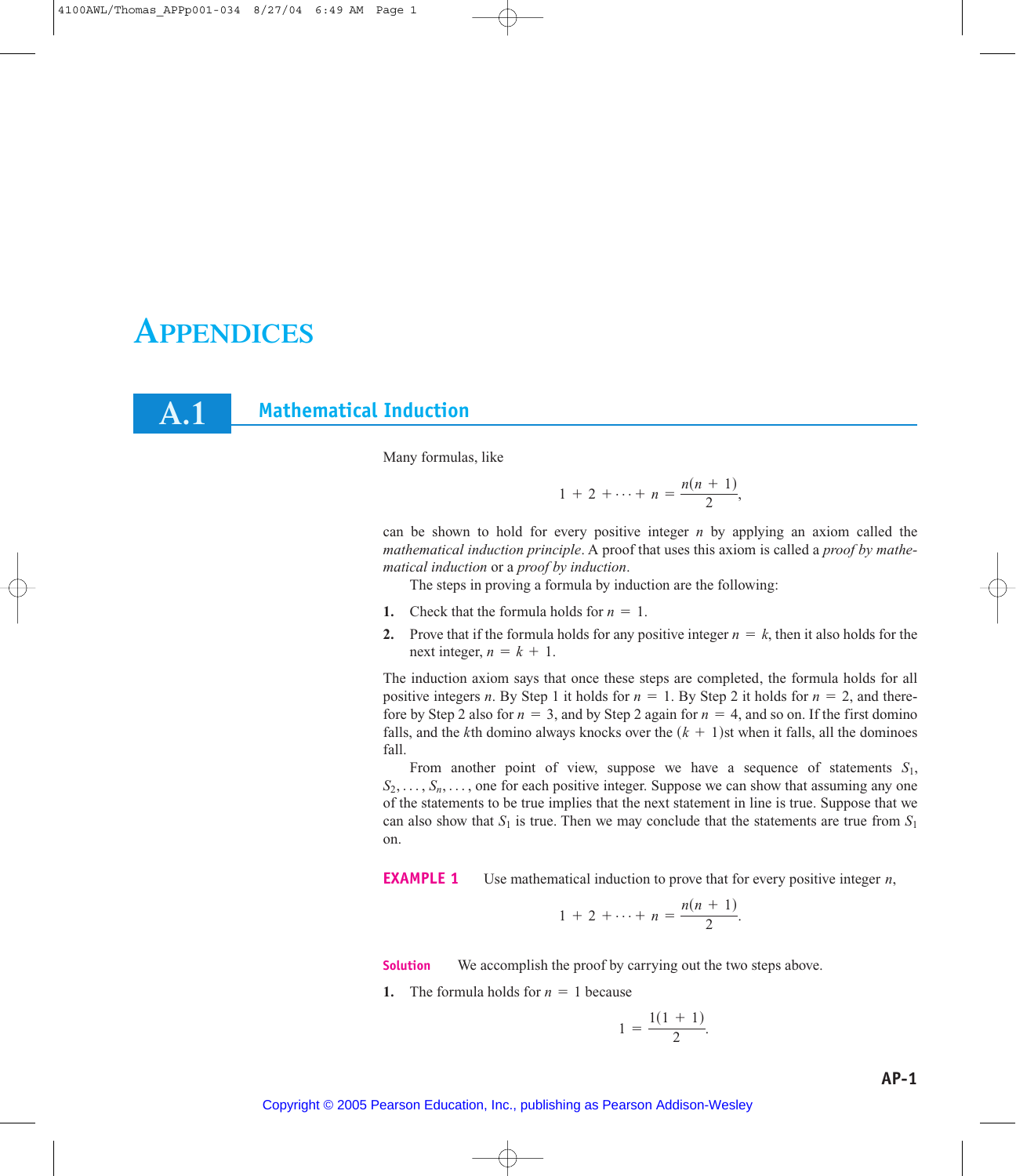**2.** If the formula holds for  $n = k$ , does it also hold for  $n = k + 1$ ? The answer is yes, as we now show. If

$$
1 + 2 + \cdots + k = \frac{k(k+1)}{2},
$$

then

$$
1 + 2 + \dots + k + (k + 1) = \frac{k(k + 1)}{2} + (k + 1) = \frac{k^2 + k + 2k + 2}{2}
$$

$$
= \frac{(k + 1)(k + 2)}{2} = \frac{(k + 1)((k + 1) + 1)}{2}.
$$

The last expression in this string of equalities is the expression  $n(n + 1)/2$  for  $n = (k + 1)$ .

The mathematical induction principle now guarantees the original formula for all positive integers *n*.

In Example 4 of Section 5.2 we gave another proof for the formula giving the sum of the first *n* integers. However, proof by mathematical induction is more general. It can be used to find the sums of the squares and cubes of the first *n* integers (Exercises 9 and 10). Here is another example.

**EXAMPLE 2** Show by mathematical induction that for all positive integers *n*,

$$
\frac{1}{2^1} + \frac{1}{2^2} + \cdots + \frac{1}{2^n} = 1 - \frac{1}{2^n}.
$$

**Solution** We accomplish the proof by carrying out the two steps of mathematical induction.

**1.** The formula holds for  $n = 1$  because

$$
\frac{1}{2^1} = 1 - \frac{1}{2^1}.
$$

**2.** If

$$
\frac{1}{2^1} + \frac{1}{2^2} + \dots + \frac{1}{2^k} = 1 - \frac{1}{2^k},
$$

then

$$
\frac{1}{2^1} + \frac{1}{2^2} + \dots + \frac{1}{2^k} + \frac{1}{2^{k+1}} = 1 - \frac{1}{2^k} + \frac{1}{2^{k+1}} = 1 - \frac{1 \cdot 2}{2^k \cdot 2} + \frac{1}{2^{k+1}}
$$

$$
= 1 - \frac{2}{2^{k+1}} + \frac{1}{2^{k+1}} = 1 - \frac{1}{2^{k+1}}.
$$

Thus, the original formula holds for  $n = (k + 1)$  whenever it holds for  $n = k$ .

With these steps verified, the mathematical induction principle now guarantees the formula for every positive integer *n*.

## **Other Starting Integers**

Instead of starting at  $n = 1$  some induction arguments start at another integer. The steps for such an argument are as follows.

#### Copyright © 2005 Pearson Education, Inc., publishing as Pearson Addison-Wesley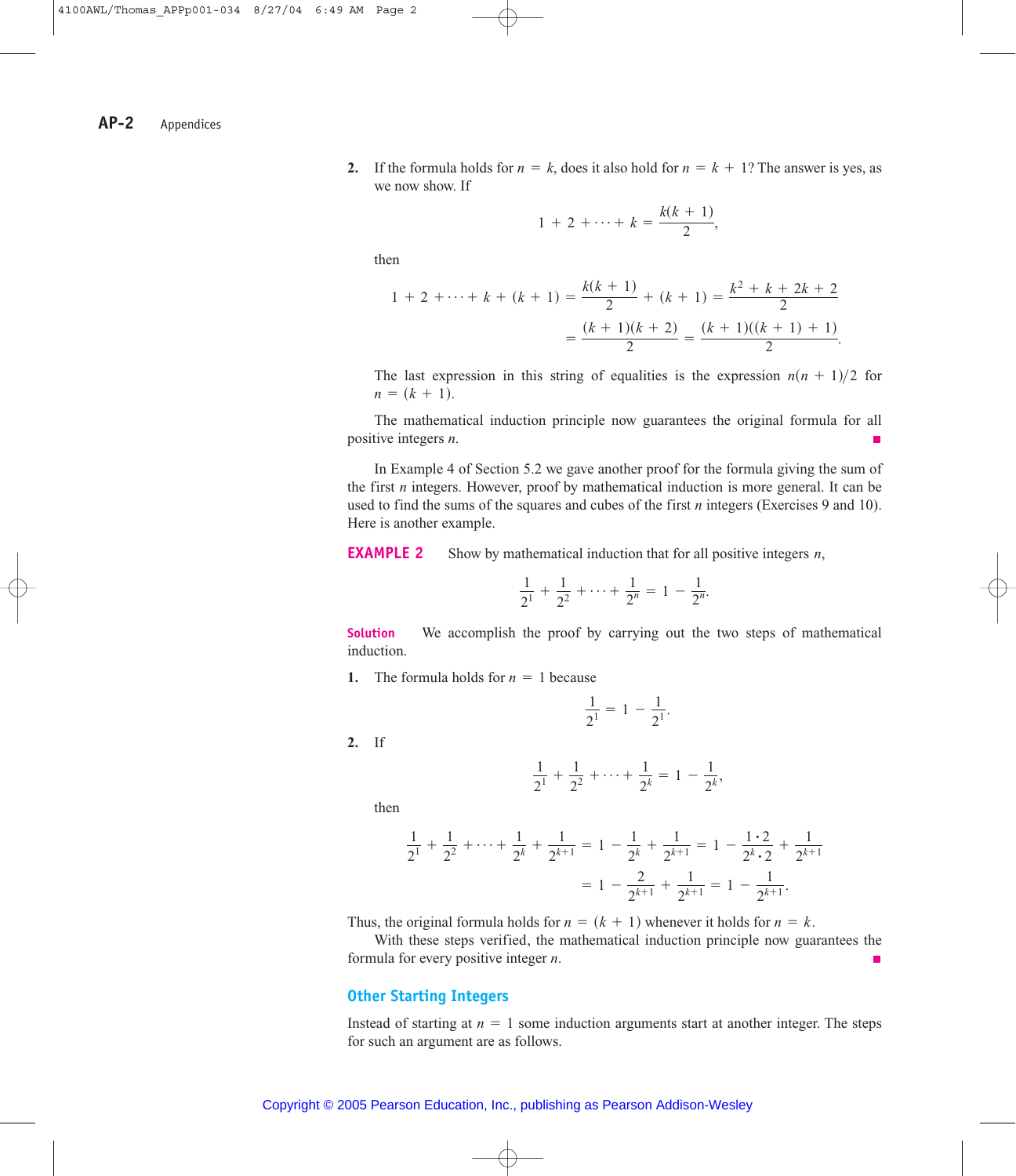- **1.** Check that the formula holds for  $n = n_1$  (the first appropriate integer).
- **2.** Prove that if the formula holds for any integer  $n = k \ge n_1$ , then it also holds for  $n = (k + 1)$ .

Once these steps are completed, the mathematical induction principle guarantees the formula for all  $n \geq n_1$ .

**EXAMPLE 3** Show that  $n! > 3^n$  if *n* is large enough.

**Solution** How large is large enough? We experiment:

| $\boldsymbol{n}$ |                       |  |    |     |     |      |
|------------------|-----------------------|--|----|-----|-----|------|
| n!               |                       |  | 24 | 120 | 720 | 5040 |
| $3^n$            | $\tilde{\phantom{a}}$ |  | 81 | 243 | 729 | 2187 |

It looks as if  $n! > 3^n$  for  $n \ge 7$ . To be sure, we apply mathematical induction. We take  $n_1 = 7$  in Step 1 and complete Step 2.

Suppose  $k! > 3^k$  for some  $k \ge 7$ . Then

$$
(k+1)! = (k+1)(k!) > (k+1)3^{k} > 7 \cdot 3^{k} > 3^{k+1}.
$$

Thus, for  $k \geq 7$ ,

 $k! > 3^k$  implies  $(k + 1)! > 3^{k+1}$ .

The mathematical induction principle now guarantees  $n! \geq 3^n$  for all  $n \geq 7$ .

# **EXERCISES A.1**

**1.** Assuming that the triangle inequality  $|a + b| \leq |a| + |b|$  holds **5.** Show that for any two numbers *a* and *b*, show that

$$
|x_1 + x_2 + \cdots + x_n| \le |x_1| + |x_2| + \cdots + |x_n|
$$

for any *n* numbers.

**2.** Show that if  $r \neq 1$ , then

$$
1 + r + r2 + \dots + rn = \frac{1 - r^{n+1}}{1 - r}
$$

for every positive integer *n*.

- **3.** Use the Product Rule,  $\frac{d}{dx}(uv) = u\frac{dv}{dx} + v\frac{du}{dx}$ , and the fact that  $\frac{d}{dx}(x) = 1$  to show that  $\frac{d}{dx}(x^n) = nx^{n-1}$  for every positive integer *n*.
- **4.** Suppose that a function  $f(x)$  has the property that  $f(x_1x_2) =$  $f(x_1) + f(x_2)$  for any two positive numbers  $x_1$  and  $x_2$ . Show that

$$
f(x_1x_2\cdots x_n) = f(x_1) + f(x_2) + \cdots + f(x_n)
$$

for the product of any *n* positive numbers  $x_1, x_2, \ldots, x_n$ .

$$
\frac{2}{3^1} + \frac{2}{3^2} + \cdots + \frac{2}{3^n} = 1 - \frac{1}{3^n}
$$

for all positive integers *n*.

- **6.** Show that  $n! > n^3$  if *n* is large enough.
- **7.** Show that  $2^n > n^2$  if *n* is large enough.
- **8.** Show that  $2^n \ge 1/8$  for  $n \ge -3$ .
- **9. Sums of squares** Show that the sum of the squares of the first *n* positive integers is

$$
\frac{n\left(n+\frac{1}{2}\right)(n+1)}{3}.
$$

- **10. Sums of cubes** Show that the sum of the cubes of the first *n* positive integers is  $(n(n + 1)/2)^2$ .
- **11. Rules for finite sums** Show that the following finite sum rules hold for every positive integer *n*.

**a.** 
$$
\sum_{k=1}^{n} (a_k + b_k) = \sum_{k=1}^{n} a_k + \sum_{k=1}^{n} b_k
$$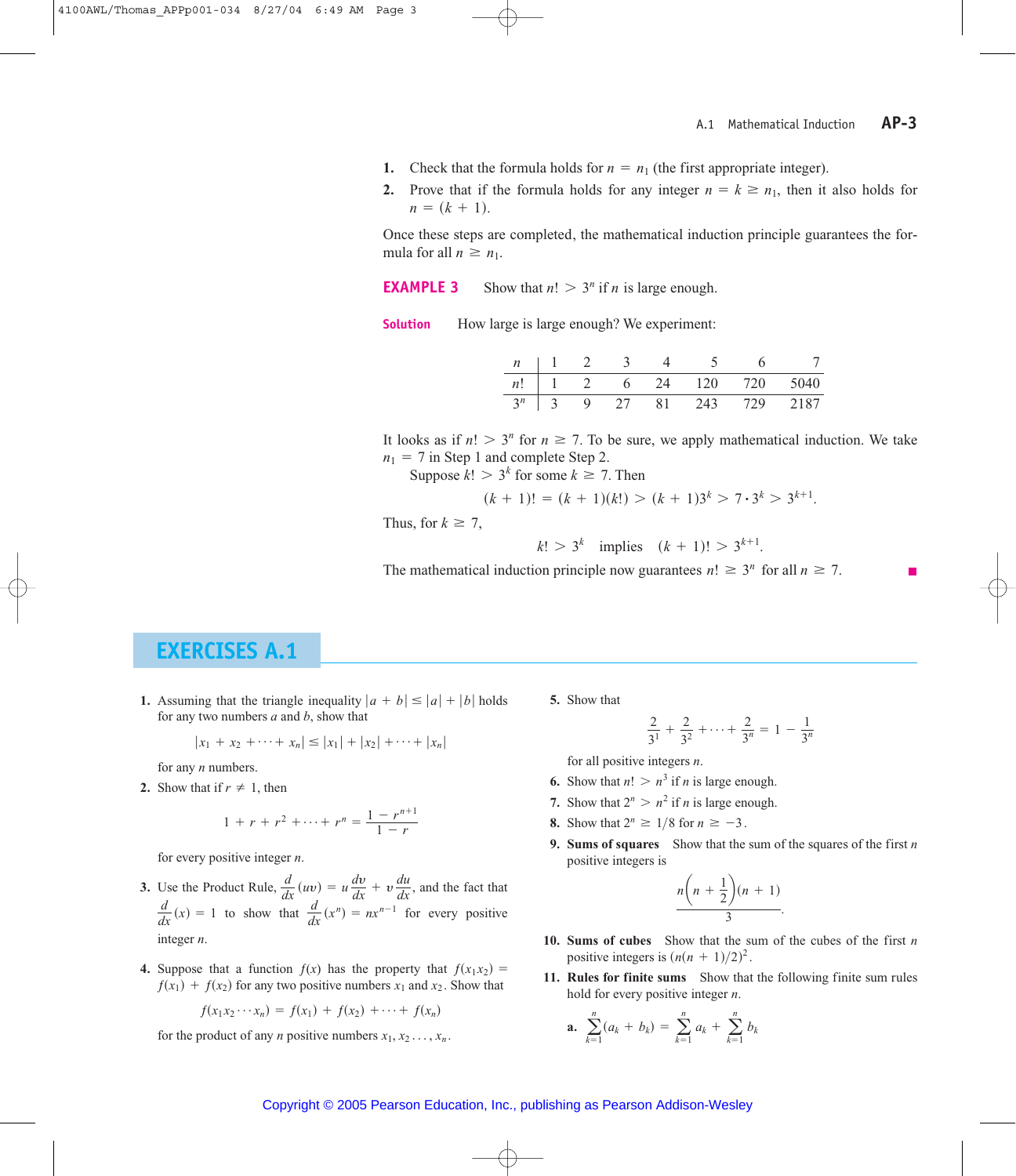**b.** 
$$
\sum_{k=1}^{n} (a_k - b_k) = \sum_{k=1}^{n} a_k - \sum_{k=1}^{n} b_k
$$
  
**c.** 
$$
\sum_{k=1}^{n} ca_k = c \cdot \sum_{k=1}^{n} a_k
$$
 (Any number *c*)

$$
b_k \qquad \qquad \mathbf{d.} \quad \sum_{k=1}^n a_k = n \cdot c \qquad \text{(if } a_k \text{ has the constant value } c\text{)}
$$

**12.** Show that  $|x^n| = |x|^n$  for every positive integer *n* and every real number *x*.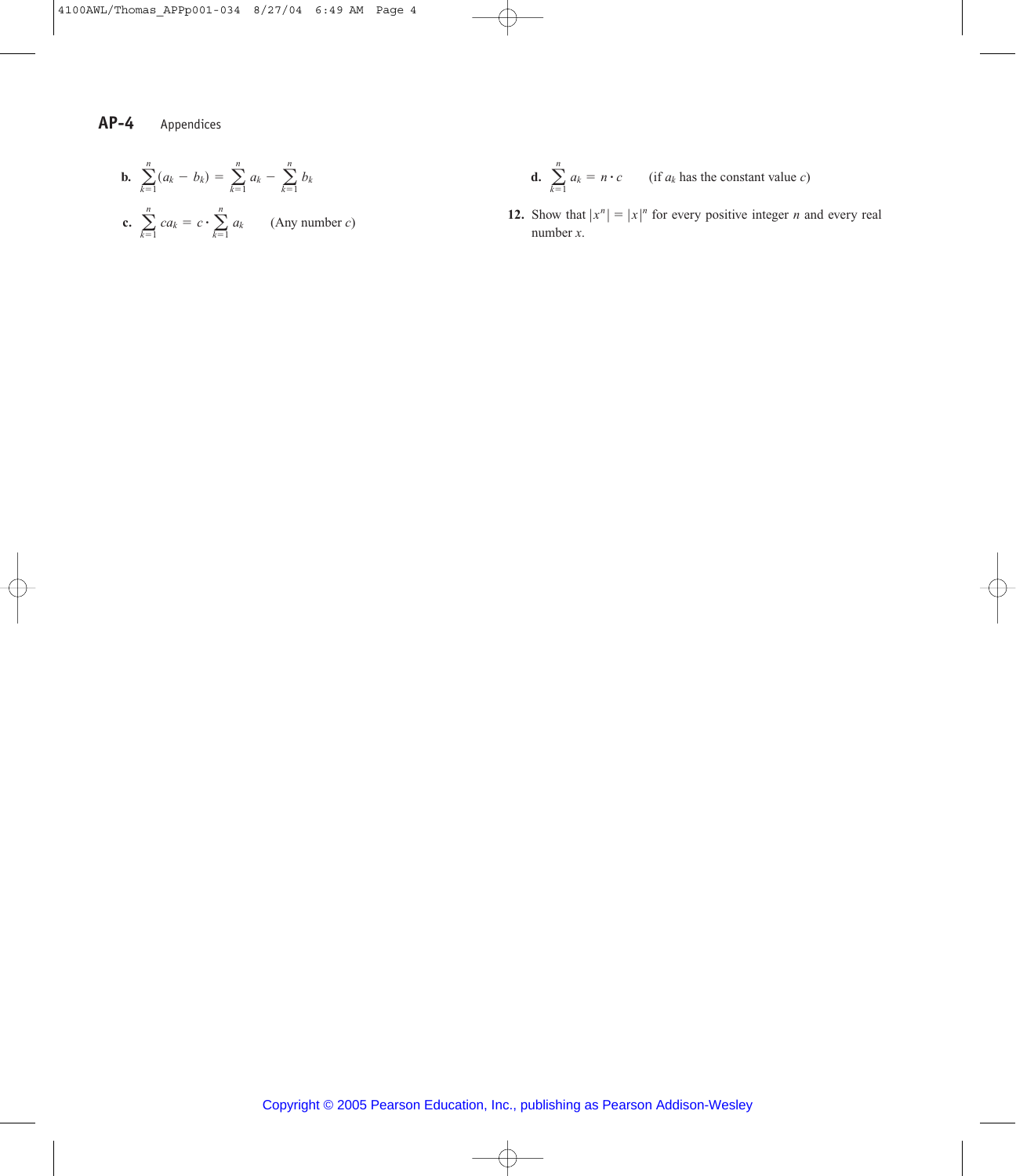**A.2**

# **Proofs of Limit Theorems**

This appendix proves Theorem 1, Parts 2–5, and Theorem 4 from Section 2.2.

#### **THEOREM 1 Limit Laws**

If *L*, *M*, *c*, and *k* are real numbers and

|                            | $\lim_{x \to c} f(x) = L$ and $\lim_{x \to c} g(x) = M$ , then                        |
|----------------------------|---------------------------------------------------------------------------------------|
| 1. Sum Rule:               | $\lim_{x\to c} (f(x) + g(x)) = L + M$                                                 |
| 2. Difference Rule:        | $\lim_{x\to c} (f(x) - g(x)) = L - M$                                                 |
| 3. Product Rule:           | $\lim_{x\to c} (f(x) \cdot g(x)) = L \cdot M$                                         |
| 4. Constant Multiple Rule: | $\lim_{x \to c} (kf(x)) = kL$ (any number k)                                          |
| 5. Quotient Rule:          | $\lim_{x \to c} \frac{f(x)}{g(x)} = \frac{L}{M}, \quad \text{if } M \neq 0$           |
| <b>6.</b> Power Rule:      | If $r$ and $s$ are integers with no common factor<br>and $s \neq 0$ , then            |
|                            | $\lim_{s \to \infty} (f(x))^{r/s} = L^{r/s}$                                          |
|                            | provided that $L^{r/s}$ is a real number. (If s is even,<br>we assume that $L > 0$ .) |
|                            |                                                                                       |

We proved the Sum Rule in Section 2.3 and the Power Rule is proved in more advanced texts. We obtain the Difference Rule by replacing  $g(x)$  by  $-g(x)$  and M by  $-M$  in the Sum Rule. The Constant Multiple Rule is the special case  $g(x) = k$  of the Product Rule. This leaves only the Product and Quotient Rules.

**Proof of the Limit Product Rule** We show that for any  $\epsilon > 0$  there exists a  $\delta > 0$  such that for all  $x$  in the intersection  $D$  of the domains of  $f$  and  $g$ ,

$$
0 < |x - c| < \delta \quad \Rightarrow \quad |f(x)g(x) - LM| < \epsilon.
$$

Suppose then that  $\epsilon$  is a positive number, and write  $f(x)$  and  $g(x)$  as

$$
f(x) = L + (f(x) - L), \qquad g(x) = M + (g(x) - M).
$$

#### Copyright © 2005 Pearson Education, Inc., publishing as Pearson Addison-Wesley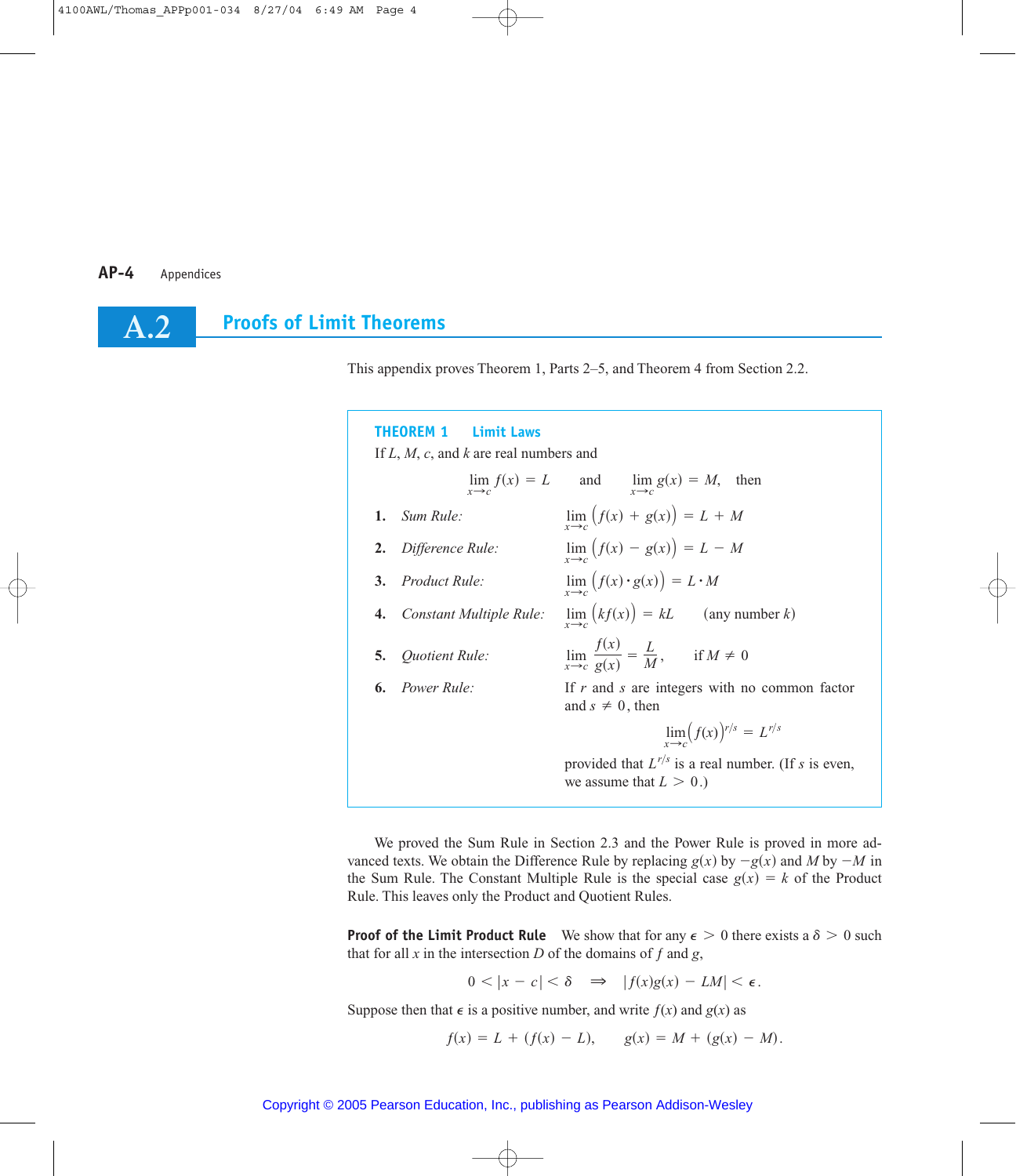п

Multiply these expressions together and subtract *LM*:

$$
f(x) \cdot g(x) - LM = (L + (f(x) - L))(M + (g(x) - M)) - LM
$$
  
= LM + L(g(x) - M) + M(f(x) - L)  
+ (f(x) - L)(g(x) - M) - LM  
= L(g(x) - M) + M(f(x) - L) + (f(x) - L)(g(x) - M). (1)

Since *f* and *g* have limits *L* and *M* as  $x \rightarrow c$ , there exist positive numbers  $\delta_1$ ,  $\delta_2$ ,  $\delta_3$ , and  $\delta_4$ such that for all *x* in *D*

$$
0 < |x - c| < \delta_1 \implies |f(x) - L| < \sqrt{\epsilon/3}
$$
\n
$$
0 < |x - c| < \delta_2 \implies |g(x) - M| < \sqrt{\epsilon/3}
$$
\n
$$
0 < |x - c| < \delta_3 \implies |f(x) - L| < \epsilon/(3(1 + |M|))
$$
\n
$$
0 < |x - c| < \delta_4 \implies |g(x) - M| < \epsilon/(3(1 + |L|))
$$
\n
$$
(2)
$$

If we take  $\delta$  to be the smallest numbers  $\delta_1$  through  $\delta_4$ , the inequalities on the right-hand side of the Implications (2) will hold simultaneously for  $0 < |x - c| < \delta$ . Therefore, for all *x* in *D*,  $0 < |x - c| < \delta$  implies

$$
|f(x) \cdot g(x) - LM|
$$
  
\n
$$
\leq |L||g(x) - M| + |M||f(x) - L| + |f(x) - L||g(x) - M|
$$
  
\n
$$
\leq (1 + |L|) |g(x) - M| + (1 + |M|) |f(x) - L| + |f(x) - L||g(x) - M|
$$
  
\n
$$
< \frac{\epsilon}{3} + \frac{\epsilon}{3} + \sqrt{\frac{\epsilon}{3}} \sqrt{\frac{\epsilon}{3}} = \epsilon.
$$
  
\n
$$
\text{Values from (2)}
$$

This completes the proof of the Limit Product Rule.

**Proof of the Limit Quotient Rule** We show that  $\lim_{x\to c} (1/g(x)) = 1/M$ . We can then conclude that

$$
\lim_{x \to c} \frac{f(x)}{g(x)} = \lim_{x \to c} \left( f(x) \cdot \frac{1}{g(x)} \right) = \lim_{x \to c} f(x) \cdot \lim_{x \to c} \frac{1}{g(x)} = L \cdot \frac{1}{M} = \frac{L}{M}
$$

by the Limit Product Rule.

Let  $\epsilon > 0$  be given. To show that  $\lim_{x \to c} (1/g(x)) = 1/M$ , we need to show that there exists a  $\delta > 0$  such that for all *x*.

$$
0 < |x - c| < \delta \quad \Rightarrow \quad \left| \frac{1}{g(x)} - \frac{1}{M} \right| < \epsilon.
$$

Since  $|M| > 0$ , there exists a positive number  $\delta_1$  such that for all *x* 

$$
0<|x-c|<\delta_1\quad\Rightarrow\quad |g(x)-M|<\frac{M}{2}.\tag{3}
$$

For any numbers *A* and *B* it can be shown that  $|A| - |B| \le |A - B|$  and  $|B| - |A| \le$  $|A - B|$ , from which it follows that  $|A| - |B|$   $|A - B|$ . With  $A = g(x)$  and  $B = M$ , this becomes

$$
| |g(x)| - |M| | \le |g(x) - M|,
$$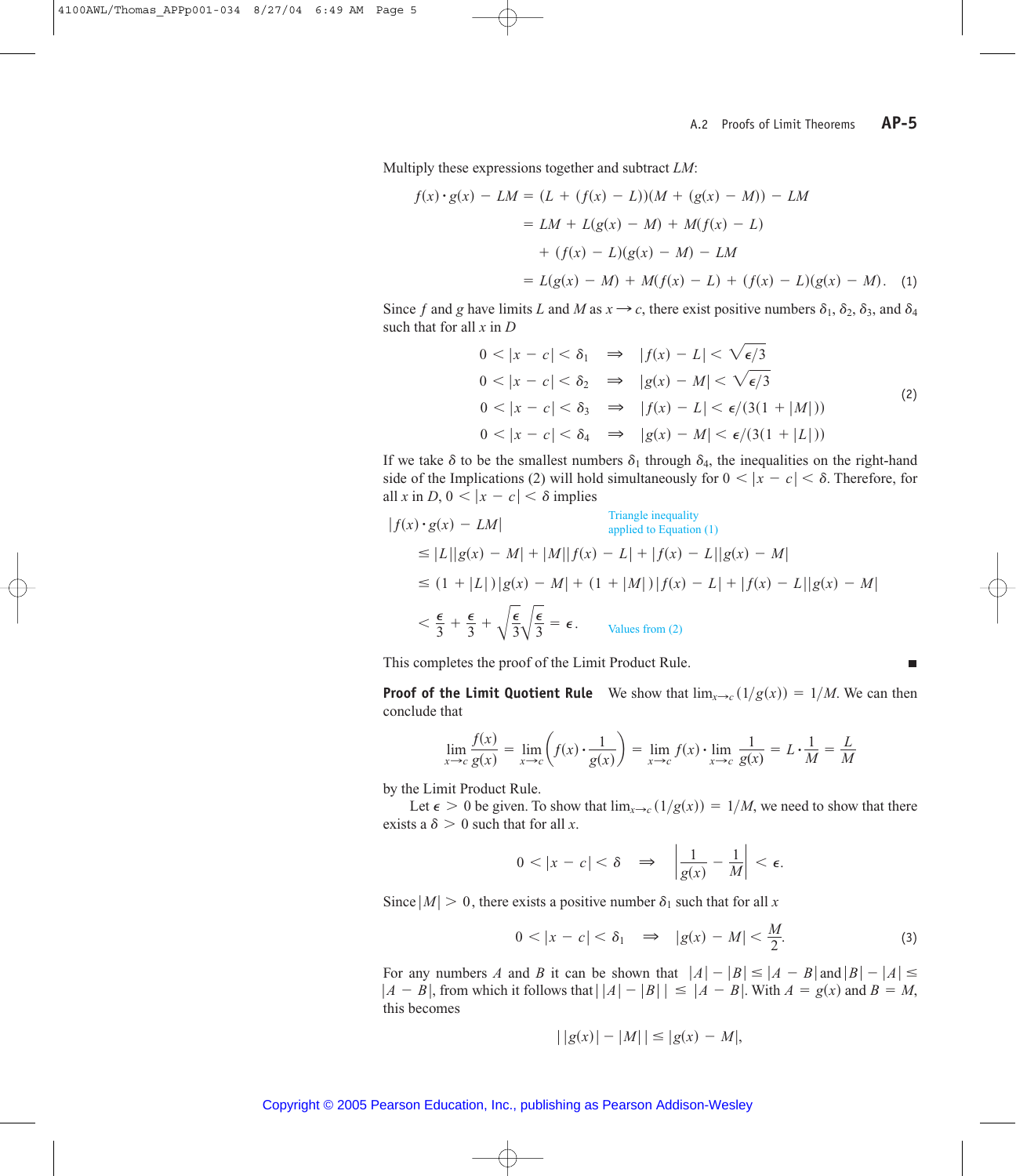which can be combined with the inequality on the right in Implication (3) to get, in turn,

$$
||g(x)| - |M|| < \frac{|M|}{2}
$$
  
\n
$$
-\frac{|M|}{2} < |g(x)| - |M| < \frac{|M|}{2}
$$
  
\n
$$
\frac{|M|}{2} < |g(x)| < \frac{3|M|}{2}
$$
  
\n
$$
|M| < 2|g(x)| < 3|M|
$$
  
\n
$$
\frac{1}{|g(x)|} < \frac{2}{|M|} < \frac{3}{|g(x)|}
$$
\n(4)

Therefore,  $0 < |x - c| < \delta_1$  implies that

$$
\left|\frac{1}{g(x)} - \frac{1}{M}\right| = \left|\frac{M - g(x)}{Mg(x)}\right| \le \frac{1}{|M|} \cdot \frac{1}{|g(x)|} \cdot |M - g(x)|
$$

$$
< \frac{1}{|M|} \cdot \frac{2}{|M|} \cdot |M - g(x)|. \text{ Inequality (4)}
$$
(5)

Since  $(1/2)|M|^2 \epsilon > 0$ , there exists a number  $\delta_2 > 0$  such that for all *x* 

$$
0 < |x - c| < \delta_2 \quad \Rightarrow \quad |M - g(x)| < \frac{\epsilon}{2}|M|^2. \tag{6}
$$

If we take  $\delta$  to be the smaller of  $\delta_1$  and  $\delta_2$ , the conclusions in (5) and (6) both hold for all *x* such that  $0 < |x - c| < \delta$ . Combining these conclusions gives

$$
0 < |x - c| < \delta \quad \Rightarrow \quad \left| \frac{1}{g(x)} - \frac{1}{M} \right| < \epsilon.
$$

This concludes the proof of the Limit Quotient Rule.

 $\Box$ 

### **THEOREM 4 The Sandwich Theorem**

Suppose that  $g(x) \leq f(x) \leq h(x)$  for all x in some open interval *I* containing *c*, except possibly at  $x = c$  itself. Suppose also that  $\lim_{x \to c} g(x) = \lim_{x \to c} h(x) =$ *L*. Then  $\lim_{x\to c} f(x) = L$ .

**Proof for Right-Hand Limits** Suppose  $\lim_{x\to c^+} g(x) = \lim_{x\to c^+} h(x) = L$ . Then for any  $\epsilon > 0$  there exists a  $\delta > 0$  such that for all *x* the interval  $c < x < c + \delta$  is contained in *I* and the inequality implies

$$
L - \epsilon < g(x) < L + \epsilon \qquad \text{and} \qquad L - \epsilon < h(x) < L + \epsilon.
$$

These inequalities combine with the inequality  $g(x) \leq f(x) \leq h(x)$  to give

$$
L - \epsilon < g(x) \le f(x) \le h(x) < L + \epsilon,
$$
\n
$$
L - \epsilon < f(x) < L + \epsilon,
$$
\n
$$
- \epsilon < f(x) - L < \epsilon.
$$

Therefore, for all *x*, the inequality  $c < x < c + \delta$  implies  $|f(x) - L| < \epsilon$ .

п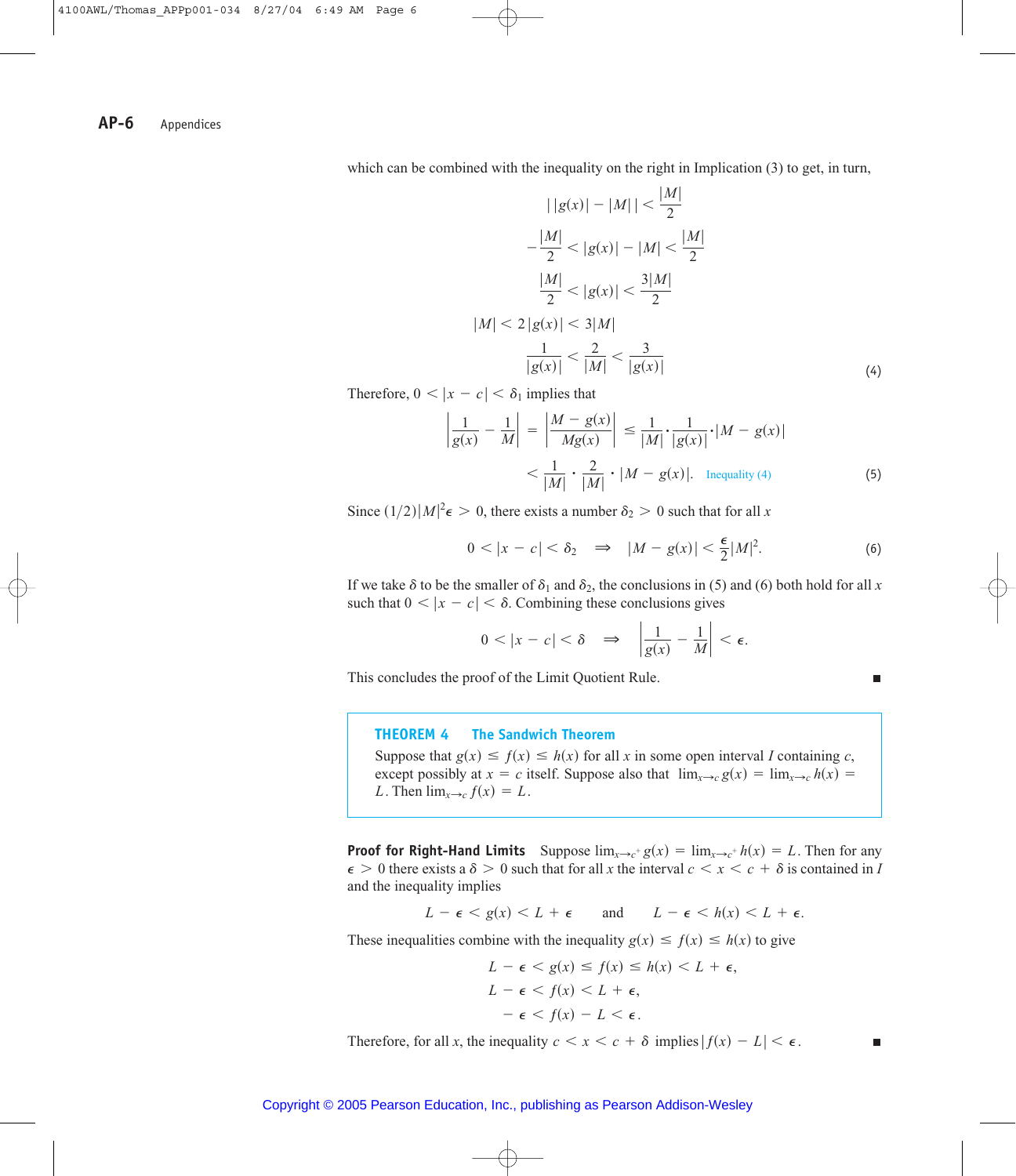**Proof for Left-Hand Limits** Suppose  $\lim_{x\to c^-} g(x) = \lim_{x\to c^-} h(x) = L$ . Then for any  $\epsilon > 0$  there exists a  $\delta > 0$  such that for all *x* the interval  $c - \delta < x < c$  is contained in *I* and the inequality implies

$$
L - \epsilon < g(x) < L + \epsilon \qquad \text{and} \qquad L - \epsilon < h(x) < L + \epsilon.
$$

We conclude as before that for all  $x, c - \delta < x < c$  implies  $|f(x) - L| < \epsilon$ .

**Proof for Two-Sided Limits** If  $\lim_{x\to c} g(x) = \lim_{x\to c} h(x) = L$ , then  $g(x)$  and  $h(x)$  both approach *L* as  $x \to c^+$  and as  $x \to c^-$ ; so  $\lim_{x \to c^+} f(x) = L$  and  $\lim_{x \to c^-} f(x) = L$ . Hence  $\lim_{x\to c} f(x)$  exists and equals *L*.

## **EXERCISES A.2**

- **1.** Suppose that functions  $f_1(x)$ ,  $f_2(x)$ , and  $f_3(x)$  have limits  $L_1, L_2$ , and  $L_3$ , respectively, as  $x \rightarrow c$ . Show that their sum has limit  $L_1 + L_2 + L_3$ . Use mathematical induction (Appendix 1) to generalize this result to the sum of any finite number of functions.
- **2.** Use mathematical induction and the Limit Product Rule in Theorem 1 to show that if functions  $f_1(x)$ ,  $f_2(x)$ , ...,  $f_n(x)$  have limits  $L_1, L_2, \ldots, L_n$  as  $x \rightarrow c$ , then

$$
\lim_{x\to c} f_1(x)f_2(x)\cdot\cdots\cdot f_n(x)=L_1\cdot L_2\cdot\cdots\cdot L_n.
$$

- **3.** Use the fact that  $\lim_{x\to c} x = c$  and the result of Exercise 2 to show that  $\lim_{x\to c} x^n = c^n$  for any integer  $n > 1$ .
- **4. Limits of polynomials** Use the fact that  $\lim_{x \to c} (k) = k$  for any number *k* together with the results of Exercises 1 and 3 to show that  $\lim_{x\to c} f(x) = f(c)$  for any polynomial function

$$
f(x) = a_n x^n + a_{n-1} x^{n-1} + \cdots + a_1 x + a_0.
$$

**5. Limits of rational functions** Use Theorem 1 and the result of Exercise 4 to show that if  $f(x)$  and  $g(x)$  are polynomial functions and  $g(c) \neq 0$ , then

$$
\lim_{x \to c} \frac{f(x)}{g(x)} = \frac{f(c)}{g(c)}.
$$

**6. Composites of continuous functions** Figure A.1 gives the diagram for a proof that the composite of two continuous functions is continuous. Reconstruct the proof from the diagram. The statement to be proved is this: If *f* is continuous at  $x = c$  and *g* is continuous at  $f(c)$ , then  $g \circ f$  is continuous at *c*.

Assume that *c* is an interior point of the domain of *ƒ* and that  $f(c)$  is an interior point of the domain of *g*. This will make the limits involved two-sided. (The arguments for the cases that involve one-sided limits are similar.)



**FIGURE A.1** The diagram for a proof that the composite of two continuous functions is continuous.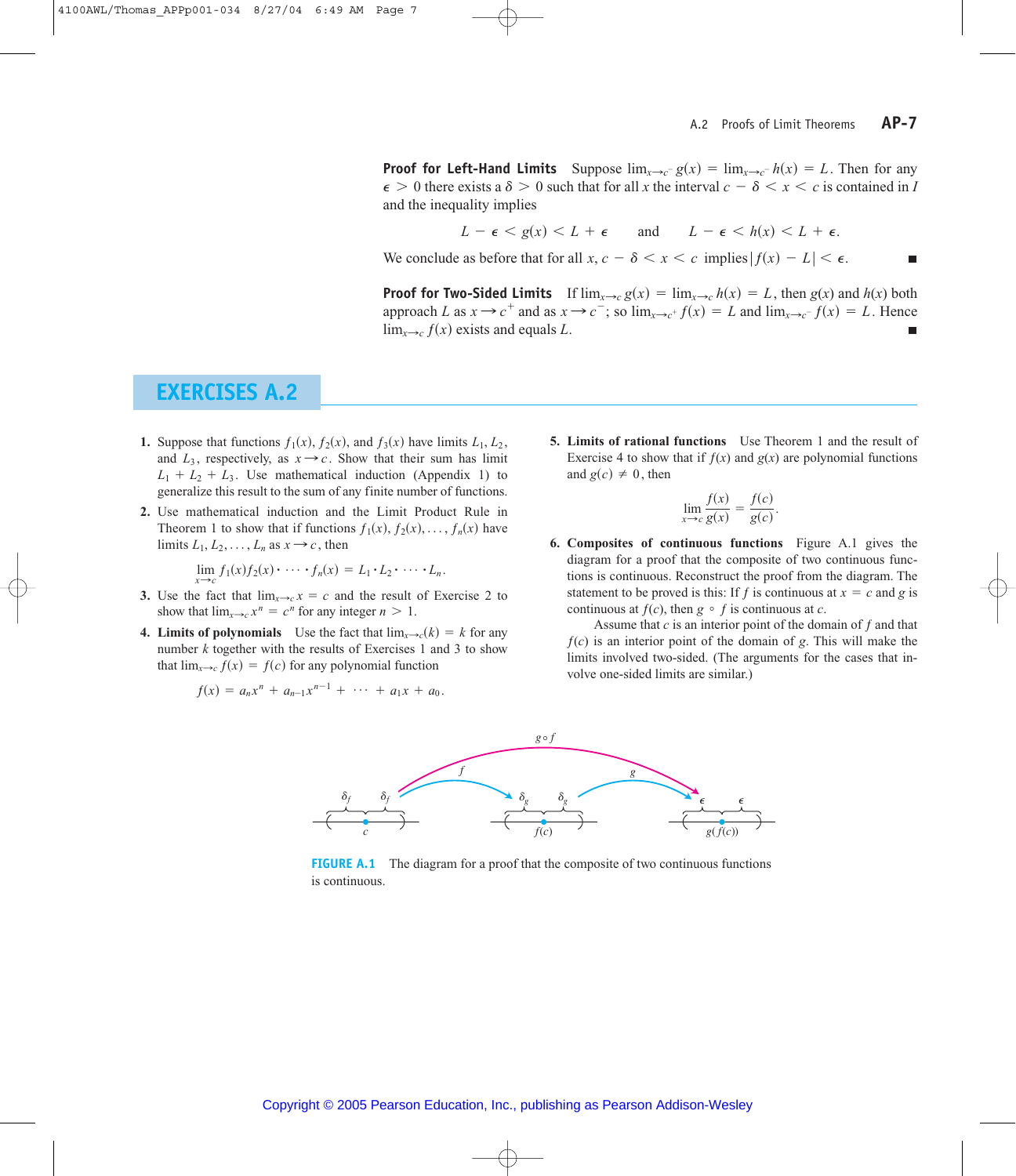## A.3 Commonly Occurring Limits **AP-7**



This appendix verifies limits (4)–(6) in Theorem 5 of Section 11.1.

**Limit 4: If**  $|x| < 1$ ,  $\lim_{n \to \infty} x^n = 0$  We need to show that to each  $\epsilon > 0$  there corresponds an integer *N* so large that  $|x^n| < \epsilon$  for all *n* greater than *N*. Since  $\epsilon^{1/n} \rightarrow 1$ , while

Copyright © 2005 Pearson Education, Inc., publishing as Pearson Addison-Wesley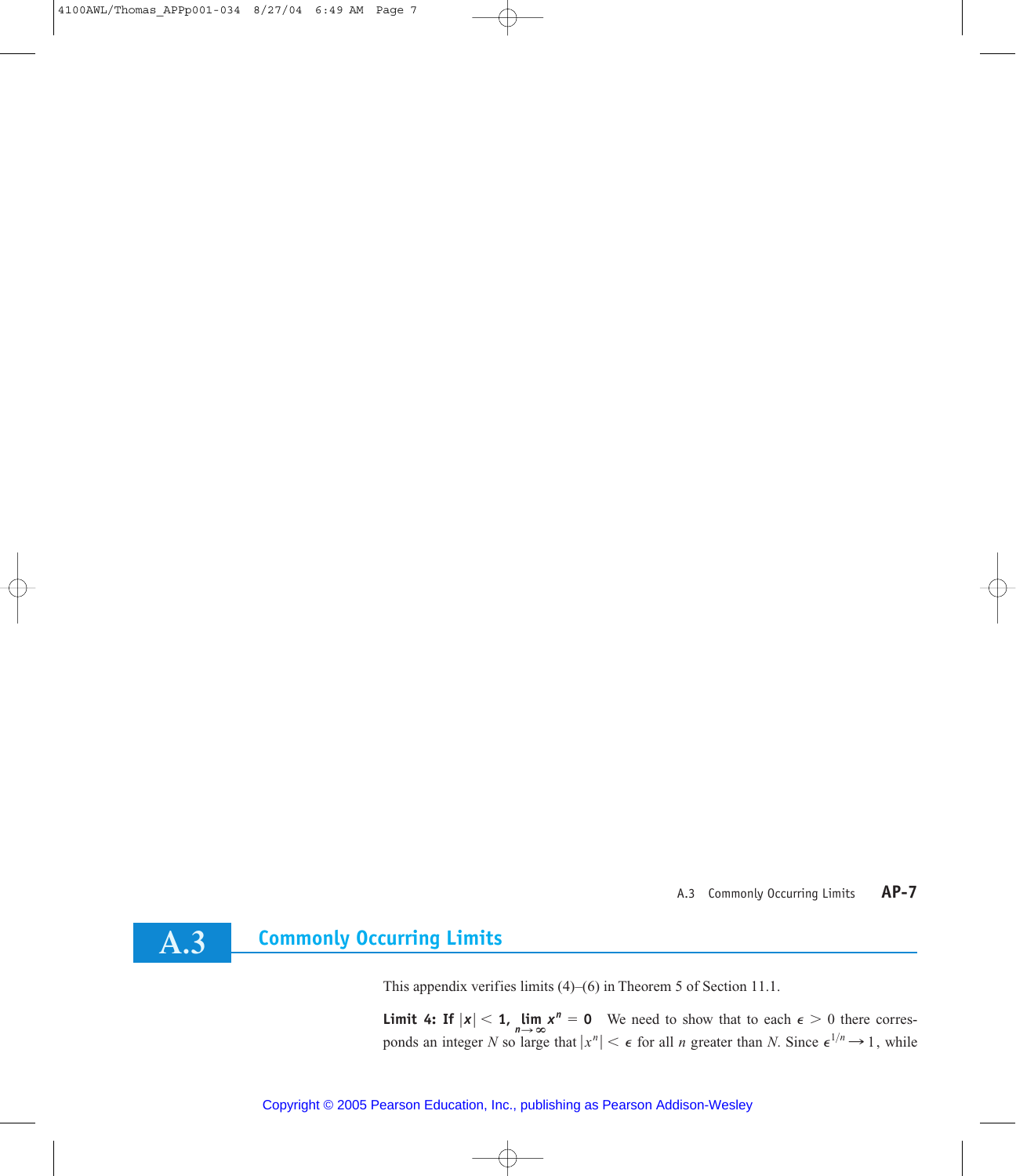$|x| < 1$ , there exists an integer *N* for which  $\epsilon^{1/N} > |x|$ . In other words,

$$
|x^N| = |x|^N < \epsilon. \tag{1}
$$

This is the integer we seek because, if  $|x| < 1$ , then

$$
|x^n| < |x^N| \quad \text{for all } n > N. \tag{2}
$$

Combining (1) and (2) produces  $|x^n| < \epsilon$  for all  $n > N$ , concluding the proof. Г

**Limit 5: For any number**  $x$ **,**  $\lim_{n \to \infty} (1 + \frac{x}{n})^n = e^x$  **Let** 

 $a_n = \left(1 + \frac{x}{n}\right)$ *n* .

Then

$$
\ln a_n = \ln \left(1 + \frac{x}{n}\right)^n = n \ln \left(1 + \frac{x}{n}\right) \to x,
$$

as we can see by the following application of l'Hôpital's Rule, in which we differentiate with respect to *n*:

$$
\lim_{n \to \infty} n \ln \left( 1 + \frac{x}{n} \right) = \lim_{n \to \infty} \frac{\ln(1 + x/n)}{1/n}
$$

$$
= \lim_{n \to \infty} \frac{\left( \frac{1}{1 + x/n} \right) \cdot \left( -\frac{x}{n^2} \right)}{-1/n^2} = \lim_{n \to \infty} \frac{x}{1 + x/n} = x.
$$

Apply Theorem 4, Section 11.1, with  $f(x) = e^x$  to conclude that

$$
\left(1+\frac{x}{n}\right)^n=a_n=e^{\ln a_n}\to e^x.
$$

**Limit 6: For any number**  $x_n \lim_{n \to \infty} \frac{x^n}{n!} = 0$  **Since** 

$$
-\frac{|x|^n}{n!} \le \frac{x^n}{n!} \le \frac{|x|^n}{n!},
$$

all we need to show is that  $|x|^n/n! \to 0$ . We can then apply the Sandwich Theorem for Sequences (Section 11.1, Theorem 2) to conclude that  $x^n/n! \to 0$ .

The first step in showing that  $|x|^n/n! \to 0$  is to choose an integer  $M > |x|$ , so that  $\left(\frac{|x|}{M}\right)$  < 1. By Limit 4, just proved, we then have  $\left(\frac{|x|}{M}\right)^n \to 0$ . We then restrict our attention to values of  $n > M$ . For these values of *n*, we can write

$$
\frac{|x|^n}{n!} = \frac{|x|^n}{1 \cdot 2 \cdot \dots \cdot M \cdot (M+1)(M+2) \cdot \dots \cdot n}
$$

$$
\leq \frac{|x|^n}{M!M^{n-M}} = \frac{|x|^n M^M}{M!M^n} = \frac{M^M}{M!} \left(\frac{|x|}{M}\right)^n.
$$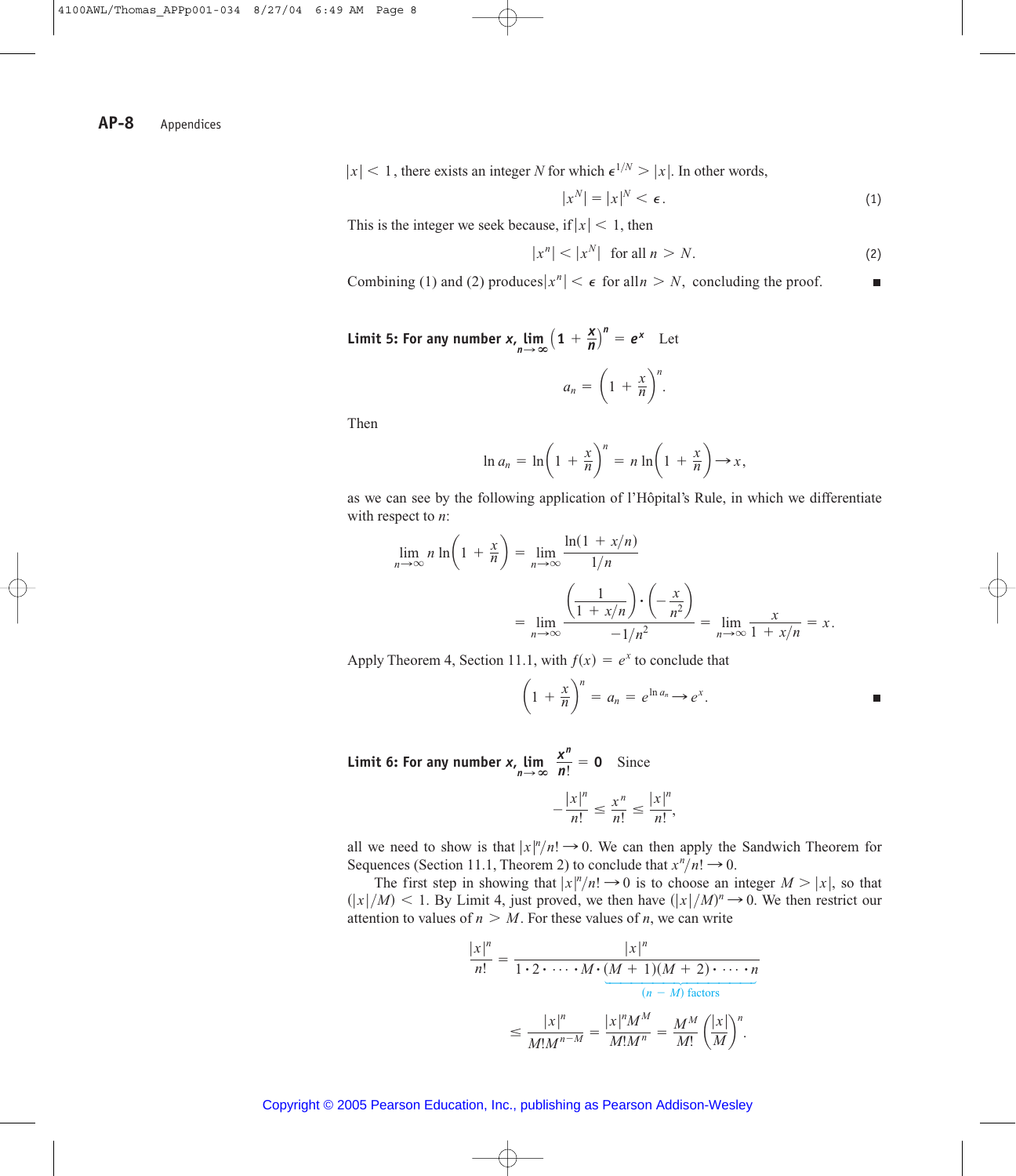Thus,

$$
0 \le \frac{|x|^n}{n!} \le \frac{M^M}{M!} \left(\frac{|x|}{M}\right)^n.
$$

Now, the constant  $M^M/M$ ! does not change as *n* increases. Thus the Sandwich Theorem tells us that  $|x|^n/n! \to 0$  because  $(|x|/M)^n \to 0$ .  $M^M\!/M!$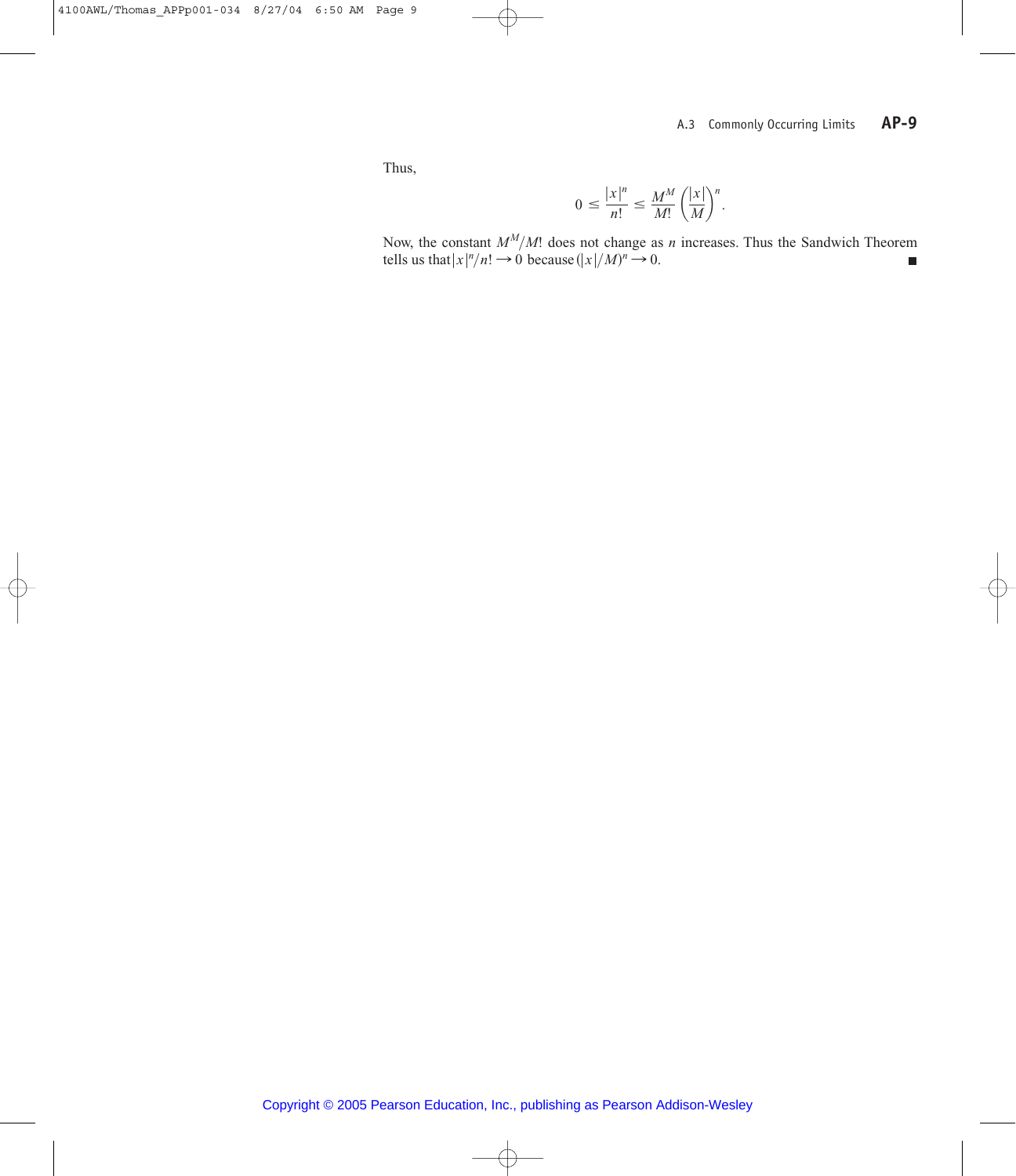**A.4**

A rigorous development of calculus is based on properties of the real numbers. Many results about functions, derivatives, and integrals would be false if stated for functions defined only on the rational numbers. In this appendix we briefly examine some basic concepts of the theory of the reals that hint at what might be learned in a deeper, more theoretical study of calculus.

Three types of properties make the real numbers what they are. These are the **algebraic**, **order**, and **completeness** properties. The algebraic properties involve addition and multiplication, subtraction and division. They apply to rational or complex numbers as well as to the reals.

The structure of numbers is built around a set with addition and multiplication operations. The following properties are required of addition and multiplication.

- **A1**  $a + (b + c) = (a + b) + c$  for all a, b, c.
- **A2**  $a + b = b + a$  for all  $a, b, c$ .
- **A3** There is a number called "0" such that  $a + 0 = a$  for all *a*.
- A4 For each number *a*, there is a *b* such that  $a + b = 0$ .
- **M1**  $a(bc) = (ab)c$  for all a, b, c.
- **M2**  $ab = ba$  for all  $a, b$ .
- **M3** There is a number called "1" such that  $a \cdot 1 = a$  for all *a*.
- **M4** For each nonzero *a*, there is a *b* such that  $ab = 1$ .
- **D**  $a(b + c) = ab + bc$  for all a, b, c.

A1 and M1 are *associative laws*, A2 and M2 are *commutativity laws*, A3 and M3 are *identity laws*, and D is the *distributive law*. Sets that have these algebraic properties are examples of **fields**, and are studied in depth in the area of theoretical mathematics called abstract algebra.

The **order** properties allow us to compare the size of any two numbers. The order properties are

- **O1** For any *a* and *b*, either  $a \leq b$  or  $b \leq a$  or both.
- **O2** If  $a \leq b$  and  $b \leq a$  then  $a = b$ .
- **O3** If  $a \leq b$  and  $b \leq c$  then  $a \leq c$ .
- **O4** If  $a \leq b$  then  $a + c \leq b + c$ .
- **O5** If  $a \leq b$  and  $0 \leq c$  then  $ac \leq bc$ .

O3 is the *transitivity law*, and O4 and O5 relate ordering to addition and multiplication.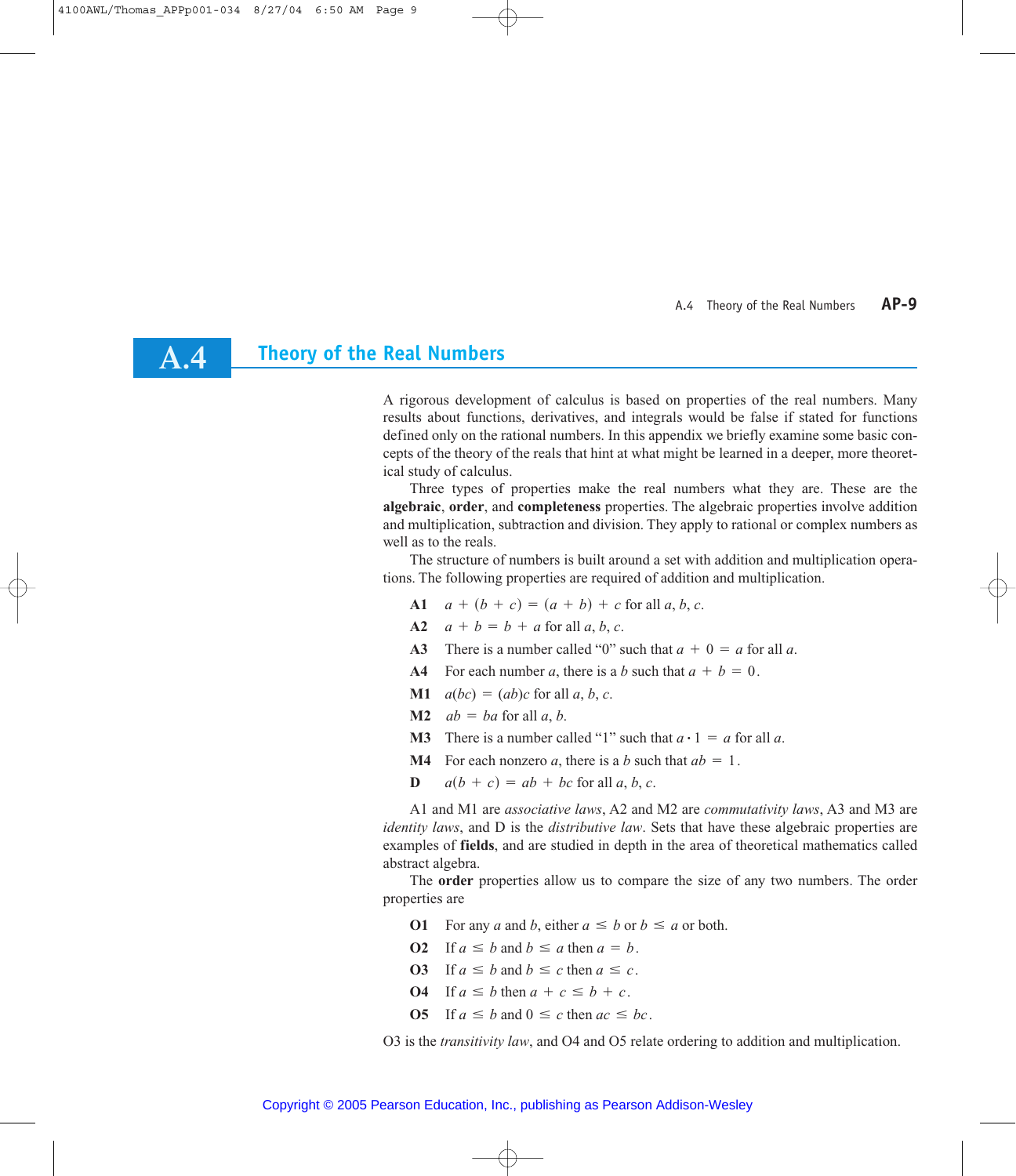$0.1$   $0.3$   $0.5$   $\begin{bmatrix} 0.7 & 0.9 & 1 \end{bmatrix}$ 0.1 0.3 0.5  $\sqrt{1/3}$  $y =$  $= x - x^3$ *y*

*x*

**FIGURE A.2** The maximum value of  $y = x - x^3$  on [0, 1] occurs at the irrational number  $x = \sqrt{1/3}$ .

We can order the reals, the integers, and the rational numbers, but we cannot order the complex numbers (see Appendix A.5). There is no reasonable way to decide whether a number like  $i = \sqrt{-1}$  is bigger or smaller than zero. A field in which the size of any two elements can be compared as above is called an **ordered field**. Both the rational numbers and the real numbers are ordered fields, and there are many others.

We can think of real numbers geometrically, lining them up as points on a line. The **completeness property** says that the real numbers correspond to all points on the line, with no "holes" or "gaps." The rationals, in contrast, omit points such as  $\sqrt{2}$  and  $\pi$ , and the integers even leave out fractions like  $1/2$ . The reals, having the completeness property, omit no points.

What exactly do we mean by this vague idea of missing holes? To answer this we must give a more precise description of completeness. A number *M* is an **upper bound** for a set of numbers if all numbers in the set are smaller than or equal to *M*. *M* is a **least upper bound** if it is the smallest upper bound. For example,  $M = 2$  is an upper bound for the negative numbers. So is  $M = 1$ , showing that 2 is not a least upper bound. The least upper bound for the set of negative numbers is  $M = 0$ . We define a **complete** ordered field to be one in which every nonempty set bounded above has a least upper bound.

If we work with just the rational numbers, the set of numbers less than  $\sqrt{2}$  is bounded, but it does not have a rational least upper bound, since any rational upper bound *M* can be replaced by a slightly smaller rational number that is still larger than  $\sqrt{2}$ . So the rationals are not complete. In the real numbers, a set that is bounded above always has a least upper bound. The reals are a complete ordered field.

The completeness property is at the heart of many results in calculus. One example occurs when searching for a maximum value for a function on a closed interval [*a*, *b*], as in Section 4.1. The function  $y = x - x^3$  has a maximum value on [0, 1] at the point *x* satisfying  $1 - 3x^2 = 0$ , or  $x = \sqrt{1/3}$ . If we limited our consideration to functions defined only on rational numbers, we would have to conclude that the function has no maximum, since  $\sqrt{1/3}$  is irrational (Figure A.2). The Extreme Value Theorem (Section 4.1), which implies that continuous functions on closed intervals [*a*, *b*] have a maximum value, is not true for functions defined only on the rationals.

The Intermediate Value Theorem implies that a continuous function *ƒ* on an interval [*a*, *b*] with  $f(a) < 0$  and  $f(b) > 0$  must be zero somewhere in [*a*, *b*]. The function values cannot jump from negative to positive without there being some point *x* in [*a*, *b*] where  $f(x) = 0$ . The Intermediate Value Theorem also relies on the completeness of the real numbers and is false for continuous functions defined only on the rationals. The function  $f(x) = 3x^2 - 1$  has  $f(0) = -1$  and  $f(1) = 2$ , but if we consider f only on the rational numbers, it never equals zero. The only value of *x* for which  $f(x) = 0$  is  $x = \sqrt{1/3}$ , an irrational number.

We have captured the desired properties of the reals by saying that the real numbers are a complete ordered field. But we're not quite finished. Greek mathematicians in the school of Pythagoras tried to impose another property on the numbers of the real line, the condition that all numbers are ratios of integers. They learned that their effort was doomed when they discovered irrational numbers such as  $\sqrt{2}$ . How do we know that our efforts to specify the real numbers are not also flawed, for some unseen reason? The artist Escher drew optical illusions of spiral staircases that went up and up until they rejoined themselves at the bottom. An engineer trying to build such a staircase would find that no structure realized the plans the architect had drawn. Could it be that our design for the reals contains some subtle contradiction, and that no construction of such a number system can be made?

We resolve this issue by giving a specific description of the real numbers and verifying that the algebraic, order, and completeness properties are satisfied in this model. This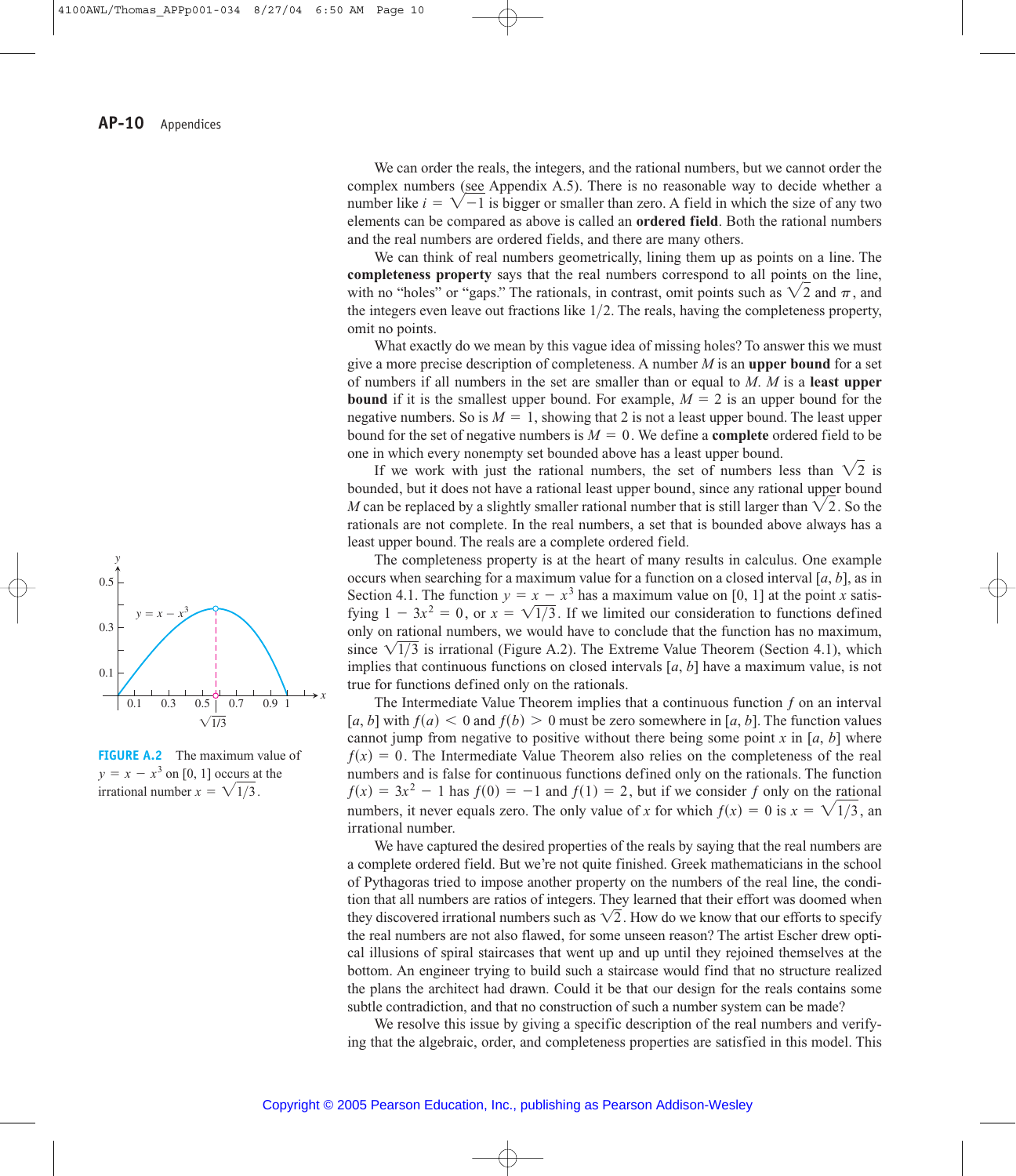is called a **construction** of the reals, and just as stairs can be built with wood, stone, or steel, there are several approaches to constructing the reals. One construction treats the reals as all the infinite decimals,

$$
a.d_1d_2d_3d_4\ldots
$$

In this approach a real number is an integer *a* followed by a sequence of decimal digits  $d_1, d_2, d_3, \ldots$ , each between 0 and 9. This sequence may stop, or repeat in a periodic pattern, or keep going forever with no pattern. In this form, 2.00, 0.333333333... and 3.1415926535898... represent three familiar real numbers. The real meaning of the dots "..." following these digits requires development of the theory of sequences and series, as in Chapter 11. Each real number is constructed as the limit of a sequence of rational numbers given by its finite decimal approximations. An infinite decimal is then the same as a series

$$
a + \frac{d_1}{10} + \frac{d_2}{100} + \cdots
$$

This decimal construction of the real numbers is not entirely straightforward. It's easy enough to check that it gives numbers that satisfy the completeness and order properties, but verifying the algebraic properties is rather involved. Even adding or multiplying two numbers requires an infinite number of operations. Making sense of division requires a careful argument involving limits of rational approximations to infinite decimals.

A different approach was taken by Richard Dedekind (1831–1916), a German mathematician, who gave the first rigorous construction of the real numbers in 1872. Given any real number *x*, we can divide the rational numbers into two sets: those less than or equal to *x* and those greater. Dedekind cleverly reversed this reasoning and defined a real number to be a division of the rational numbers into two such sets. This seems like a strange approach, but such indirect methods of constructing new structures from old are common in theoretical mathematics.

These and other approaches (see Appendix A.5) can be used to construct a system of numbers having the desired algebraic, order, and completeness properties. A final issue that arises is whether all the constructions give the same thing. Is it possible that different constructions result in different number systems satisfying all the required properties? If yes, which of these is the real numbers? Fortunately, the answer turns out to be no. The reals are the only number system satisfying the algebraic, order, and completeness properties.

Confusion about the nature of real numbers and about limits caused considerable controversy in the early development of calculus. Calculus pioneers such as Newton, Leibniz, and their successors, when looking at what happens to the difference quotient

$$
\frac{\Delta y}{\Delta x} = \frac{f(x + \Delta x) - f(x)}{\Delta x}
$$

as each of  $\Delta y$  and  $\Delta x$  approach zero, talked about the resulting derivative being a quotient of two infinitely small quantities. These "infinitesimals," written *dx* and *dy*, were thought to be some new kind of number, smaller than any fixed number but not zero. Similarly, a definite integral was thought of as a sum of an infinite number of infinitesimals

$$
f(x) \cdot dx
$$

as *x* varied over a closed interval. While the approximating difference quotients  $\Delta y/\Delta x$ were understood much as today, it was the quotient of infinitesimal quantities, rather than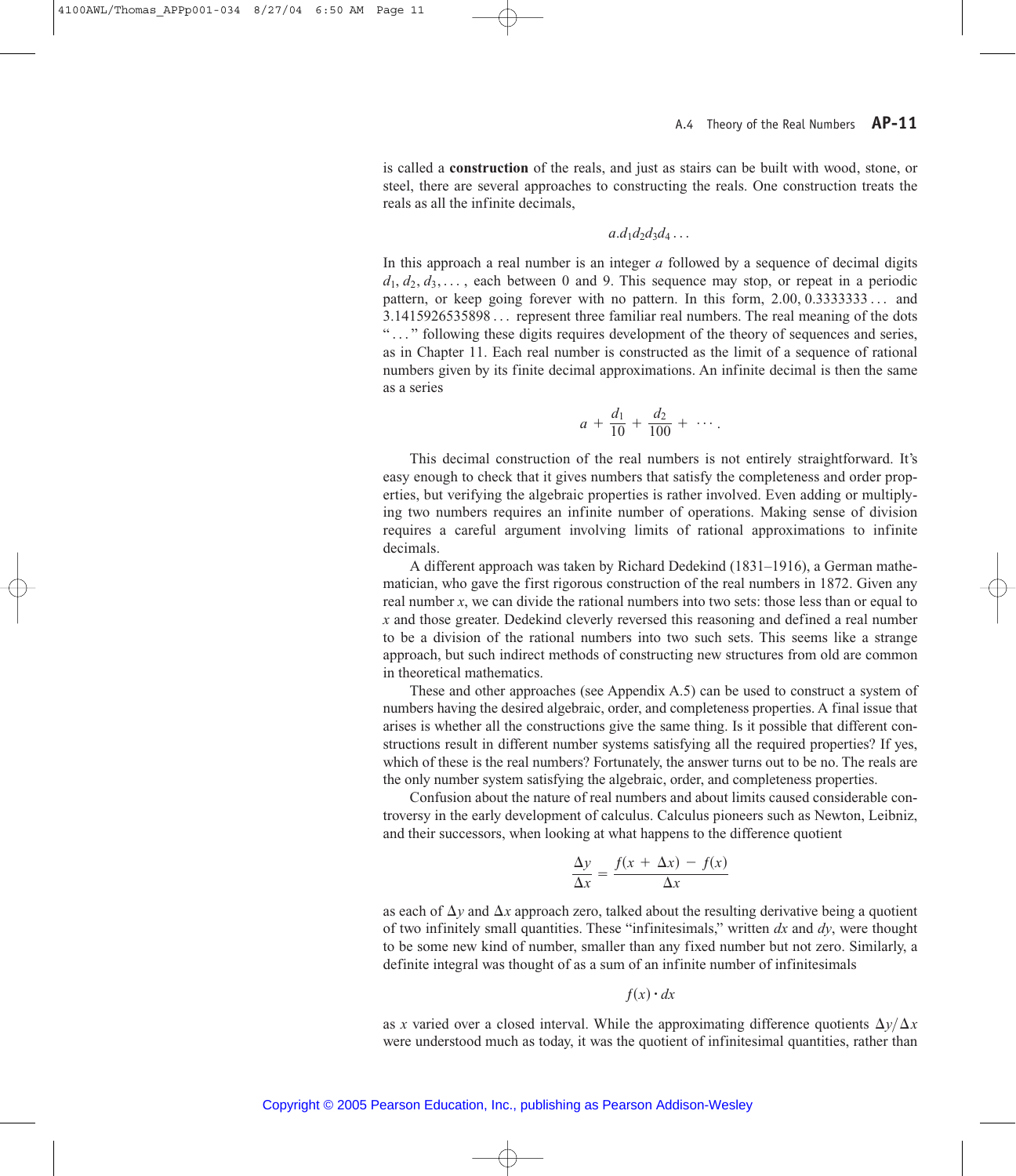a limit, that was thought to encapsulate the meaning of the derivative. This way of thinking led to logical difficulties, as attempted definitions and manipulations of infinitesimals ran into contradictions and inconsistencies. The more concrete and computable difference quotients did not cause such trouble, but they were thought of merely as useful calculation tools. Difference quotients were used to work out the numerical value of the derivative and to derive general formulas for calculation, but were not considered to be at the heart of the question of what the derivative actually was. Today we realize that the logical problems associated with infinitesimals can be avoided by *defining* the derivative to be the limit of its approximating difference quotients. The ambiguities of the old approach are no longer present, and in the standard theory of calculus, infinitesimals are neither needed nor used.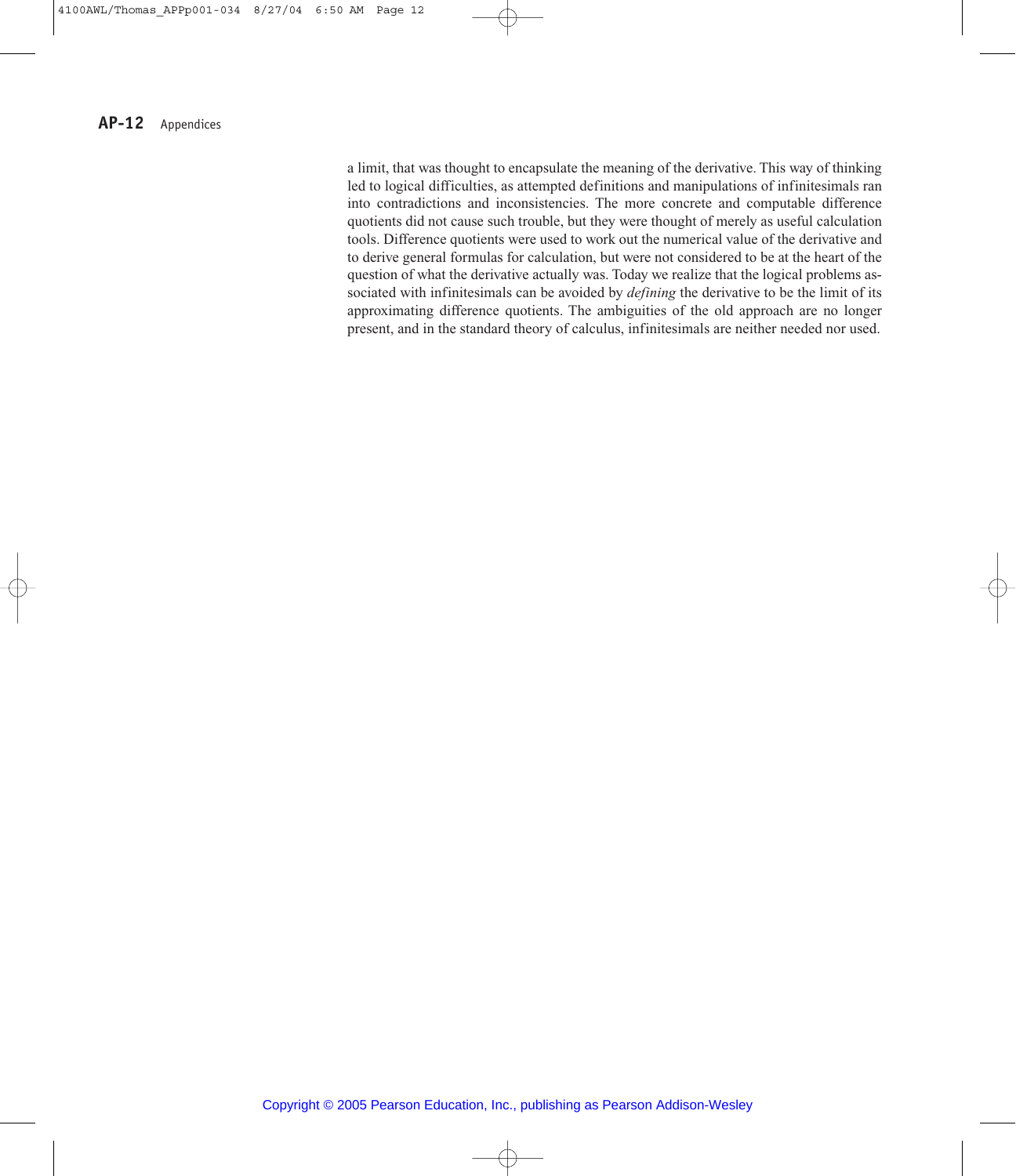## **Complex Numbers A.5**

Complex numbers are expressions of the form  $a + ib$ , where *a* and *b* are real numbers and *i* is a symbol for  $\sqrt{-1}$ . Unfortunately, the words "real" and "imaginary" have connotations that somehow place  $\sqrt{-1}$  in a less favorable position in our minds than  $\sqrt{2}$ . As a matter of fact, a good deal of imagination, in the sense of *inventiveness*, has been required to construct the *real* number system, which forms the basis of the calculus (see Appendix A.4). In this appendix we review the various stages of this invention. The further invention of a complex number system is then presented.

## **The Development of the Real Numbers**

The earliest stage of number development was the recognition of the **counting numbers** 1, 2, 3, ..., which we now call the **natural numbers** or the **positive integers**. Certain simple arithmetical operations can be performed with these numbers without getting outside the system. That is, the system of positive integers is **closed** under the operations of addition and multiplication. By this we mean that if *m* and *n* are any positive integers, then

$$
m + n = p \qquad \text{and} \qquad mn = q \tag{1}
$$

are also positive integers. Given the two positive integers on the left side of either equation in (1), we can find the corresponding positive integer on the right side. More than this, we can sometimes specify the positive integers *m* and *p* and find a positive integer *n* such that  $m + n = p$ . For instance,  $3 + n = 7$  can be solved when the only numbers we know are the positive integers. But the equation  $7 + n = 3$  cannot be solved unless the number system is enlarged.

The number zero and the negative integers were invented to solve equations like  $7 + n = 3$ . In a civilization that recognizes all the **integers** 

$$
\ldots, -3, -2, -1, 0, 1, 2, 3, \ldots,
$$
 (2)

an educated person can always find the missing integer that solves the equation  $m + n = p$  when given the other two integers in the equation.

Suppose our educated people also know how to multiply any two of the integers in the list (2). If, in Equations (1), they are given  $m$  and  $q$ , they discover that sometimes they can find *n* and sometimes they cannot. Using their imagination, they may be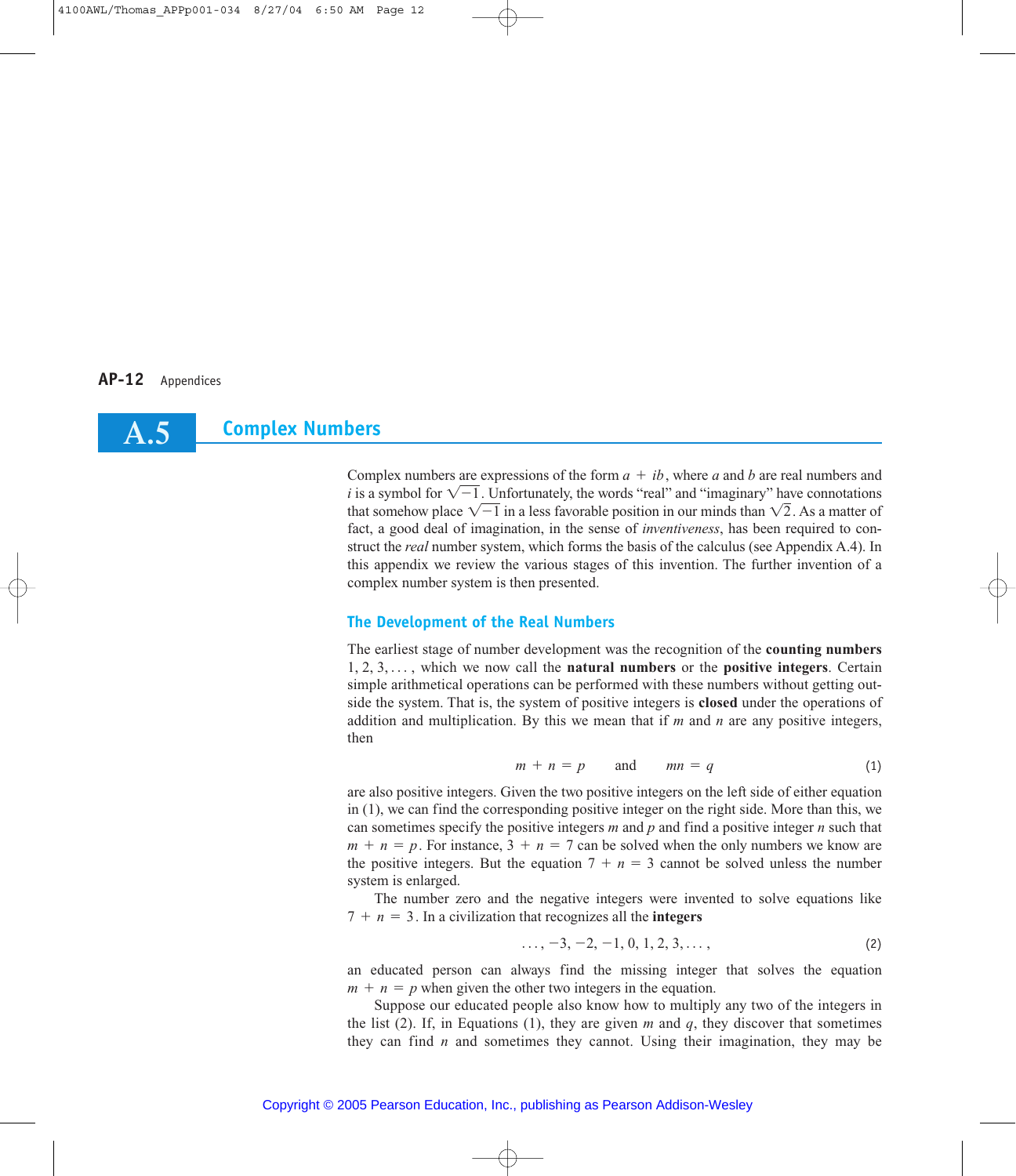

**FIGURE A.3** With a straightedge and compass, it is possible to construct a segment of irrational length.

inspired to invent still more numbers and introduce fractions, which are just ordered pairs  $m/n$  of integers  $m$  and  $n$ . The number zero has special properties that may bother them for a while, but they ultimately discover that it is handy to have all ratios of integers  $m/n$ , excluding only those having zero in the denominator. This system, called the set of **rational numbers**, is now rich enough for them to perform the **rational operations** of arithmetic:

| 1. (a) addition | 2. (a) multiplication |
|-----------------|-----------------------|
| (b) subtraction | (b) division          |

on any two numbers in the system, *except that they cannot divide by zero* because it is meaningless.

The geometry of the unit square (Figure A.3) and the Pythagorean theorem showed that they could construct a geometric line segment that, in terms of some basic unit of length, has length equal to  $\sqrt{2}$ . Thus they could solve the equation

 $x^2 = 2$ 

by a geometric construction. But then they discovered that the line segment representing  $\sqrt{2}$  is an incommensurable quantity. This means that  $\sqrt{2}$  cannot be expressed as the ratio of two *integer* multiples of some unit of length. That is, our educated people could not find a rational number solution of the equation  $x^2 = 2$ .

There *is* no rational number whose square is 2. To see why, suppose that there were such a rational number. Then we could find integers *p* and *q* with no common factor other than 1, and such that

$$
p^2 = 2q^2. \tag{3}
$$

Since *p* and *q* are integers, *p* must be even; otherwise its product with itself would be odd. In symbols,  $p = 2p_1$ , where  $p_1$  is an integer. This leads to  $2p_1^2 = q^2$  which says *q* must be even, say  $q = 2q_1$ , where  $q_1$  is an integer. This makes 2 a factor of both *p* and *q*, contrary to our choice of *p* and *q* as integers with no common factor other than 1. Hence there is no rational number whose square is 2.

Although our educated people could not find a rational solution of the equation  $x^2 = 2$ , they could get a sequence of rational numbers

$$
\frac{1}{1}, \frac{7}{5}, \frac{41}{29}, \frac{239}{169}, \dots, \tag{4}
$$

whose squares form a sequence

$$
\frac{1}{1}, \quad \frac{49}{25}, \quad \frac{1681}{841}, \quad \frac{57,121}{28,561}, \quad \dots,\tag{5}
$$

that converges to 2 as its limit. This time their imagination suggested that they needed the concept of a limit of a sequence of rational numbers. If we accept the fact that an increasing sequence that is bounded from above always approaches a limit (Theorem 6, Section 11.1) and observe that the sequence in (4) has these properties, then we want it to have a limit L. This would also mean, from (5), that  $L^2 = 2$ , and hence L is *not* one of our rational numbers. If to the rational numbers we further add the limits of all bounded increasing sequences of rational numbers, we arrive at the system of all "real" numbers. The word *real* is placed in quotes because there is nothing that is either "more real" or "less real" about this system than there is about any other mathematical system.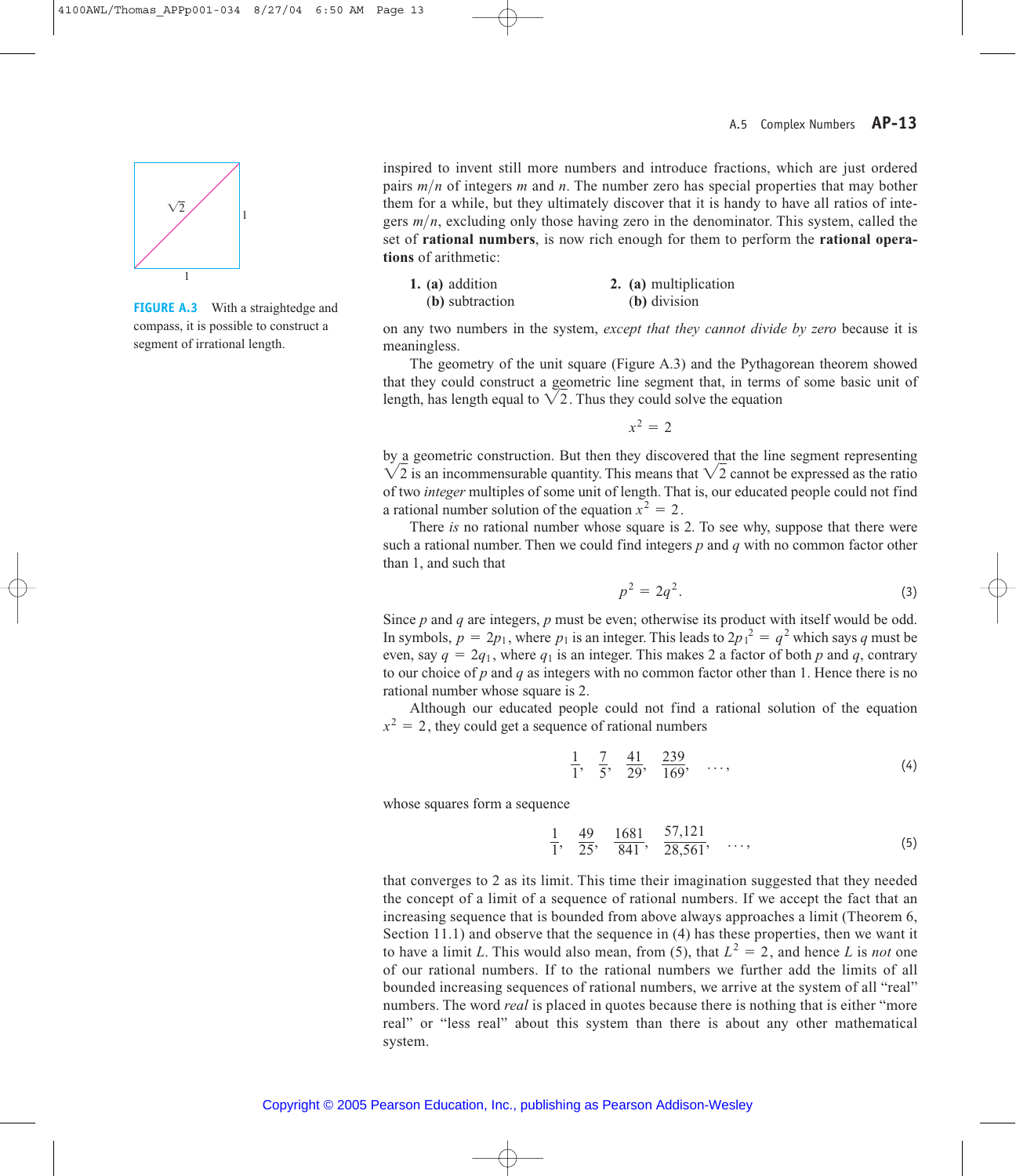### **The Complex Numbers**

Imagination was called upon at many stages during the development of the real number system. In fact, the art of invention was needed at least three times in constructing the systems we have discussed so far:

- **1.** The *first invented* system: the set of *all integers* as constructed from the counting numbers.
- **2.** The *second invented* system: the set of *rational numbers*  $m/n$  as constructed from the integers.
- **3.** The *third invented* system: the set of all *real numbers x* as constructed from the rational numbers.

These invented systems form a hierarchy in which each system contains the previous system. Each system is also richer than its predecessor in that it permits additional operations to be performed without going outside the system:

**1.** In the system of all integers, we can solve all equations of the form

$$
x + a = 0,\t\t(6)
$$

where *a* can be any integer.

**2.** In the system of all rational numbers, we can solve all equations of the form

$$
ax + b = 0,\t\t(7)
$$

provided *a* and *b* are rational numbers and  $a \neq 0$ .

**3.** In the system of all real numbers, we can solve all of Equations (6) and (7) and, in addition, all quadratic equations

$$
ax^2 + bx + c = 0
$$
 having  $a \neq 0$  and  $b^2 - 4ac \geq 0$ . (8)

You are probably familiar with the formula that gives the solutions of Equation (8), namely,

$$
x = \frac{-b \pm \sqrt{b^2 - 4ac}}{2a},\tag{9}
$$

and are familiar with the further fact that when the discriminant,  $b^2 - 4ac$ , is negative, the solutions in Equation (9) do *not* belong to any of the systems discussed above. In fact, the very simple quadratic equation

$$
x^2 + 1 = 0
$$

is impossible to solve if the only number systems that can be used are the three invented systems mentioned so far.

Thus we come to the *fourth invented* system, the set of *all complex numbers*  $a + ib$ . We could dispense entirely with the symbol *i* and use the ordered pair notation (*a*, *b*). Since, under algebraic operations, the numbers *a* and *b* are treated somewhat differently, it is essential to keep the *order* straight. We therefore might say that the **complex number system** consists of the set of all ordered pairs of real numbers (*a*, *b*), together with the rules by which they are to be equated, added, multiplied, and so on, listed below. We will use both the  $(a, b)$  notation and the notation  $a + ib$  in the discussion that follows. We call *a* the **real part** and *b* the **imaginary part** of the complex number  $(a, b)$ .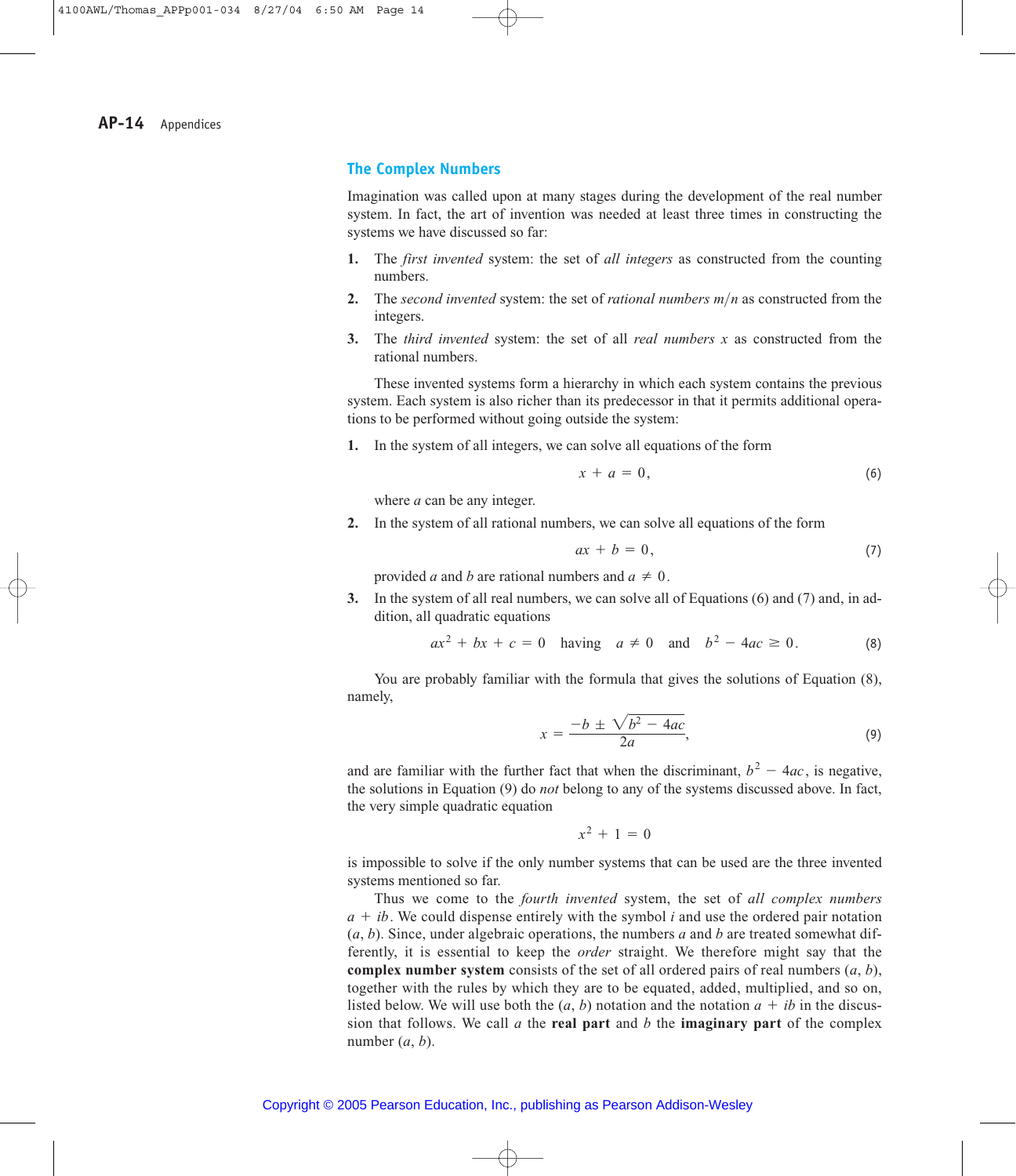We make the following definitions.

| Equality                   |                                           |
|----------------------------|-------------------------------------------|
| $a + ib = c + id$          | Two complex numbers $(a, b)$              |
| if and only if             | and $(c, d)$ are <i>equal</i> if and only |
| $a = c$ and $b = d$ .      | if $a = c$ and $b = d$ .                  |
| <i>Addition</i>            |                                           |
| $(a + ib) + (c + id)$      | The <i>sum</i> of the two complex         |
| $= (a + c) + i(b + d)$     | numbers $(a, b)$ and $(c, d)$ is the      |
|                            | complex number $(a + c, b + d)$ .         |
| Multiplication             |                                           |
| $(a + ib)(c + id)$         | The <i>product</i> of two complex         |
| $= (ac - bd) + i(ad + bc)$ | numbers $(a, b)$ and $(c, d)$ is the      |
|                            | complex number $(ac - bd, ad + bc)$ .     |
| $c(a + ib) = ac + i(bc)$   | The product of a real number $c$          |
|                            | and the complex number $(a, b)$ is        |
|                            | the complex number $(ac, bc)$ .           |

The set of all complex numbers (*a*, *b*) in which the second number *b* is zero has all the properties of the set of real numbers  $a$ . For example, addition and multiplication of  $(a, 0)$ and  $(c, 0)$  give

$$
(a, 0) + (c, 0) = (a + c, 0),
$$
  

$$
(a, 0) \cdot (c, 0) = (ac, 0),
$$

which are numbers of the same type with imaginary part equal to zero. Also, if we multiply a "real number"  $(a, 0)$  and the complex number  $(c, d)$ , we get

$$
(a, 0) \cdot (c, d) = (ac, ad) = a(c, d).
$$

In particular, the complex number (0, 0) plays the role of *zero* in the complex number system, and the complex number (1, 0) plays the role of *unity* or *one*.

The number pair (0, 1), which has real part equal to zero and imaginary part equal to one, has the property that its square,

$$
(0,1)(0,1)=(-1,0),
$$

has real part equal to minus one and imaginary part equal to zero. Therefore, in the system of complex numbers  $(a, b)$  there is a number  $x = (0, 1)$  whose square can be added to unity =  $(1, 0)$  to produce zero =  $(0, 0)$ , that is,

$$
(0, 1)^2 + (1, 0) = (0, 0).
$$

The equation

 $x^2 + 1 = 0$ 

therefore has a solution  $x = (0, 1)$  in this new number system.

You are probably more familiar with the  $a + ib$  notation than you are with the notation (*a*, *b*). And since the laws of algebra for the ordered pairs enable us to write

$$
(a, b) = (a, 0) + (0, b) = a(1, 0) + b(0, 1),
$$

while  $(1, 0)$  behaves like unity and  $(0, 1)$  behaves like a square root of minus one, we need not hesitate to write  $a + ib$  in place of  $(a, b)$ . The *i* associated with *b* is like a tracer element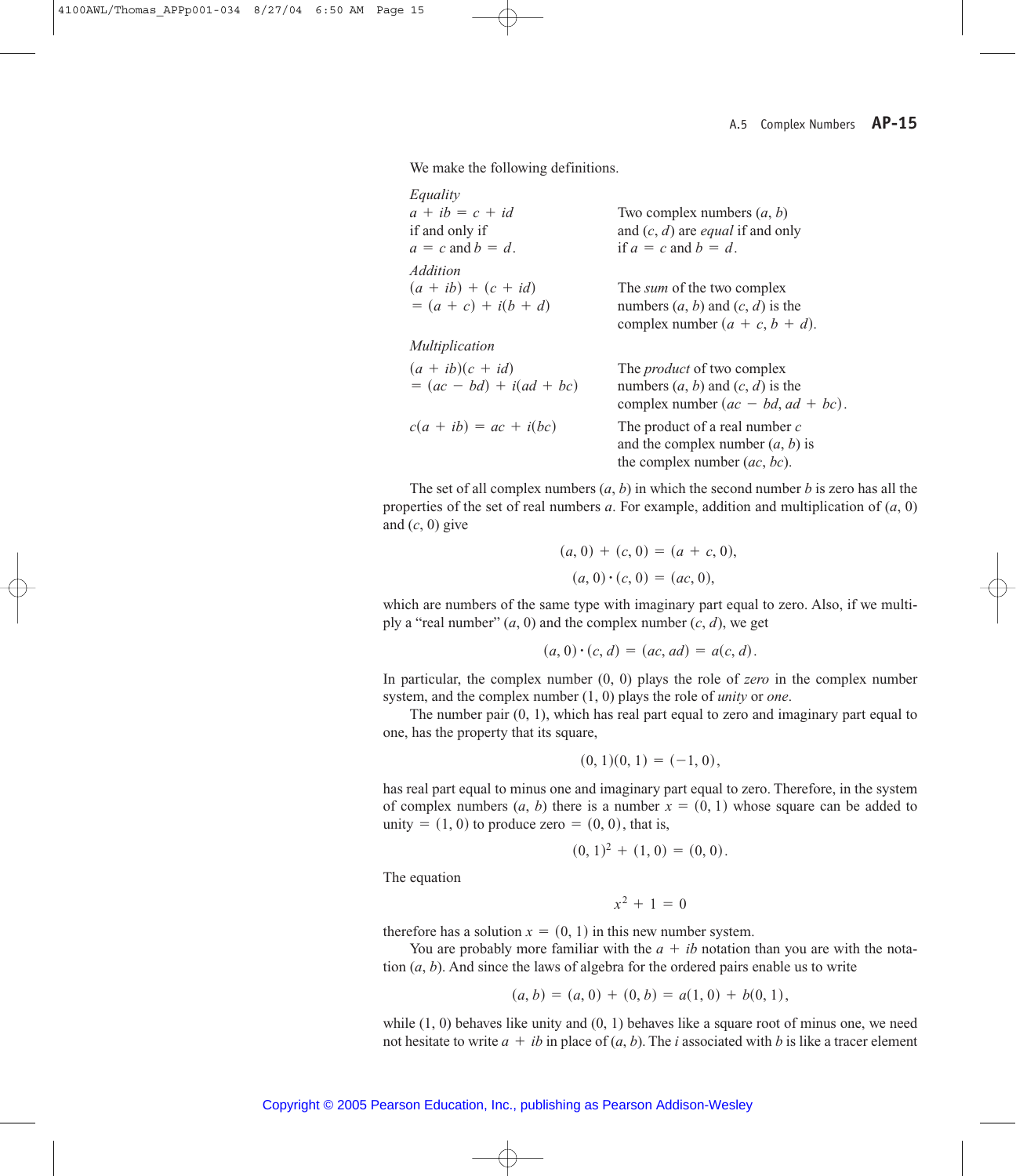that tags the imaginary part of  $a + ib$ . We can pass at will from the realm of ordered pairs  $(a, b)$  to the realm of expressions  $a + ib$ , and conversely. But there is nothing less "real" about the symbol  $(0, 1) = i$  than there is about the symbol  $(1, 0) = 1$ , once we have learned the laws of algebra in the complex number system of ordered pairs (*a*, *b*).

To reduce any rational combination of complex numbers to a single complex number, we apply the laws of elementary algebra, replacing  $i^2$  wherever it appears by  $-1$ . Of course, we cannot divide by the complex number  $(0, 0) = 0 + i0$ . But if  $a + ib \neq 0$ , then we may carry out a division as follows:

$$
\frac{c + id}{a + ib} = \frac{(c + id)(a - ib)}{(a + ib)(a - ib)} = \frac{(ac + bd) + i(ad - bc)}{a^2 + b^2}.
$$

The result is a complex number  $x + iy$  with

$$
x = \frac{ac + bd}{a^2 + b^2}
$$
,  $y = \frac{ad - bc}{a^2 + b^2}$ ,

and  $a^2 + b^2 \neq 0$ , since  $a + ib = (a, b) \neq (0, 0)$ .

The number  $a - ib$  that is used as multiplier to clear the *i* from the denominator is called the **complex conjugate** of  $a + ib$ . It is customary to use  $\overline{z}$  (read "*z* bar") to denote the complex conjugate of *z*; thus

$$
z = a + ib, \quad \bar{z} = a - ib.
$$

Multiplying the numerator and denominator of the fraction  $(c + id)/(a + ib)$  by the complex conjugate of the denominator will always replace the denominator by a real number.

**EXAMPLE 1** Arithmetic Operations with Complex Numbers

(a) 
$$
(2 + 3i) + (6 - 2i) = (2 + 6) + (3 - 2)i = 8 + i
$$
  
\n(b)  $(2 + 3i) - (6 - 2i) = (2 - 6) + (3 - (-2))i = -4 + 5i$   
\n(c)  $(2 + 3i)(6 - 2i) = (2)(6) + (2)(-2i) + (3i)(6) + (3i)(-2i)$   
\n $= 12 - 4i + 18i - 6i^2 = 12 + 14i + 6 = 18 + 14i$   
\n(d)  $\frac{2 + 3i}{2} = \frac{2 + 3i}{2} = \frac{4}{3}i + 2i$ 

(d) 
$$
\frac{2+3i}{6-2i} = \frac{2+3i}{6-2i} \frac{6+2i}{6+2i}
$$

$$
= \frac{12+4i+18i+6i^2}{36+12i-12i-4i^2}
$$

$$
= \frac{6+22i}{40} = \frac{3}{20} + \frac{11}{20}i
$$



**FIGURE A.4** This Argand diagram represents  $z = x + iy$  both as a point  $P(x, y)$  and as a vector  $\overline{OP}$ .

#### **Argand Diagrams**

There are two geometric representations of the complex number  $z = x + iy$ :

- **1.** as the point  $P(x, y)$  in the *xy*-plane
- 2. as the vector  $\overline{OP}$ <sup>§</sup> from the origin to *P*.

In each representation, the *x*-axis is called the **real axis** and the *y*-axis is the **imaginary axis**. Both representations are **Argand diagrams** for  $x + iy$  (Figure A.4).

In terms of the polar coordinates of *x* and *y*, we have

$$
x = r \cos \theta, \qquad y = r \sin \theta,
$$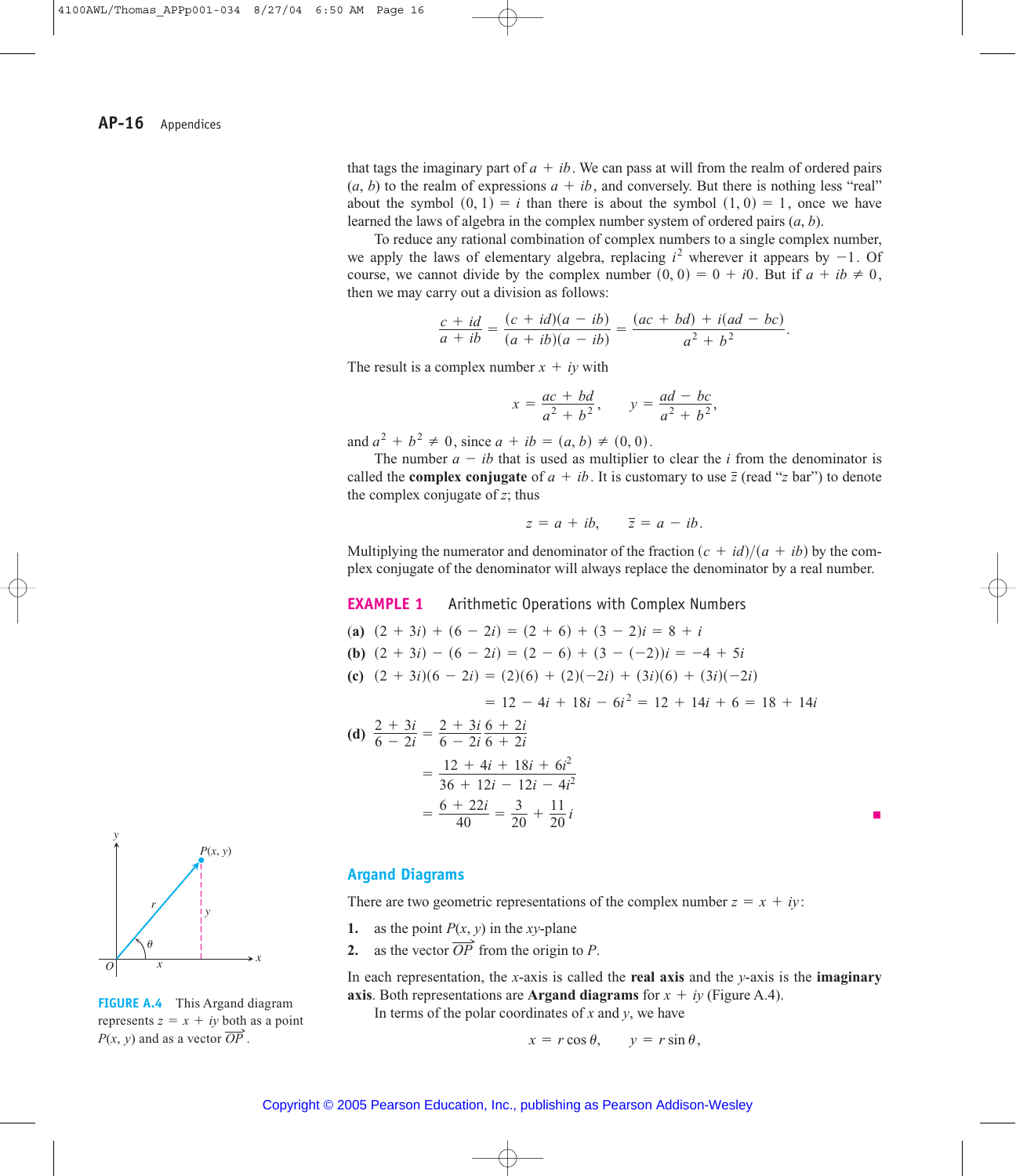and

$$
z = x + iy = r(\cos \theta + i \sin \theta). \tag{10}
$$

We define the **absolute value** of a complex number  $x + iy$  to be the length *r* of a vector  $\overline{OP}$  from the origin to  $P(x, y)$ . We denote the absolute value by vertical bars; thus,  $\overrightarrow{OP}$  from the origin to  $P(x, y)$ . We denote the absolute value by vertical bars; thus,

$$
|x + iy| = \sqrt{x^2 + y^2}.
$$

If we always choose the polar coordinates  $r$  and  $\theta$  so that  $r$  is nonnegative, then

$$
r = |x + iy|.
$$

The polar angle  $\theta$  is called the **argument** of *z* and is written  $\theta$  = arg *z*. Of course, any integer multiple of  $2\pi$  may be added to  $\theta$  to produce another appropriate angle.

The following equation gives a useful formula connecting a complex number *z*, its conjugate  $\overline{z}$ , and its absolute value  $|z|$ , namely,

$$
z \cdot \overline{z} = |z|^2.
$$

## **Euler's Formula**

The identity

 $e^{i\theta} = \cos \theta + i \sin \theta$ .

called **Euler's formula**, enables us to rewrite Equation (10) as

$$
z=re^{i\theta}.
$$

This formula, in turn, leads to the following rules for calculating products, quotients, powers, and roots of complex numbers. It also leads to Argand diagrams for  $e^{i\theta}$ . Since  $\cos \theta + i \sin \theta$  is what we get from Equation (10) by taking  $r = 1$ , we can say that  $e^{i\theta}$  is represented by a unit vector that makes an angle  $\theta$  with the positive *x*-axis, as shown in Figure A.5.



**FIGURE A.5** Argand diagrams for  $e^{i\theta} = \cos \theta + i \sin \theta$  (a) as a vector and (b) as a point.

#### **Products**

To multiply two complex numbers, we multiply their absolute values and add their angles. Let

$$
z_1 = r_1 e^{i\theta_1}, \qquad z_2 = r_2 e^{i\theta_2}, \tag{11}
$$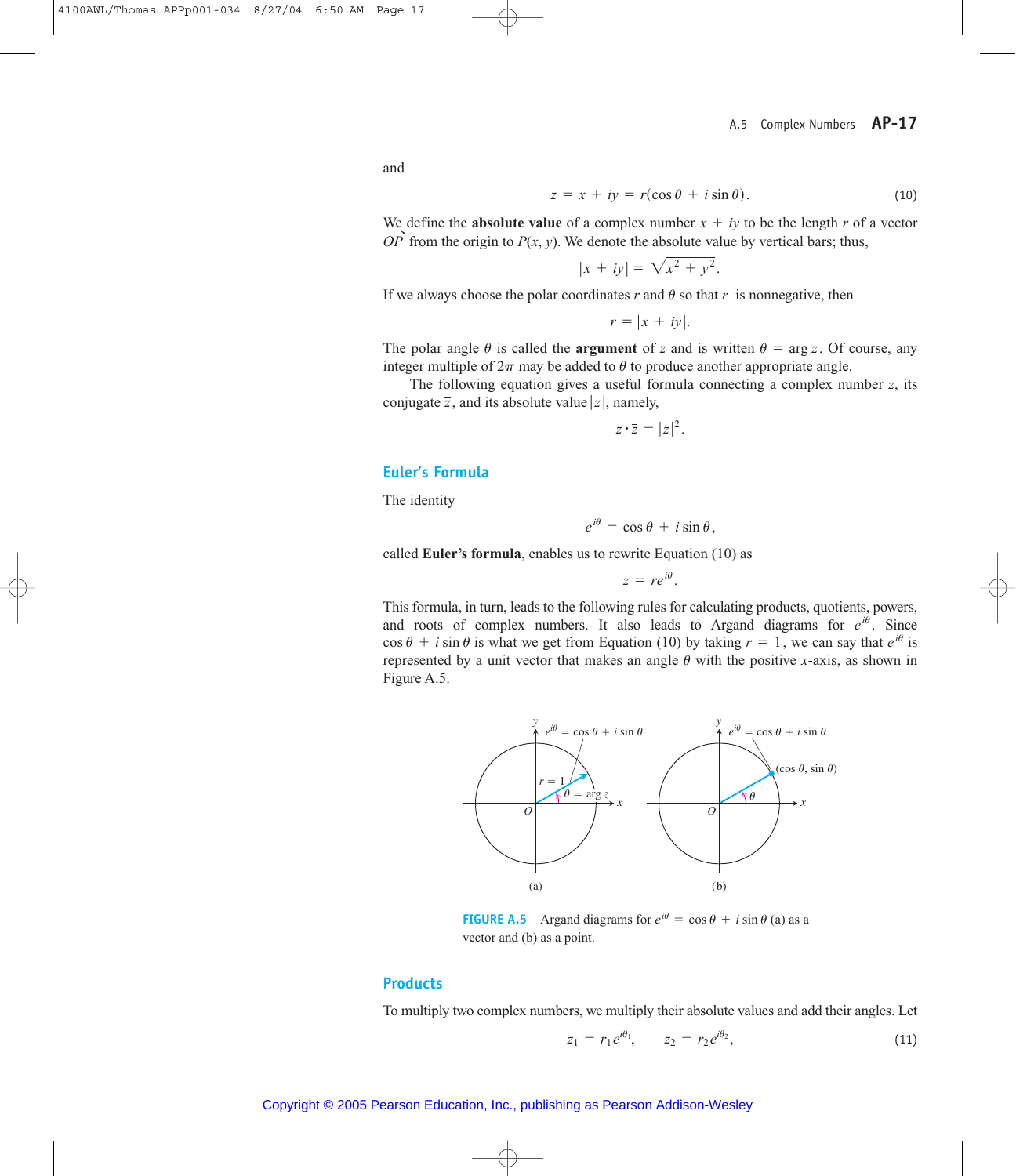

**FIGURE A.6** When  $z_1$  and  $z_2$  are multiplied,  $|z_1 z_2| = r_1 \cdot r_2$  and  $arg (z_1 z_2) = \theta_1 + \theta_2$ .



**FIGURE A.7** To multiply two complex numbers, multiply their absolute values and add their arguments.

so that

$$
|z_1| = r_1
$$
,  $\arg z_1 = \theta_1$ ;  $|z_2| = r_2$ ,  $\arg z_2 = \theta_2$ .

Then

and hence

$$
z_1 z_2 = r_1 e^{i\theta_1} \cdot r_2 e^{i\theta_2} = r_1 r_2 e^{i(\theta_1 + \theta_2)}
$$

$$
|z_1 z_2| = r_1 r_2 = |z_1| \cdot |z_2|
$$
  
arg (z<sub>1</sub>z<sub>2</sub>) =  $\theta_1 + \theta_2 = \arg z_1 + \arg z_2$ . (12)

Thus, the product of two complex numbers is represented by a vector whose length is the product of the lengths of the two factors and whose argument is the sum of their arguments (Figure A.6). In particular, from Equation (12) a vector may be rotated counterclockwise through an angle  $\theta$  by multiplying it by  $e^{i\theta}$ . Multiplication by *i* rotates 90°, by  $-1$  rotates 180 $^{\circ}$ , by  $-i$  rotates 270 $^{\circ}$ , and so on.

### **EXAMPLE 2** Finding a Product of Complex Numbers

Let  $z_1 = 1 + i$ ,  $z_2 = \sqrt{3} - i$ . We plot these complex numbers in an Argand diagram (Figure A.7) from which we read off the polar representations

$$
z_1 = \sqrt{2}e^{i\pi/4}, \qquad z_2 = 2e^{-i\pi/6}.
$$

$$
z_1 z_2 = 2\sqrt{2} \exp\left(\frac{i\pi}{4} - \frac{i\pi}{6}\right) = 2\sqrt{2} \exp\left(\frac{i\pi}{12}\right)
$$

$$
= 2\sqrt{2} \left(\cos\frac{\pi}{12} + i\sin\frac{\pi}{12}\right) \approx 2.73 + 0.73i.
$$

The notation  $exp(A)$  stands for  $e^A$ .

### **Quotients**

Suppose  $r_2 \neq 0$  in Equation (11). Then

$$
\frac{z_1}{z_2} = \frac{r_1 e^{i\theta_1}}{r_2 e^{i\theta_2}} = \frac{r_1}{r_2} e^{i(\theta_1 - \theta_2)}.
$$

Hence

$$
\left|\frac{z_1}{z_2}\right| = \frac{r_1}{r_2} = \frac{|z_1|}{|z_2|}
$$
 and  $\arg\left(\frac{z_1}{z_2}\right) = \theta_1 - \theta_2 = \arg z_1 - \arg z_2$ .

That is, we divide lengths and subtract angles for the quotient of complex numbers.

**EXAMPLE 3** Let  $z_1 = 1 + i$  and  $z_2 = \sqrt{3} - i$ , as in Example 2. Then

$$
\frac{1+i}{\sqrt{3}-i} = \frac{\sqrt{2}e^{i\pi/4}}{2e^{-i\pi/6}} = \frac{\sqrt{2}}{2}e^{5\pi i/12} \approx 0.707 \left(\cos\frac{5\pi}{12} + i\sin\frac{5\pi}{12}\right)
$$

$$
\approx 0.183 + 0.683i.
$$

П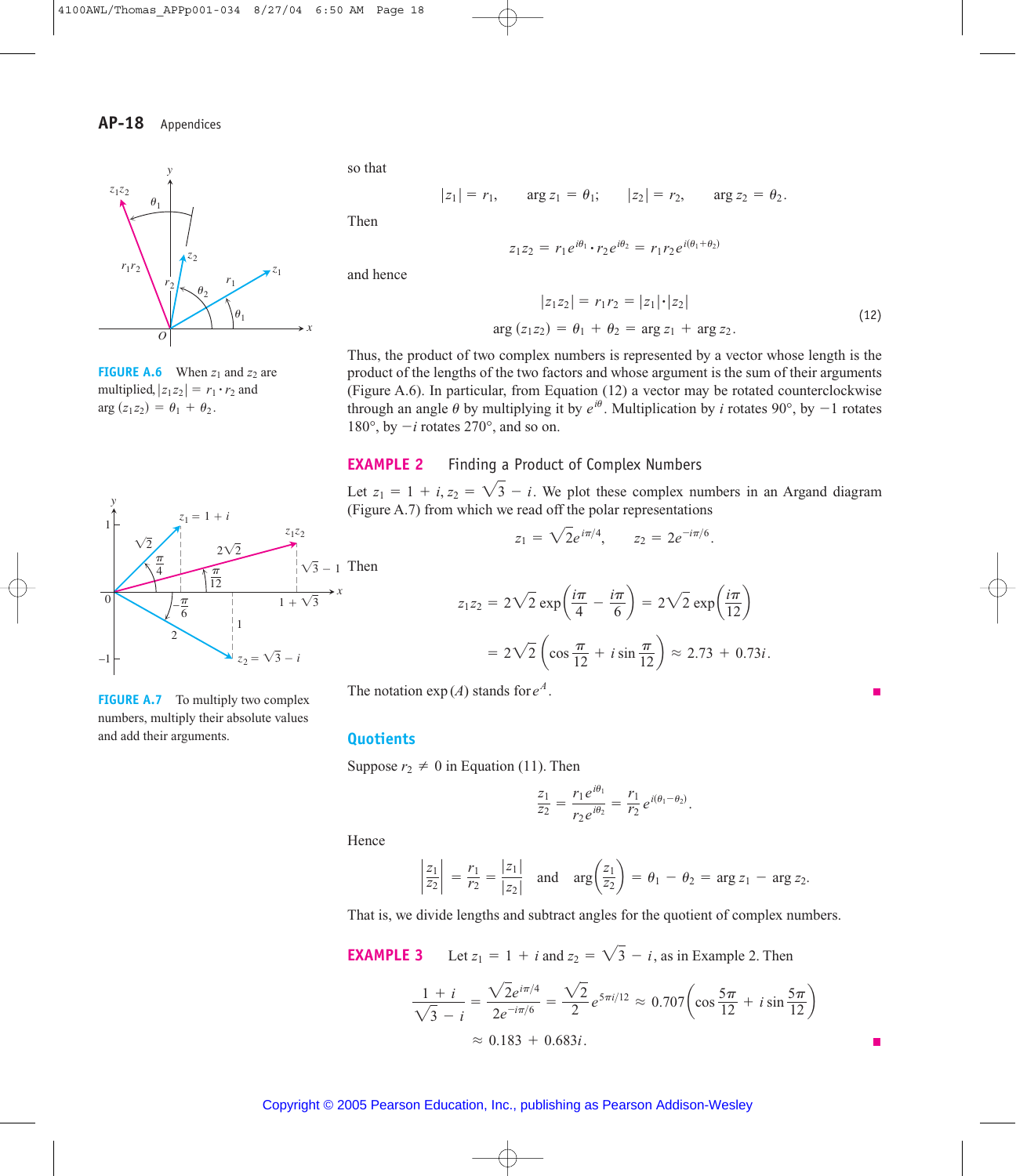#### **Powers**

If *n* is a positive integer, we may apply the product formulas in Equation (12) to find

$$
z^n = z \cdot z \cdot \cdots \cdot z.
$$
 n factors

With  $z = re^{i\theta}$ , we obtain

$$
z^{n} = (re^{i\theta})^{n} = r^{n}e^{i(\theta + \theta + \dots + \theta)}
$$
 *n* summands  
=  $r^{n}e^{in\theta}$ . (13)

The length  $r = |z|$  is raised to the *n*th power and the angle  $\theta = \arg z$  is multiplied by *n*. If we take  $r = 1$  in Equation (13), we obtain De Moivre's Theorem.

**De Moivre's Theorem**  $(\cos \theta + i \sin \theta)^n = \cos n\theta + i \sin n\theta.$  (14)

If we expand the left side of De Moivre's equation above by the Binomial Theorem and reduce it to the form  $a + ib$ , we obtain formulas for cos  $n\theta$  and sin  $n\theta$  as polynomials of degree *n* in  $\cos \theta$  and  $\sin \theta$ .

## **EXAMPLE 4** If  $n = 3$  in Equation (14), we have

 $(\cos \theta + i \sin \theta)^3 = \cos 3\theta + i \sin 3\theta.$ 

The left side of this equation expands to

$$
\cos^3\theta + 3i\cos^2\theta\sin\theta - 3\cos\theta\sin^2\theta - i\sin^3\theta.
$$

The real part of this must equal cos  $3\theta$  and the imaginary part must equal sin  $3\theta$ . Therefore,

$$
\cos 3\theta = \cos^3 \theta - 3 \cos \theta \sin^2 \theta,
$$
  

$$
\sin 3\theta = 3 \cos^2 \theta \sin \theta - \sin^3 \theta.
$$

#### **Roots**

If  $z = re^{i\theta}$  is a complex number different from zero and *n* is a positive integer, then there are precisely *n* different complex numbers  $w_0, w_1, \ldots, w_{n-1}$ , that are *n*th roots of *z*. To see why, let  $w = \rho e^{i\alpha}$  be an *n*th root of  $z = re^{i\theta}$ , so that

 $w^n = z$ 

or

Then

 $\rho^n e^{in\alpha} = r e^{i\theta}$ .

 $\rho = \sqrt[n]{r}$ 

is the real, positive *n*th root of *r*. For the argument, although we cannot say that  $n\alpha$  and  $\theta$  must be equal, we can say that they may differ only by an integer multiple of  $2\pi$ . That is,

$$
n\alpha = \theta + 2k\pi, \qquad k = 0, \pm 1, \pm 2, \ldots.
$$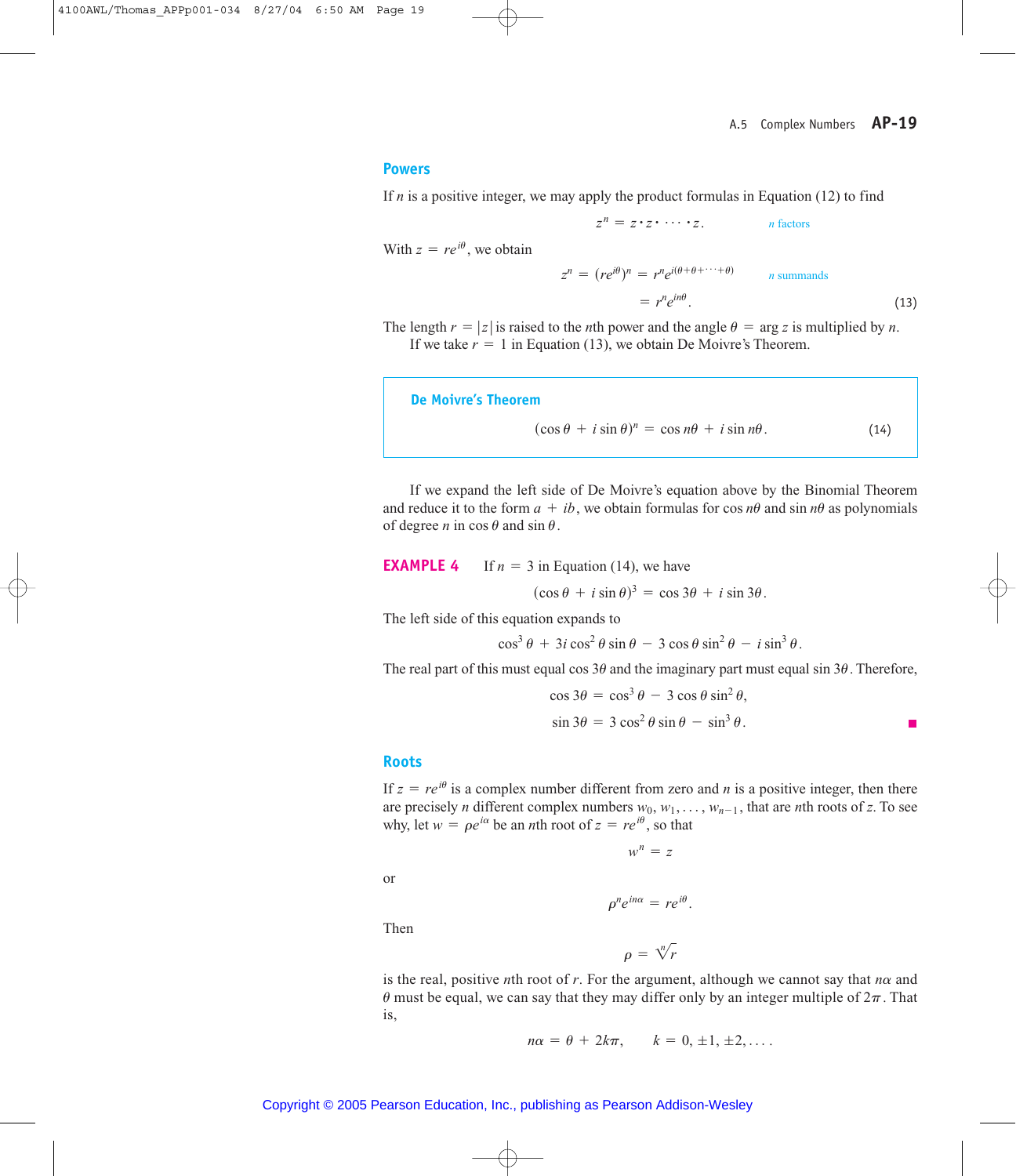

**FIGURE A.8** The three cube roots of  $z = re^{i\theta}$ .

Therefore,

$$
\alpha = \frac{\theta}{n} + k \frac{2\pi}{n}.
$$

Hence, all the *n*th roots of  $z = re^{i\theta}$  are given by

$$
\sqrt[n]{re^{i\theta}} = \sqrt[n]{r} \exp i\left(\frac{\theta}{n} + k\frac{2\pi}{n}\right), \qquad k = 0, \pm 1, \pm 2, \dots \tag{15}
$$

There might appear to be infinitely many different answers corresponding to the infinitely many possible values of k, but  $k = n + m$  gives the same answer as  $k = m$  in Equation (15). Thus, we need only take *n* consecutive values for  $k$  to obtain all the different *n*th roots of *z*. For convenience, we take

$$
k = 0, 1, 2, \ldots, n - 1.
$$

All the *n*th roots of  $re^{i\theta}$  lie on a circle centered at the origin and having radius equal to the real, positive *n*th root of *r*. One of them has argument  $\alpha = \theta/n$ . The others are uniformly spaced around the circle, each being separated from its neighbors by an angle equal to  $2\pi/n$ . Figure A.8 illustrates the placement of the three cube roots,  $w_0$ ,  $w_1$ ,  $w_2$ , of the complex number  $z = re^{i\theta}$ .

### **EXAMPLE 5** Finding Fourth Roots

Find the four fourth roots of  $-16$ .

**Solution** As our first step, we plot the number  $-16$  in an Argand diagram (Figure A.9) and determine its polar representation  $re^{i\theta}$ . Here,  $z = -16$ ,  $r = +16$ , and  $\theta = \pi$ . One of the fourth roots of  $16e^{i\pi}$  is  $2e^{i\pi/4}$ . We obtain others by successive additions of  $2\pi/4 = \pi/2$  to the argument of this first one. Hence,

$$
\sqrt[4]{16 \exp i\pi} = 2 \exp i\left(\frac{\pi}{4}, \frac{3\pi}{4}, \frac{5\pi}{4}, \frac{7\pi}{4}\right),\,
$$

and the four roots are

$$
w_0 = 2\left[\cos\frac{\pi}{4} + i\sin\frac{\pi}{4}\right] = \sqrt{2}(1 + i)
$$
  
\n
$$
w_1 = 2\left[\cos\frac{3\pi}{4} + i\sin\frac{3\pi}{4}\right] = \sqrt{2}(-1 + i)
$$
  
\n
$$
w_2 = 2\left[\cos\frac{5\pi}{4} + i\sin\frac{5\pi}{4}\right] = \sqrt{2}(-1 - i)
$$
  
\n
$$
w_3 = 2\left[\cos\frac{7\pi}{4} + i\sin\frac{7\pi}{4}\right] = \sqrt{2}(1 - i).
$$

## **The Fundamental Theorem of Algebra**

One might say that the invention of  $\sqrt{-1}$  is all well and good and leads to a number system that is richer than the real number system alone; but where will this process end? Are



**FIGURE A.9** The four fourth roots of  $-16$ .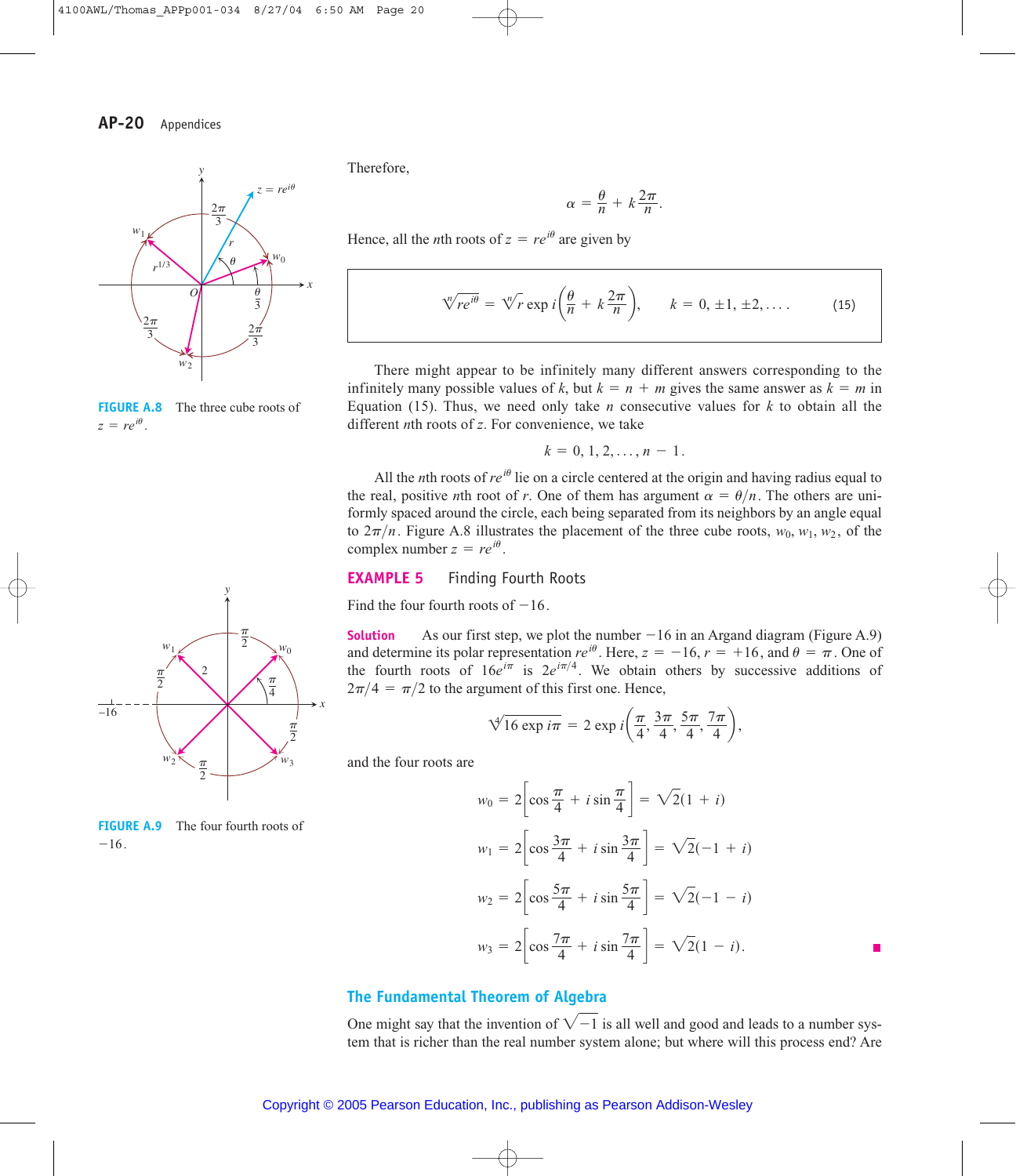we also going to invent still more systems so as to obtain  $\sqrt[4]{-1}$ ,  $\sqrt[6]{-1}$ , and so on? But it turns out this is not necessary. These numbers are already expressible in terms of the complex number system  $a + ib$ . In fact, the Fundamental Theorem of Algebra says that with the introduction of the complex numbers we now have enough numbers to factor every polynomial into a product of linear factors and so enough numbers to solve every possible polynomial equation.

**The Fundamental Theorem of Algebra**

Every polynomial equation of the form

$$
a_n z^n + a_{n-1} z^{n-1} + \cdots + a_1 z + a_0 = 0,
$$

in which the coefficients  $a_0, a_1, \ldots, a_n$  are any complex numbers, whose degree *n* is greater than or equal to one, and whose leading coefficient  $a_n$  is not zero, has exactly *n* roots in the complex number system, provided each multiple root of multiplicity *m* is counted as *m* roots.

A proof of this theorem can be found in almost any text on the theory of functions of a complex variable.

# **EXERCISES A.5**

## **Operations with Complex Numbers**

- **1.** How computers multiply complex numbers  $\text{Find } (a, b) \cdot (c, d)$ 
	- $= (ac bd, ad + bc).$
	- **a.**  $(2, 3) \cdot (4, -2)$ **b.**  $(2, -1) \cdot (-2, 3)$
	- **c.**  $(-1, -2) \cdot (2, 1)$

(This is how complex numbers are multiplied by computers.)

**2.** Solve the following equations for the real numbers, *x* and *y*.

**a.** 
$$
(3 + 4i)^2 - 2(x - iy) = x + iy
$$
  
\n**b.**  $\left(\frac{1+i}{1-i}\right)^2 + \frac{1}{x + iy} = 1 + i$   
\n**c.**  $(3 - 2i)(x + iy) = 2(x - 2iy) + 2i - 1$ 

## **Graphing and Geometry**

**3.** How may the following complex numbers be obtained from  $z = x + iy$  geometrically? Sketch.

**a.** 
$$
\bar{z}
$$
 **b.**  $\overline{(-z)}$   
**c.**  $-z$  **d.**  $1/z$ 

**4.** Show that the distance between the two points  $z_1$  and  $z_2$  in an Argand diagram is  $|z_1 - z_2|$ .

In Exercises 5–10, graph the points  $z = x + iy$  that satisfy the given conditions.

**5. a.** 
$$
|z| = 2
$$
 **b.**  $|z| < 2$  **c.**  $|z| > 2$   
\n**6.**  $|z - 1| = 2$  **7.**  $|z + 1| = 1$   
\n**8.**  $|z + 1| = |z - 1|$  **9.**  $|z + i| = |z - 1|$   
\n**10.**  $|z + 1| \ge |z|$ 

Express the complex numbers in Exercises  $11-14$  in the form  $re^{i\theta}$ , with  $r \ge 0$  and  $-\pi < \theta \le \pi$ . Draw an Argand diagram for each calculation.

**11.** 
$$
(1 + \sqrt{-3})^2
$$
  
\n**12.**  $\frac{1+i}{1-i}$   
\n**13.**  $\frac{1+i\sqrt{3}}{1-i\sqrt{3}}$   
\n**14.**  $(2 + 3i)(1 - 2i)$ 

## **Powers and Roots**

Use De Moivre's Theorem to express the trigonometric functions in Exercises 15 and 16 in terms of  $\cos \theta$  and  $\sin \theta$ .

- 15.  $\cos 4\theta$ 16. sin  $4\theta$
- **17.** Find the three cube roots of 1.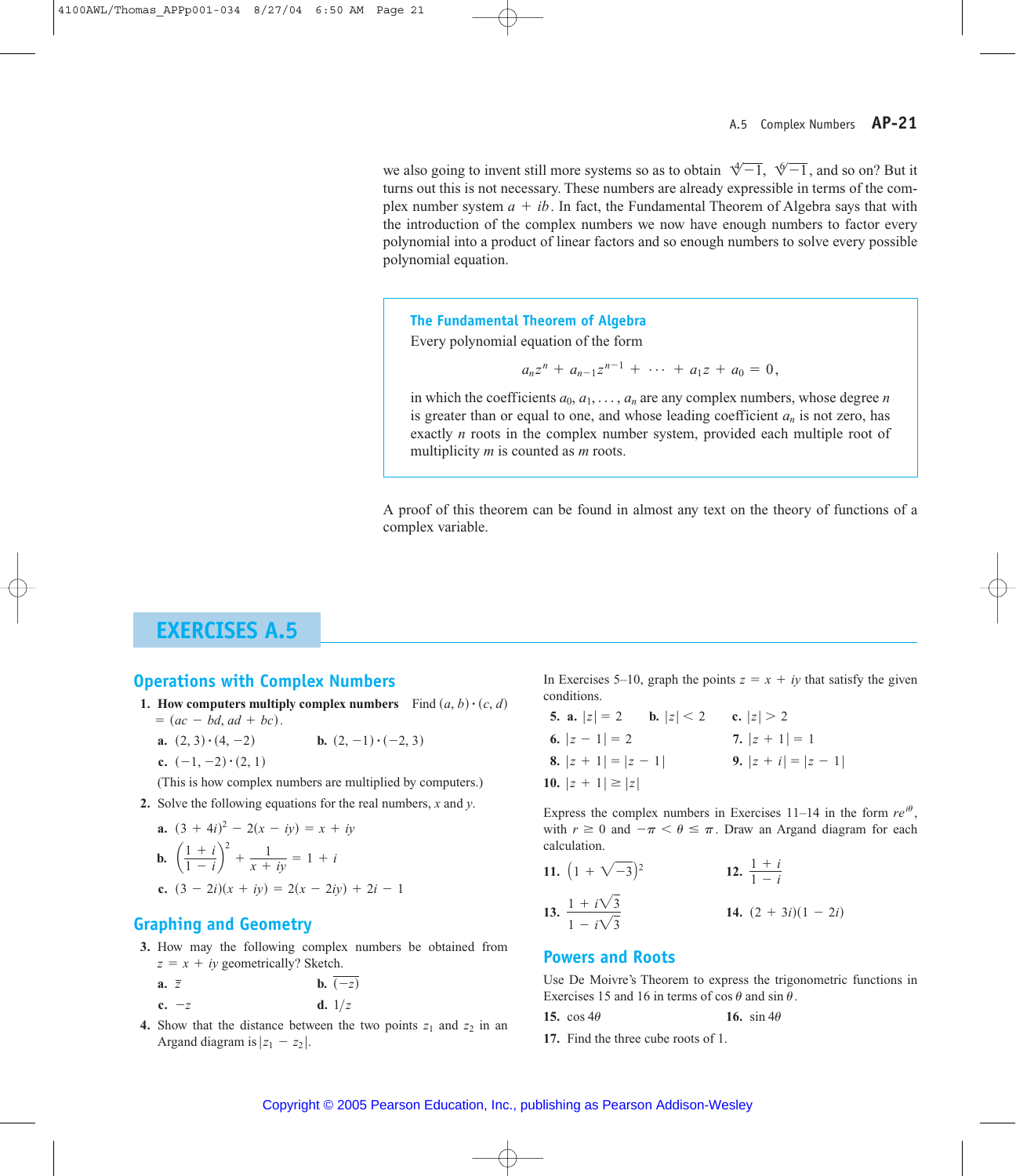- **18.** Find the two square roots of *i*.
- **19.** Find the three cube roots of  $-8i$ .
- **20.** Find the six sixth roots of 64.
- **21.** Find the four solutions of the equation  $z^4 2z^2 + 4 = 0$ .
- **22.** Find the six solutions of the equation  $z^6 + 2z^3 + 2 = 0$ .
- **23.** Find all solutions of the equation  $x^4 + 4x^2 + 16 = 0$ .
- **24.** Solve the equation  $x^4 + 1 = 0$ .

## **Theory and Examples**

- **25. Complex numbers and vectors in the plane** Show with an Argand diagram that the law for adding complex numbers is the same as the parallelogram law for adding vectors.
- **26. Complex arithmetic with conjugates** Show that the conjugate of the sum (product, or quotient) of two complex numbers,  $z_1$  and , is the same as the sum (product, or quotient) of their *z*2 conjugates.
- **27. Complex roots of polynomials with real coefficients come in complex-conjugate pairs**

**a.** Extend the results of Exercise 26 to show that  $f(\overline{z}) = \overline{f(z)}$  if

$$
f(z) = a_n z^n + a_{n-1} z^{n-1} + \cdots + a_1 z + a_0
$$

is a polynomial with real coefficients  $a_0, \ldots, a_n$ .

- **b.** If *z* is a root of the equation  $f(z) = 0$ , where  $f(z)$  is a polynomial with real coefficients as in part (a), show that the conjugate  $\bar{z}$  is also a root of the equation. (*Hint*: Let  $f(z) = u + iv = 0$ ; then both *u* and *v* are zero. Use the fact that  $f(\overline{z}) = \overline{f(z)} = u - iv.$
- **28.** Absolute value of a conjugate Show that  $|\bar{z}| = |z|$ .
- **29.** When  $z = \overline{z}$  If z and  $\overline{z}$  are equal, what can you say about the location of the point *z* in the complex plane?
- **30. Real and imaginary parts** Let Re(*z*) denote the real part of *z* and Im(*z*) the imaginary part. Show that the following relations hold for any complex numbers  $z$ ,  $z_1$ , and  $z_2$ .

**a.** 
$$
z + \overline{z} = 2\text{Re}(z)
$$
 **b.**  $z - \overline{z} = 2i\text{Im}(z)$   
\n**c.**  $|\text{Re}(z)| \le |z|$   
\n**d.**  $|z_1 + z_2|^2 = |z_1|^2 + |z_2|^2 + 2\text{Re}(z_1\overline{z}_2)$   
\n**e.**  $|z_1 + z_2| \le |z_1| + |z_2|$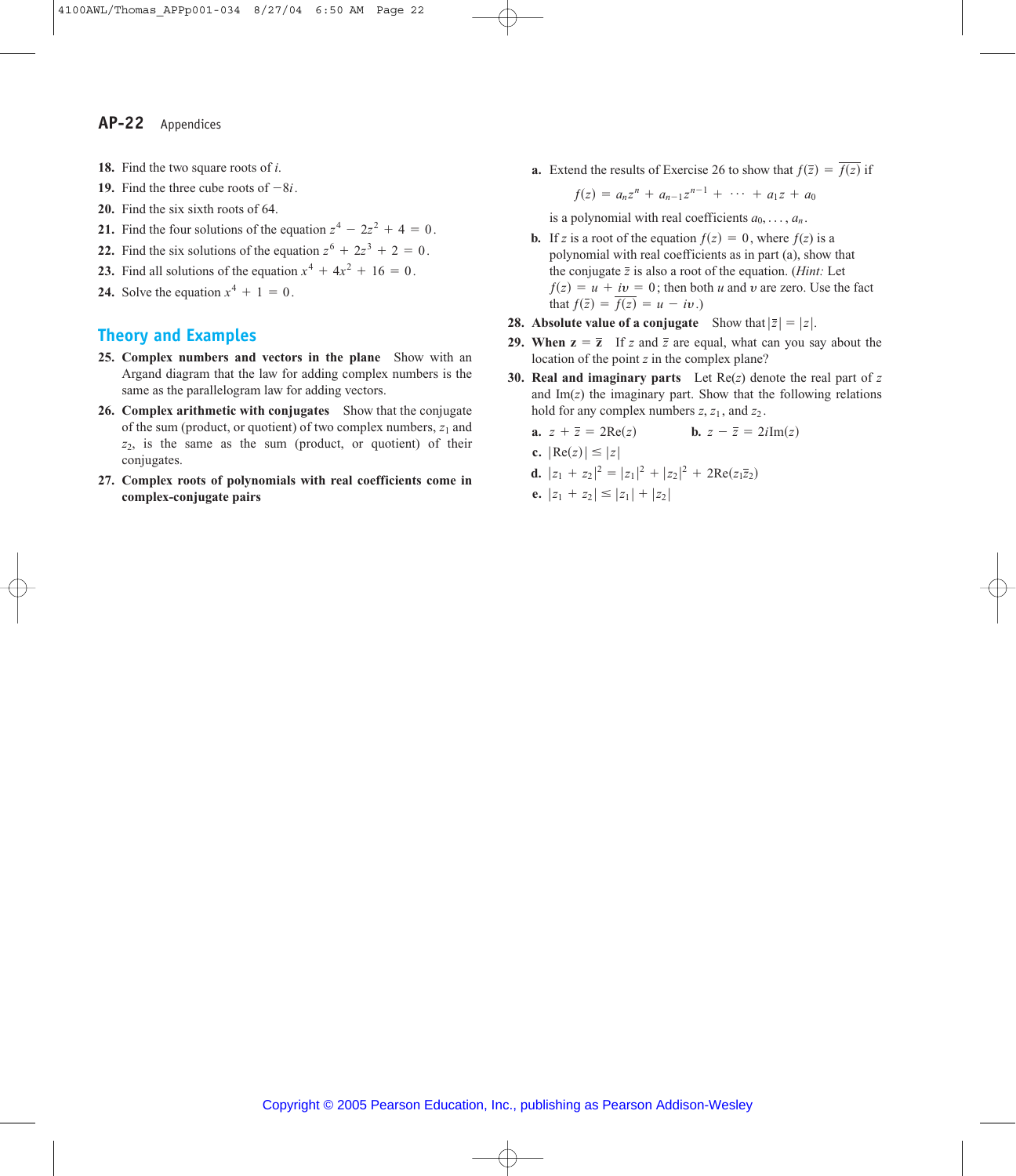**A.6**

## **The Distributive Law for Vector Cross Products**

In this appendix, we prove the Distributive Law

$$
\mathbf{u} \times (\mathbf{v} + \mathbf{w}) = \mathbf{u} \times \mathbf{v} + \mathbf{u} \times \mathbf{w}
$$

which is Property 2 in Section 12.4.

**Proof** To derive the Distributive Law, we construct  $\mathbf{u} \times \mathbf{v}$  a new way. We draw **u** and **v** from the common point *O* and construct a plane *M* perpendicular to **u** at *O* (Figure A.10). We then project **v** orthogonally onto *M*, yielding a vector **v**' with length  $|{\bf v}| \sin \theta$ . We rotate  $v'$  90° about **u** in the positive sense to produce a vector  $v''$ . Finally, we multiply  $v''$  by the



### Copyright © 2005 Pearson Education, Inc., publishing as Pearson Addison-Wesley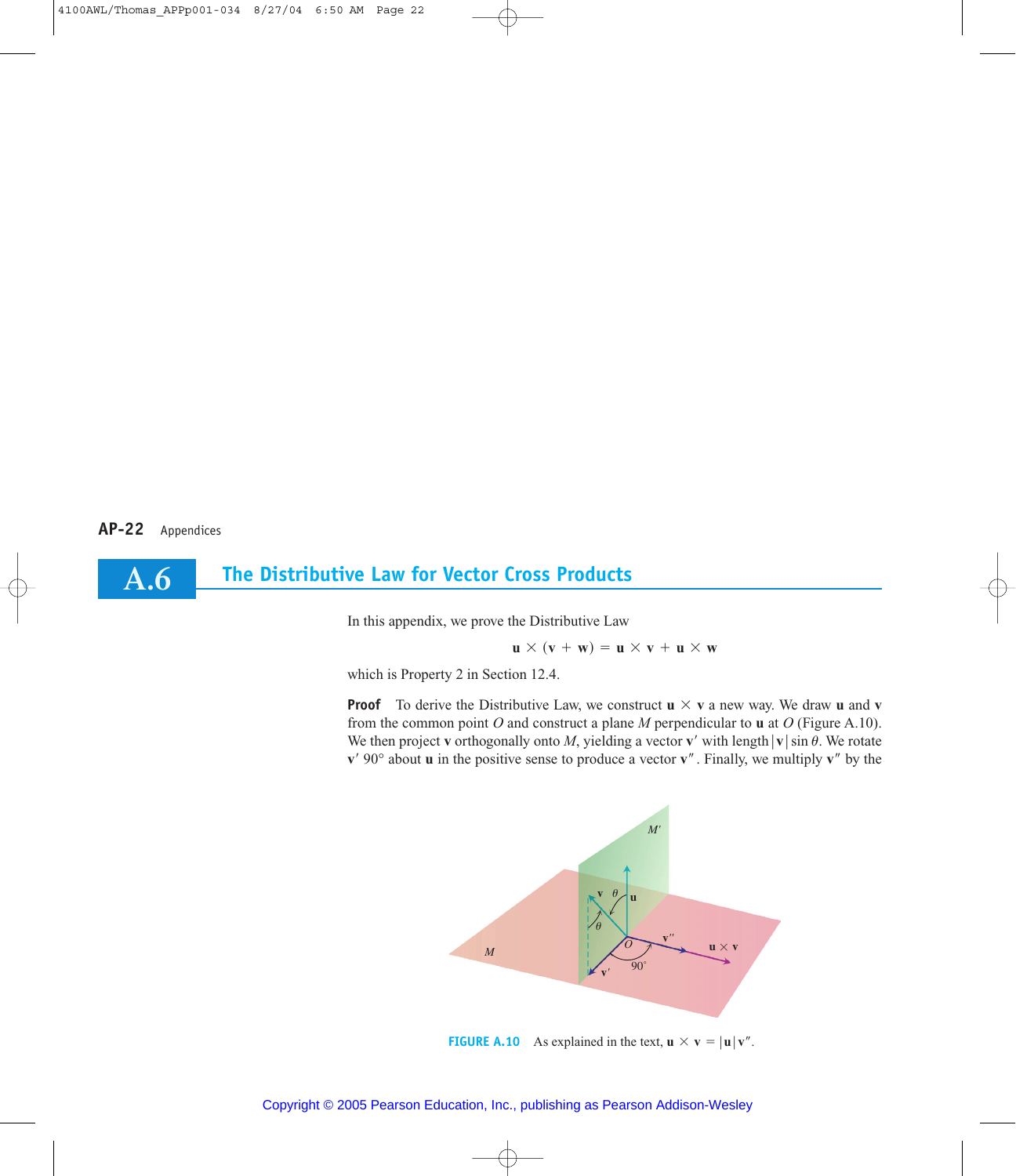length of **u**. The resulting vector  $|\mathbf{u}| \mathbf{v}^{\prime\prime}$  is equal to  $\mathbf{u} \times \mathbf{v}$  since  $\mathbf{v}^{\prime\prime}$  has the same direction as  $\mathbf{u} \times \mathbf{v}$  by its construction (Figure A.10) and

$$
|\mathbf{u}||\mathbf{v}''| = |\mathbf{u}||\mathbf{v}'| = |\mathbf{u}||\mathbf{v}|\sin\theta = |\mathbf{u} \times \mathbf{v}|.
$$

Now each of these three operations, namely,

- **1.** projection onto *M*
- **2.** rotation about **u** through 90°
- **3.** multiplication by the scalar  $|\mathbf{u}|$

when applied to a triangle whose plane is not parallel to **u**, will produce another triangle. If we start with the triangle whose sides are **v**, **w**, and  $\mathbf{v} + \mathbf{w}$  (Figure A.11) and apply these three steps, we successively obtain the following:

**1.** A triangle whose sides are  $\mathbf{v}'$ ,  $\mathbf{w}'$ , and  $(\mathbf{v} + \mathbf{w})'$  satisfying the vector equation

$$
\mathbf{v}' + \mathbf{w}' = (\mathbf{v} + \mathbf{w})'
$$

**2.** A triangle whose sides are  $v''$ ,  $w''$ , and  $(v + w)''$  satisfying the vector equation

$$
\mathbf{v}'' + \mathbf{w}'' = (\mathbf{v} + \mathbf{w})''
$$

(the double prime on each vector has the same meaning as in Figure A.10)



**FIGURE A.11** The vectors,  $v, w, v + w$ , and their projections onto a plane perpendicular to **u**.

**3.** A triangle whose sides are  $|\mathbf{u}| \mathbf{v}'$ ,  $|\mathbf{u}| \mathbf{w}''$ , and  $|\mathbf{u}| (\mathbf{v} + \mathbf{w})''$  satisfying the vector equation

$$
|\mathbf{u}|\mathbf{v}'' + |\mathbf{u}|\mathbf{w}'' = |\mathbf{u}|(\mathbf{v} + \mathbf{w})''.
$$

Substituting  $|\mathbf{u}| \mathbf{v}'' = \mathbf{u} \times \mathbf{v}, |\mathbf{u}| \mathbf{w}'' = \mathbf{u} \times \mathbf{w}, \text{ and } |\mathbf{u}| (\mathbf{v} + \mathbf{w})'' = \mathbf{u} \times (\mathbf{v} + \mathbf{w})$ from our discussion above into this last equation gives

$$
\mathbf{u} \times \mathbf{v} + \mathbf{u} \times \mathbf{w} = \mathbf{u} \times (\mathbf{v} + \mathbf{w}),
$$

which is the law we wanted to establish.

п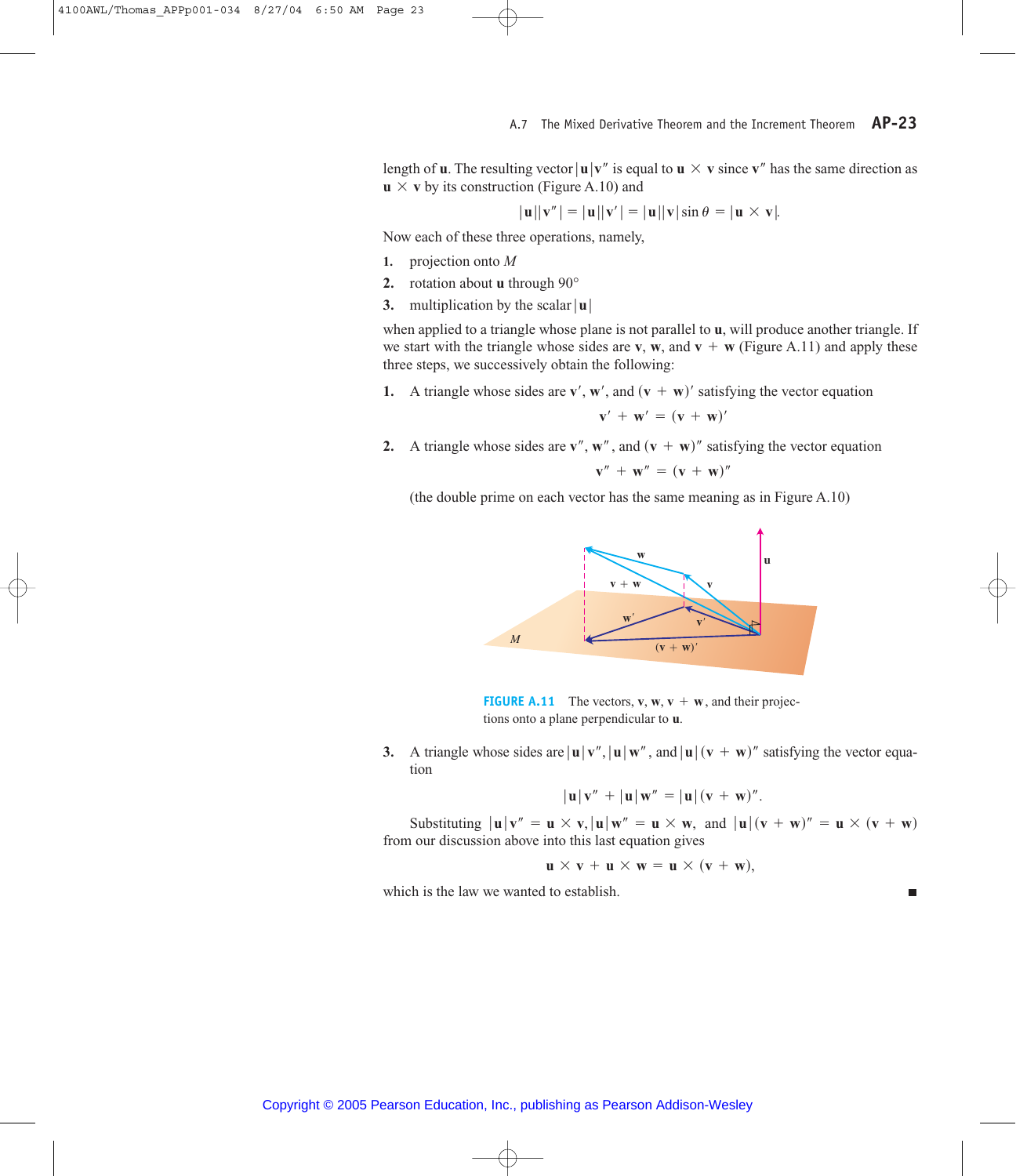A.7 The Mixed Derivative Theorem and the Increment Theorem **AP-23**

# **The Mixed Derivative Theorem and the Increment Theorem**

**A.7**

This appendix derives the Mixed Derivative Theorem (Theorem 2, Section 14.3) and the Increment Theorem for Functions of Two Variables (Theorem 3, Section 14.3). Euler first published the Mixed Derivative Theorem in 1734, in a series of papers he wrote on hydrodynamics.

Copyright © 2005 Pearson Education, Inc., publishing as Pearson Addison-Wesley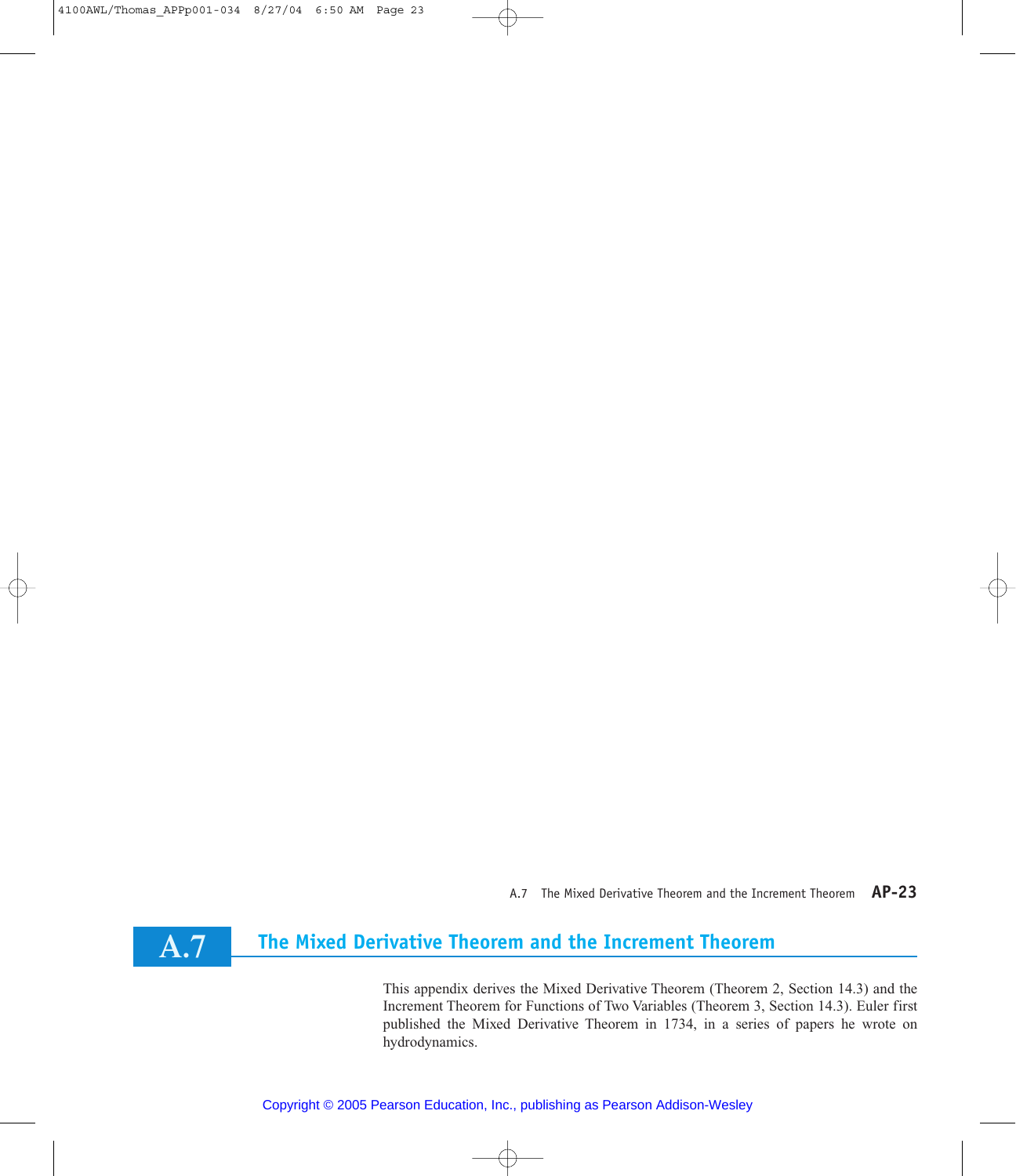#### **THEOREM 2 The Mixed Derivative Theorem**

If  $f(x, y)$  and its partial derivatives  $f_x$ ,  $f_y$ ,  $f_{xy}$ , and  $f_{yx}$  are defined throughout an open region containing a point  $(a, b)$  and are all continuous at  $(a, b)$ , then  $f_{xy}(a, b) = f_{yx}(a, b).$ 

**Proof** The equality of  $f_{xy}(a, b)$  and  $f_{yx}(a, b)$  can be established by four applications of the Mean Value Theorem (Theorem 4, Section 4.2). By hypothesis, the point (*a*, *b*) lies in the interior of a rectangle R in the *xy*-plane on which  $f$ ,  $f_x$ ,  $f_y$ ,  $f_{xy}$ , and  $f_{yx}$  are all defined. We let *h* and *k* be the numbers such that the point  $(a + h, b + k)$  also lies in *R*, and we consider the difference

$$
\Delta = F(a+h) - F(a), \tag{1}
$$

where

$$
F(x) = f(x, b + k) - f(x, b).
$$
 (2)

We apply the Mean Value Theorem to *F*, which is continuous because it is differentiable. Then Equation (1) becomes

$$
\Delta = hF'(c_1),\tag{3}
$$

where  $c_1$  lies between  $a$  and  $a + h$ . From Equation (2).

$$
F'(x) = f_x(x, b + k) - f_x(x, b),
$$

so Equation (3) becomes

$$
\Delta = h[f_x(c_1, b + k) - f_x(c_1, b)]. \tag{4}
$$

Now we apply the Mean Value Theorem to the function  $g(y) = f_x(c_1, y)$  and have

$$
g(b + k) - g(b) = kg'(d_1),
$$

$$
\overline{\text{or}}
$$

*x*

$$
f_x(c_1, b + k) - f_x(c_1, b) = k f_{xy}(c_1, d_1)
$$

for some  $d_1$  between  $b$  and  $b + k$ . By substituting this into Equation (4), we get

$$
\Delta = h k f_{xy}(c_1, d_1) \tag{5}
$$

for some point  $(c_1, d_1)$  in the rectangle R' whose vertices are the four points  $(a, b)$ ,  $(a + h, b), (a + h, b + k),$  and  $(a, b + k)$ . (See Figure A.12.)

By substituting from Equation (2) into Equation (1), we may also write

$$
\Delta = f(a + h, b + k) - f(a + h, b) - f(a, b + k) + f(a, b)
$$
  
=  $[f(a + h, b + k) - f(a, b + k)] - [f(a + h, b) - f(a, b)]$   
=  $\phi(b + k) - \phi(b)$ , (6)

where

$$
\phi(y) = f(a + h, y) - f(a, y).
$$
 (7)

The Mean Value Theorem applied to Equation (6) now gives

$$
\Delta = k\phi'(d_2) \tag{8}
$$





*y*

**FIGURE A.12** The key to proving  $f_{xy}(a, b) = f_{yx}(a, b)$  is that no matter how small  $R'$  is,  $f_{xy}$  and  $f_{yx}$  take on equal values somewhere inside R' (although not necessarily at the same point).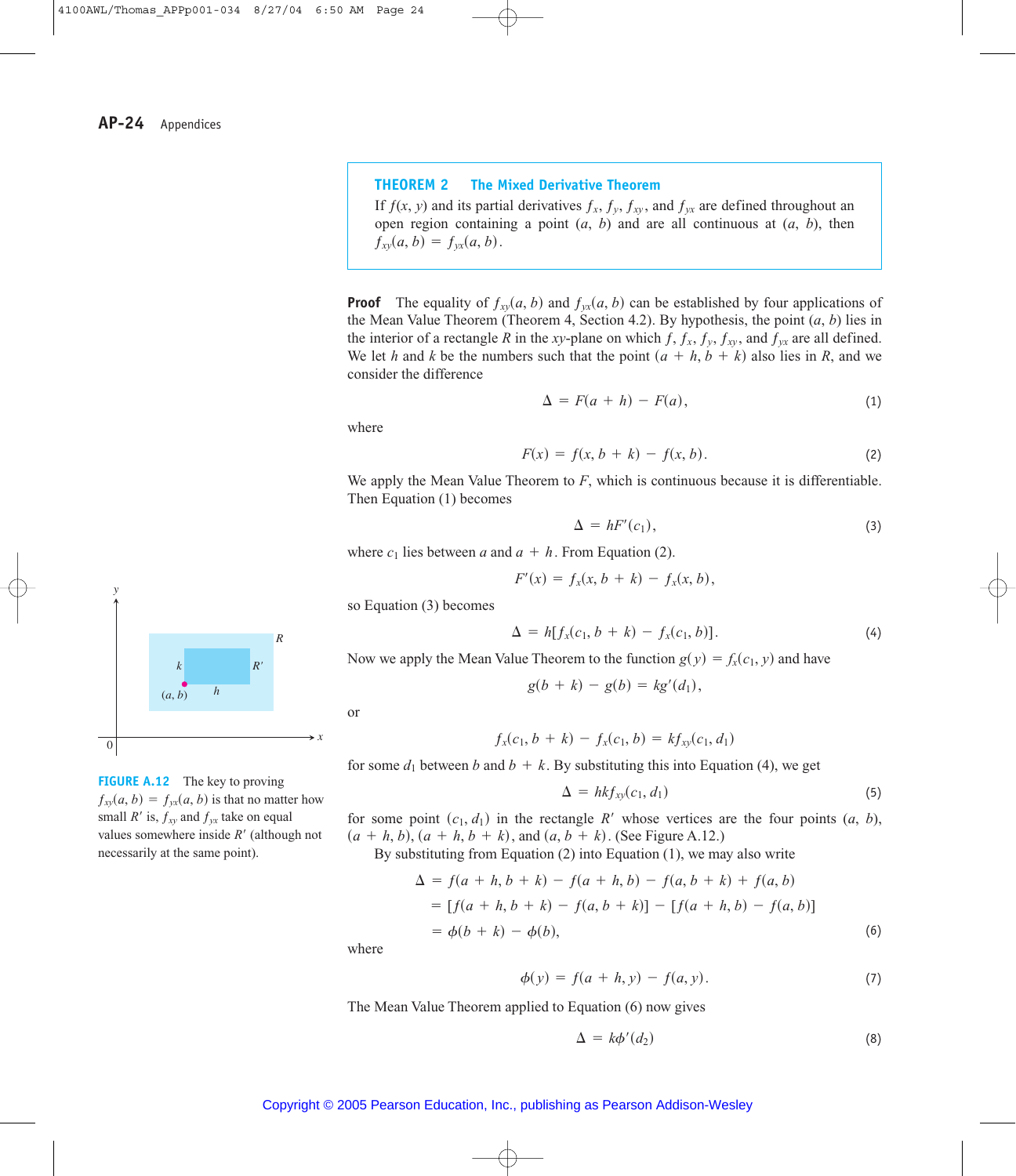for some  $d_2$  between *b* and  $b + k$ . By Equation (7),

$$
\phi'(y) = f_y(a+h, y) - f_y(a, y).
$$
\n(9)

Substituting from Equation (9) into Equation (8) gives

$$
\Delta = k[f_y(a+h, d_2) - f_y(a, d_2)].
$$

Finally, we apply the Mean Value Theorem to the expression in brackets and get

$$
\Delta = kh f_{yx}(c_2, d_2) \tag{10}
$$

for some  $c_2$  between *a* and  $a + h$ .

Together, Equations (5) and (10) show that

$$
f_{xy}(c_1, d_1) = f_{yx}(c_2, d_2), \qquad (11)
$$

where  $(c_1, d_1)$  and  $(c_2, d_2)$  both lie in the rectangle R' (Figure A.12). Equation (11) is not quite the result we want, since it says only that  $f_{xy}$  has the same value at  $(c_1, d_1)$  that  $f_{yx}$  has at  $(c_2, d_2)$ . The numbers *h* and *k* in our discussion, however, may be made as small as we wish. The hypothesis that  $f_{xy}$  and  $f_{yx}$  are both continuous at  $(a, b)$  means that  $f_{xy}(c_1, d_1) = f_{xy}(a, b) + \epsilon_1$  and  $f_{yx}(c_2, d_2) = f_{yx}(a, b) + \epsilon_2$ , where each of  $\epsilon_1, \epsilon_2 \rightarrow 0$  as both  $h, k \rightarrow 0$ . Hence, if we let *h* and  $k \rightarrow 0$ , we have  $f_{xy}(a, b) = f_{yx}(a, b).$ 

The equality of  $f_{xy}(a, b)$  and  $f_{yx}(a, b)$  can be proved with hypotheses weaker than the ones we assumed. For example, it is enough for  $f$ ,  $f_x$ , and  $f_y$  to exist in *R* and for  $f_{xy}$  to be continuous at  $(a, b)$ . Then  $f_{yx}$  will exist at  $(a, b)$  and equal  $f_{xy}$  at that point.

#### **THEOREM 3 The Increment Theorem for Functions of Two Variables**

Suppose that the first partial derivatives of  $z = f(x, y)$  are defined throughout an open region *R* containing the point  $(x_0, y_0)$  and that  $f_x$  and  $f_y$  are continuous at  $(x_0, y_0)$ . Then the change  $\Delta z = f(x_0 + \Delta x, y_0 + \Delta y) - f(x_0, y_0)$  in the value of f that results from moving from  $(x_0, y_0)$  to another point  $(x_0 + \Delta x, y_0 + \Delta y)$ in *R* satisfies an equation of the form

 $\Delta z = f_x(x_0, y_0) \Delta x + f_y(x_0, y_0) \Delta y + \epsilon_1 \Delta x + \epsilon_2 \Delta y,$ 

in which each of  $\epsilon_1$ ,  $\epsilon_2 \rightarrow 0$  as both  $\Delta x$ ,  $\Delta y \rightarrow 0$ .

**Proof** We work within a rectangle *T* centered at  $A(x_0, y_0)$  and lying within *R*, and we assume that  $\Delta x$  and  $\Delta y$  are already so small that the line segment joining A to  $B(x_0 + \Delta x, y_0)$  and the line segment joining *B* to  $C(x_0 + \Delta x, y_0 + \Delta y)$  lie in the interior of *T* (Figure A.13).

We may think of  $\Delta z$  as the sum  $\Delta z = \Delta z_1 + \Delta z_2$  of two increments, where

$$
\Delta z_1 = f(x_0 + \Delta x, y_0) - f(x_0, y_0)
$$

is the change in the value of *ƒ* from *A* to *B* and

$$
\Delta z_2 = f(x_0 + \Delta x, y_0 + \Delta y) - f(x_0 + \Delta x, y_0)
$$

is the change in the value of *ƒ* from *B* to *C* (Figure A.14).



**FIGURE A.13** The rectangular region *T* in the proof of the Increment Theorem. The figure is drawn for  $\Delta x$  and  $\Delta y$ positive, but either increment might be zero or negative.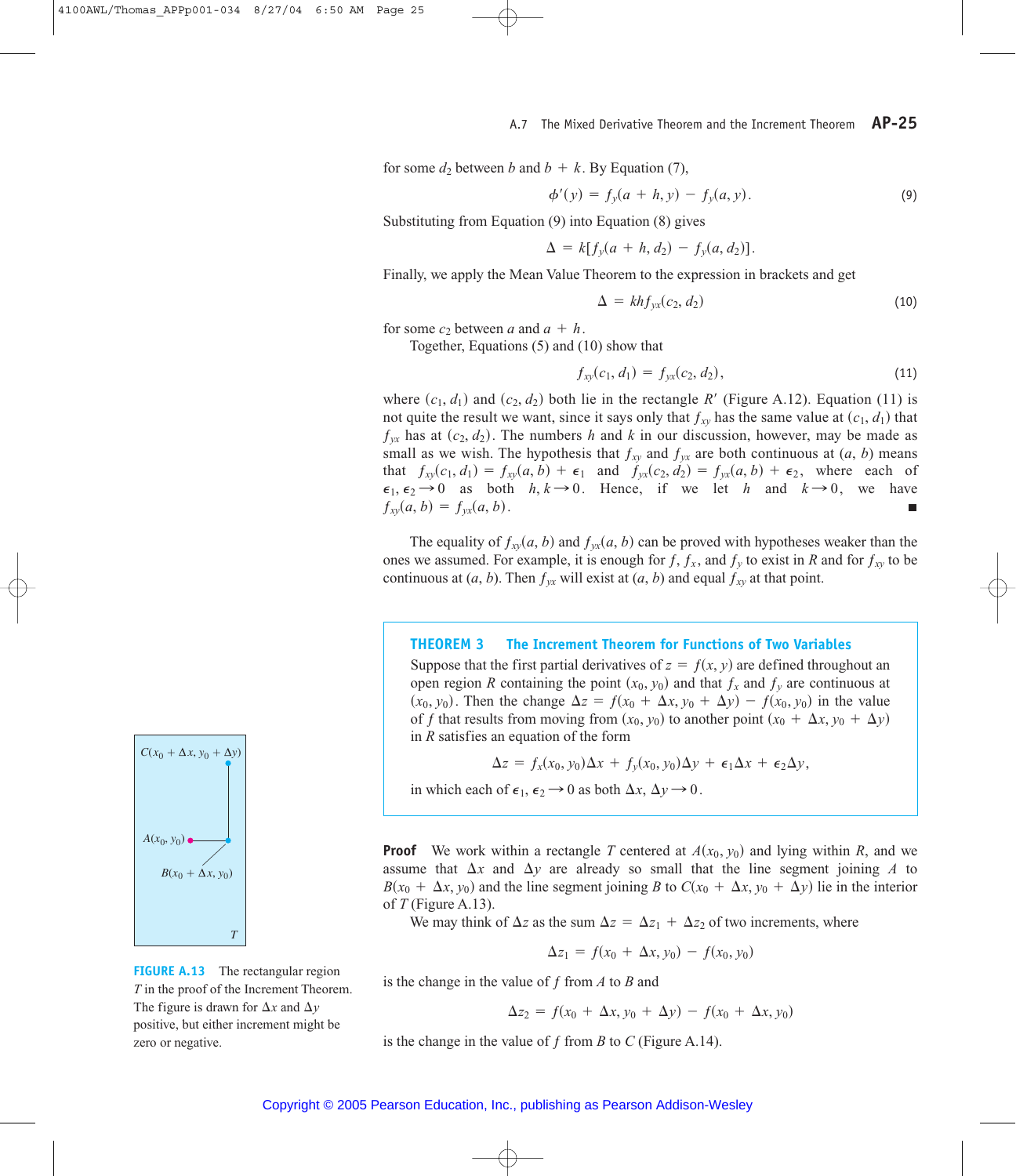

**FIGURE A.14** Part of the surface  $z = f(x, y)$  near  $P_0(x_0, y_0, f(x_0, y_0))$ . The points  $P_0$ ,  $P'$ , and  $P''$  have the same height  $z_0 = f(x_0, y_0)$  above the *xy*-plane. The change in *z* is  $\Delta z = P'S$ . The change

$$
\Delta z_1 = f(x_0 + \Delta x, y_0) - f(x_0, y_0),
$$

shown as  $P''Q = P'Q'$ , is caused by changing *x* from  $x_0$  to  $x_0 + \Delta x$  while holding *y* equal to  $y_0$ . Then, with *x* held equal to  $x_0 + \Delta x$ ,

$$
\Delta z_2 = f(x_0 + \Delta x, y_0 + \Delta y) - f(x_0 + \Delta x, y_0)
$$

is the change in *z* caused by changing  $y_0$  from  $y_0 + \Delta y$ , which is represented by  $Q'S$ ? The total change in *z* is the sum of  $\Delta z_1$  and  $\Delta z_2$ .

On the closed interval of *x*-values joining  $x_0$  to  $x_0 + \Delta x$ , the function  $F(x) = f(x, y_0)$ is a differentiable (and hence continuous) function of *x*, with derivative

$$
F'(x) = f_x(x, y_0).
$$

By the Mean Value Theorem (Theorem 4, Section 4.2), there is an *x*-value *c* between  $x_0$ and  $x_0 + \Delta x$  at which

$$
F(x_0 + \Delta x) - F(x_0) = F'(c)\Delta x
$$

or

$$
f(x_0 + \Delta x, y_0) - f(x_0, y_0) = f_x(c, y_0) \Delta x
$$

or

$$
\Delta z_1 = f_x(c, y_0) \Delta x. \tag{12}
$$

Similarly,  $G(y) = f(x_0 + \Delta x, y)$  is a differentiable (and hence continuous) function of *y* on the closed *y*-interval joining  $y_0$  and  $y_0 + \Delta y$ , with derivative

$$
G'(y) = f_y(x_0 + \Delta x, y).
$$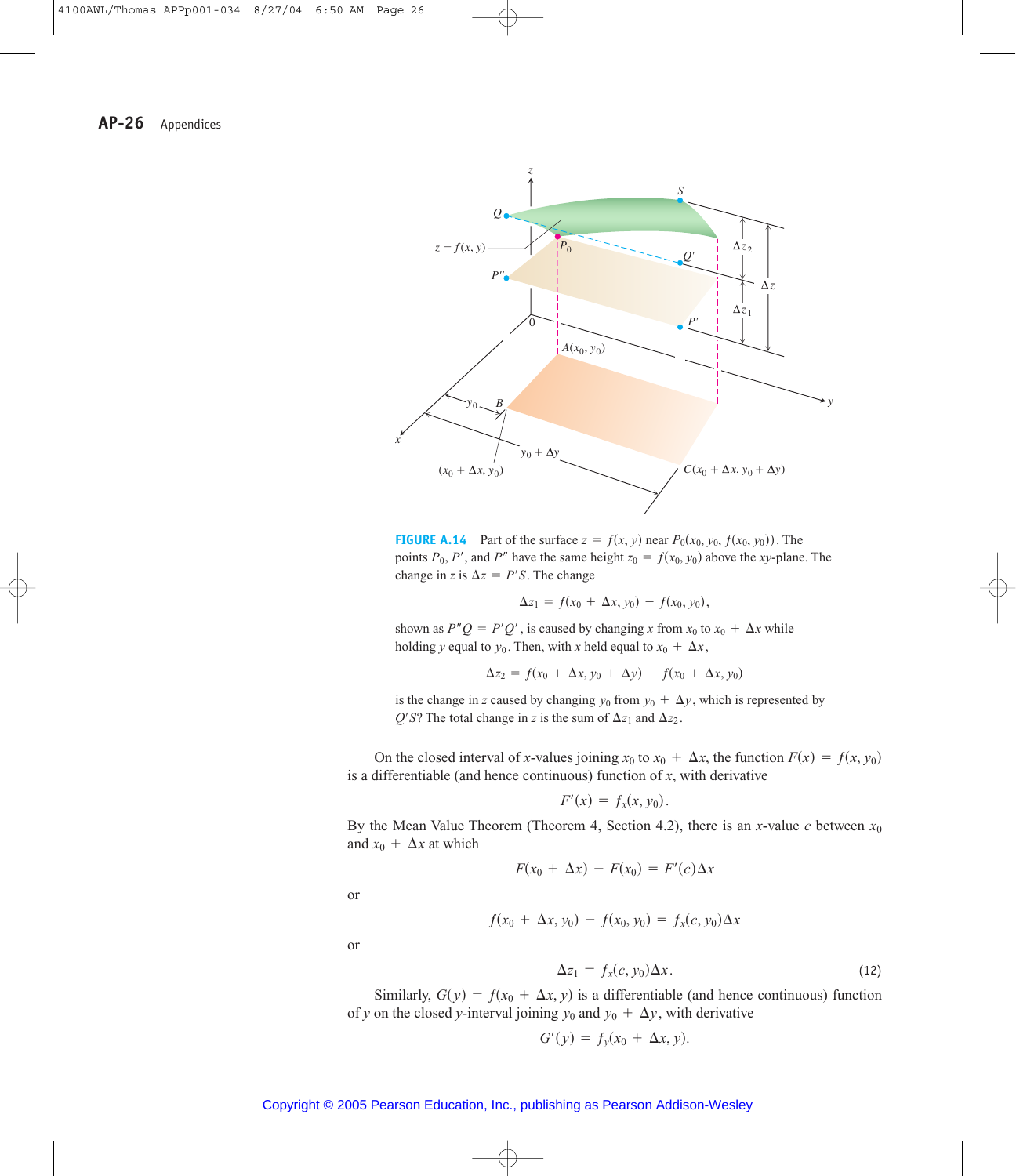Hence, there is a *y*-value *d* between  $y_0$  and  $y_0 + \Delta y$  at which

$$
G(y_0 + \Delta y) - G(y_0) = G'(d)\Delta y
$$

or

$$
f(x_0 + \Delta x, y_0 + \Delta y) - f(x_0 + \Delta x, y) = f_y(x_0 + \Delta x, d)\Delta y
$$

or

$$
\Delta z_2 = f_y(x_0 + \Delta x, d)\Delta y. \tag{13}
$$

Now, as both  $\Delta x$  and  $\Delta y \rightarrow 0$ , we know that  $c \rightarrow x_0$  and  $d \rightarrow y_0$ . Therefore, since  $f_x$ and  $f_y$  are continuous at  $(x_0, y_0)$ , the quantities

$$
\epsilon_1 = f_x(c, y_0) - f_x(x_0, y_0), \n\epsilon_2 = f_y(x_0 + \Delta x, d) - f_y(x_0, y_0)
$$
\n(14)

both approach zero as both  $\Delta x$  and  $\Delta y \rightarrow 0$ .

Finally,

$$
\Delta z = \Delta z_1 + \Delta z_2
$$
  
\n
$$
= f_x(c, y_0)\Delta x + f_y(x_0 + \Delta x, d)\Delta y
$$
  
\nFrom Equations  
\n(12) and (13)  
\n
$$
= [f_x(x_0, y_0) + \epsilon_1]\Delta x + [f_y(x_0, y_0) + \epsilon_2]\Delta y
$$
  
\nFrom Equations  
\n(14)  
\nFrom Equations  
\n
$$
f_x(x_0, y_0)\Delta x + f_y(x_0, y_0)\Delta y + \epsilon_1\Delta x + \epsilon_2\Delta y,
$$

where both  $\epsilon_1$  and  $\epsilon_2 \rightarrow 0$  as both  $\Delta x$  and  $\Delta y \rightarrow 0$ , which is what we set out to prove.

Analogous results hold for functions of any finite number of independent variables. Suppose that the first partial derivatives of  $w = f(x, y, z)$  are defined throughout an open region containing the point  $(x_0, y_0, z_0)$  and that  $f_x$ ,  $f_y$ , and  $f_z$  are continuous at  $(x_0, y_0, z_0)$ . Then

$$
\Delta w = f(x_0 + \Delta x, y_0 + \Delta y, z_0 + \Delta z) - f(x_0, y_0, z_0)
$$
  
=  $f_x \Delta x + f_y \Delta y + f_z \Delta z + \epsilon_1 \Delta x + \epsilon_2 \Delta y + \epsilon_3 \Delta z,$  (15)

where  $\epsilon_1$ ,  $\epsilon_2$ ,  $\epsilon_3 \rightarrow 0$  as  $\Delta x$ ,  $\Delta y$ , and  $\Delta z \rightarrow 0$ .

The partial derivatives  $f_x, f_y, f_z$  in Equation (15) are to be evaluated at the point  $(x_0, y_0, z_0)$ .

Equation (15) can be proved by treating  $\Delta w$  as the sum of three increments,

$$
\Delta w_1 = f(x_0 + \Delta x, y_0, z_0) - f(x_0, y_0, z_0)
$$
\n(16)

$$
\Delta w_2 = f(x_0 + \Delta x, y_0 + \Delta y, z_0) - f(x_0 + \Delta x, y_0, z_0)
$$
\n(17)

$$
\Delta w_3 = f(x_0 + \Delta x, y_0 + \Delta y, z_0 + \Delta z) - f(x_0 + \Delta x, y_0 + \Delta y, z_0),
$$
 (18)

and applying the Mean Value Theorem to each of these separately. Two coordinates remain constant and only one varies in each of these partial increments  $\Delta w_1$ ,  $\Delta w_2$ ,  $\Delta w_3$ . In Equation (17), for example, only *y* varies, since *x* is held equal to  $x_0 + \Delta x$  and *z* is held equal to  $z_0$ . Since  $f(x_0 + \Delta x, y, z_0)$  is a continuous function of *y* with a derivative  $f_y$ , it is subject to the Mean Value Theorem, and we have

$$
\Delta w_2 = f_y(x_0 + \Delta x, y_1, z_0) \Delta y
$$

for some  $y_1$  between  $y_0$  and  $y_0 + \Delta y$ .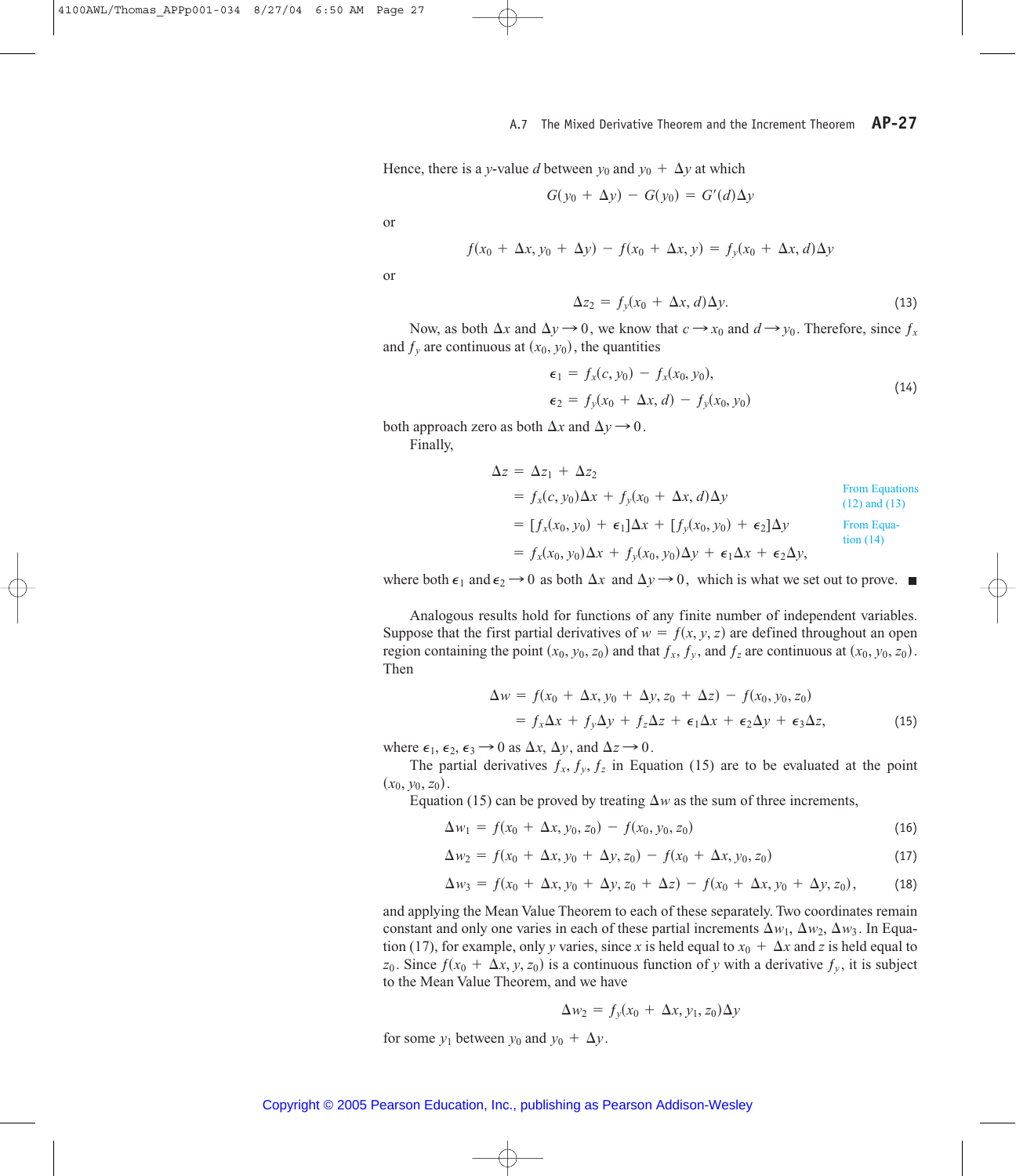**A.8**

## **The Area of a Parallelogram's Projection on a Plane**



**FIGURE A.15** The parallelogram determined by two vectors **u** and **v** in space and the orthogonal projection of the parallelogram onto a plane. The projection lines, orthogonal to the plane, lie parallel to the unit normal vector **p**.

*P*(0, 0, 3)  $S(1, 3, 2)$ *R*(3, 2, 1) *Q*(2, –1, 2) **k** *z x y*

**FIGURE A.16** Example 1 calculates the area of the orthogonal projection of parallelogram *PQRS* on the *xy*-plane.

This appendix proves the result needed in Section 16.5 that  $|(\mathbf{u} \times \mathbf{v}) \cdot \mathbf{p}|$  is the area of the projection of the parallelogram with sides determined by **u** and **v** onto any plane whose normal is **p**. (See Figure A.15.)

#### **THEOREM**

The area of the orthogonal projection of the parallelogram determined by two vectors **u** and **v** in space onto a plane with unit normal vector **p** is

$$
Area = |(\mathbf{u} \times \mathbf{v}) \cdot \mathbf{p}|.
$$

**Proof** In the notation of Figure A.15, which shows a typical parallelogram determined by vectors **u** and **v** and its orthogonal projection onto a plane with unit normal vector **p**,

 $\mathbf{u} = \overrightarrow{PP}' + \mathbf{u}' + \overrightarrow{Q'Q}$ 

 $\mathbf{v} = \mathbf{v}' + t\mathbf{p}$ 

 $=$ **u**' + *s***p**.

Similarly,

for some scalar *t*. Hence,

$$
\mathbf{u} \times \mathbf{v} = (\mathbf{u}' + s\mathbf{p}) \times (\mathbf{v}' + t\mathbf{p})
$$
  
=  $(\mathbf{u}' \times \mathbf{v}') + s(\mathbf{p} \times \mathbf{v}') + t(\mathbf{u}' \times \mathbf{p}) + st(\mathbf{p} \times \mathbf{p}).$  (1)

 $= \mathbf{u}' + \overrightarrow{PP}' - \overrightarrow{QQ}'$   $(\overrightarrow{Q'Q}) = -\overrightarrow{QQ}'$ 

(For some scalar *s* because<br> $(\overline{PP'} - \overline{QQ'}')$  is parallel to **p**)

П

The vectors  $\mathbf{p} \times \mathbf{v}'$  and  $\mathbf{u}' \times \mathbf{p}$  are both orthogonal to  $\mathbf{p}$ . Hence, when we dot both sides The vectors  $\mathbf{p} \times \mathbf{v}$  and  $\mathbf{u} \times \mathbf{p}$  are both orthogonal to **p**. Hence, when we dot both Equation (1) with **p**, the only nonzero term on the right is  $(\mathbf{u}' \times \mathbf{v}') \cdot \mathbf{p}$ . That is,

$$
(\mathbf{u} \times \mathbf{v}) \cdot \mathbf{p} = (\mathbf{u}' \times \mathbf{v}') \cdot \mathbf{p}.
$$

In particular,

$$
|(\mathbf{u} \times \mathbf{v}) \cdot \mathbf{p}| = |(\mathbf{u}' \times \mathbf{v}') \cdot \mathbf{p}|.
$$
 (2)

The absolute value on the right is the volume of the box determined by  $\mathbf{u}'$ ,  $\mathbf{v}'$ , and  $\mathbf{p}$ . The height of this particular box is  $|\mathbf{p}| = 1$ , so the box's volume is numerically the same as its base area, the area of parallelogram  $P'Q'R'S'$ . Combining this observation with Equation (2) gives

Area of 
$$
P'Q'R'S' = |(\mathbf{u}' \times \mathbf{v}') \cdot \mathbf{p}| = |(\mathbf{u} \times \mathbf{v}) \cdot \mathbf{p}|,
$$

which says that the area of the orthogonal projection of the parallelogram determined by **u** which says that the area of the orthogonal projection of the parallelogram determined by **u** and **v** onto a plane with unit normal vector **p** is  $|(\mathbf{u} \times \mathbf{v}) \cdot \mathbf{p}|$ . This is what we set out to prove.

### **EXAMPLE 1** Finding the Area of a Projection

Find the area of the orthogonal projection onto the *xy*-plane of the parallelogram determined by the points  $P(0, 0, 3), Q(2, -1, 2), R(3, 2, 1),$  and  $S(1, 3, 2)$  (Figure A.16).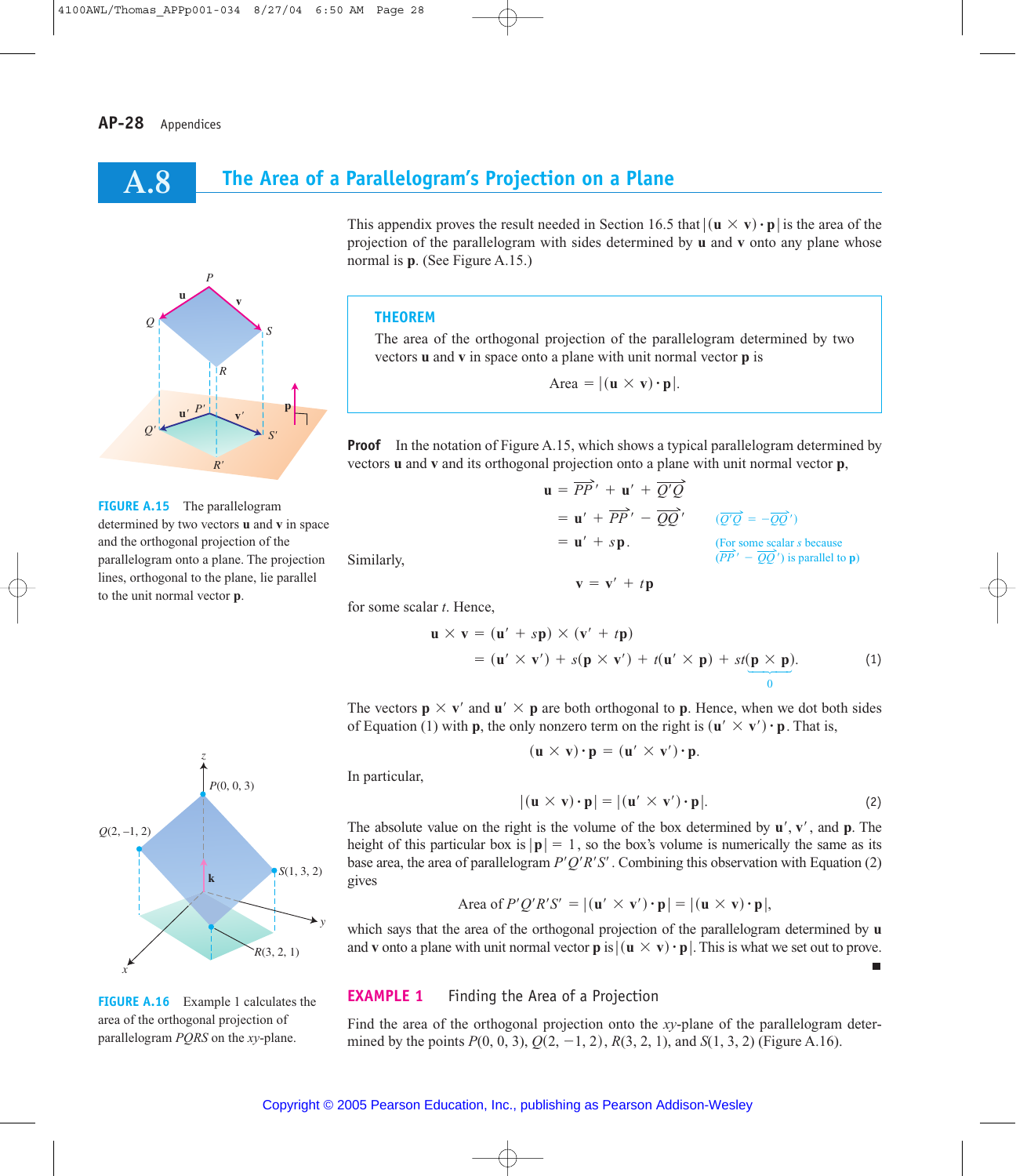**Solution** With

$$
\mathbf{u} = \overrightarrow{PQ} = 2\mathbf{i} - \mathbf{j} - \mathbf{k}, \qquad \mathbf{v} = \overrightarrow{PS} = \mathbf{i} + 3\mathbf{j} - \mathbf{k}, \qquad \text{and} \qquad \mathbf{p} = \mathbf{k},
$$

we have

$$
(\mathbf{u} \times \mathbf{v}) \cdot \mathbf{p} = \begin{vmatrix} 2 & -1 & -1 \\ 1 & 3 & -1 \\ 0 & 0 & 1 \end{vmatrix} = \begin{vmatrix} 2 & -1 \\ 1 & 3 \end{vmatrix} = 7,
$$

so the area is  $|(\mathbf{u} \times \mathbf{v}) \cdot \mathbf{p}| = |7| = 7$ .

П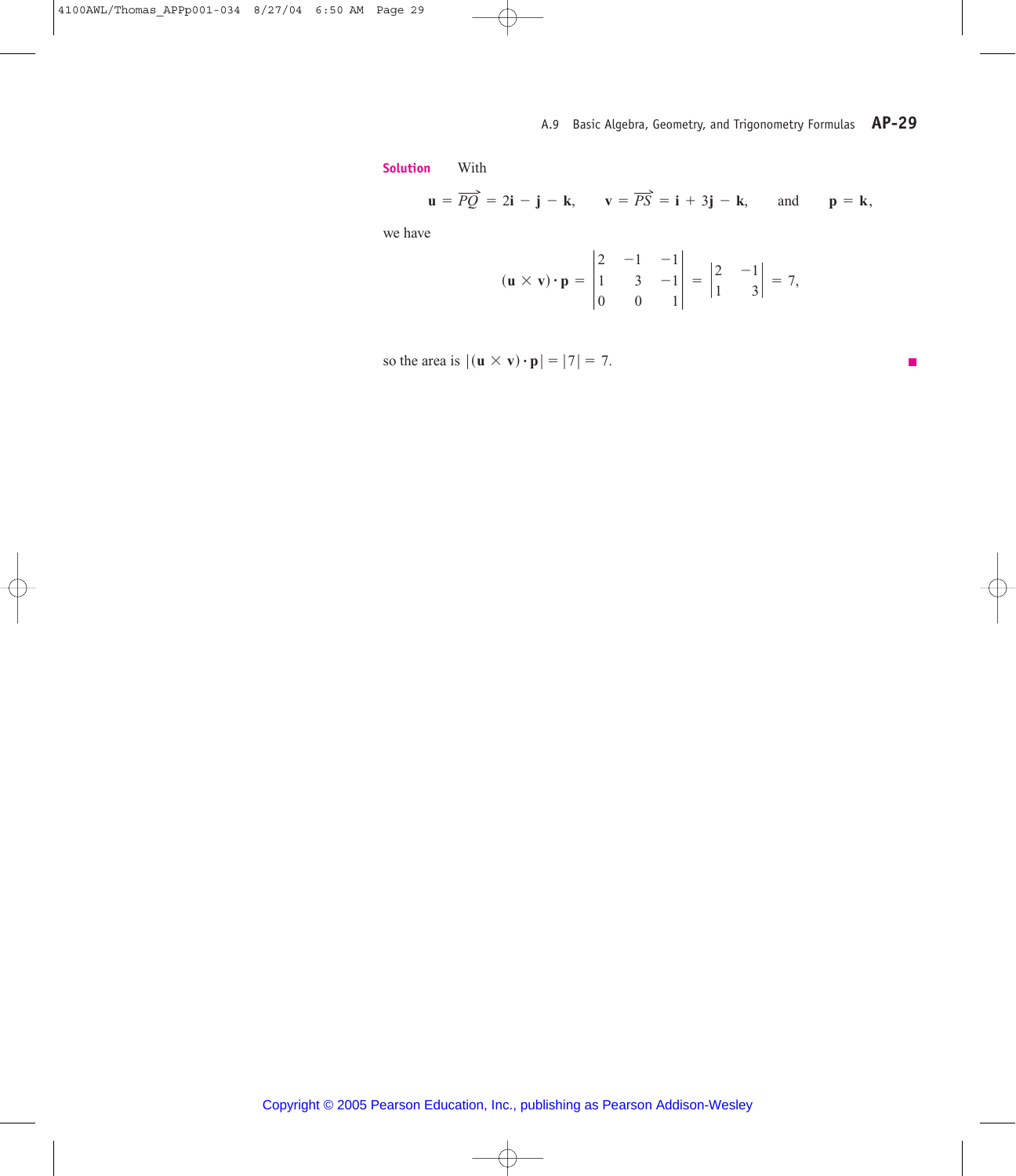# **Basic Algebra, Geometry, and Trigonometry Formulas**



**A.9**

## **Algebra**

**Arithmetic Operations**



$$
a(b + c) = ab + ac,
$$
  

$$
\frac{a}{b} \cdot \frac{c}{d} = \frac{ac}{bd}
$$
  

$$
\frac{a}{b} + \frac{c}{d} = \frac{ad + bc}{bd},
$$
  

$$
\frac{a/b}{c/d} = \frac{a}{b} \cdot \frac{d}{c}
$$

**Laws of Signs**

$$
-(-a) = a, \qquad \frac{-a}{b} = -\frac{a}{b} = \frac{a}{-b}
$$

**Zero** Division by zero is not defined.

If 
$$
a \neq 0
$$
:  $\frac{0}{a} = 0$ ,  $a^0 = 1$ ,  $0^a = 0$ 

For any number *a*:  $a \cdot 0 = 0 \cdot a = 0$ 

### **Laws of Exponents**

$$
a^m a^n = a^{m+n}, \qquad (ab)^m = a^m b^m, \qquad (a^m)^n = a^{mn}, \qquad a^{m/n} = \sqrt[n]{a^m} = (\sqrt[n]{a})^m
$$

If  $a \neq 0$ ,

$$
\frac{a^m}{a^n} = a^{m-n}, \quad a^0 = 1, \quad a^{-m} = \frac{1}{a^m}.
$$

**The Binomial Theorem** For any positive integer *n*,

$$
(a + b)^n = a^n + na^{n-1}b + \frac{n(n - 1)}{1 \cdot 2}a^{n-2}b^2 + \frac{n(n - 1)(n - 2)}{1 \cdot 2 \cdot 3}a^{n-3}b^3 + \dots + nab^{n-1} + b^n.
$$

### Copyright © 2005 Pearson Education, Inc., publishing as Pearson Addison-Wesley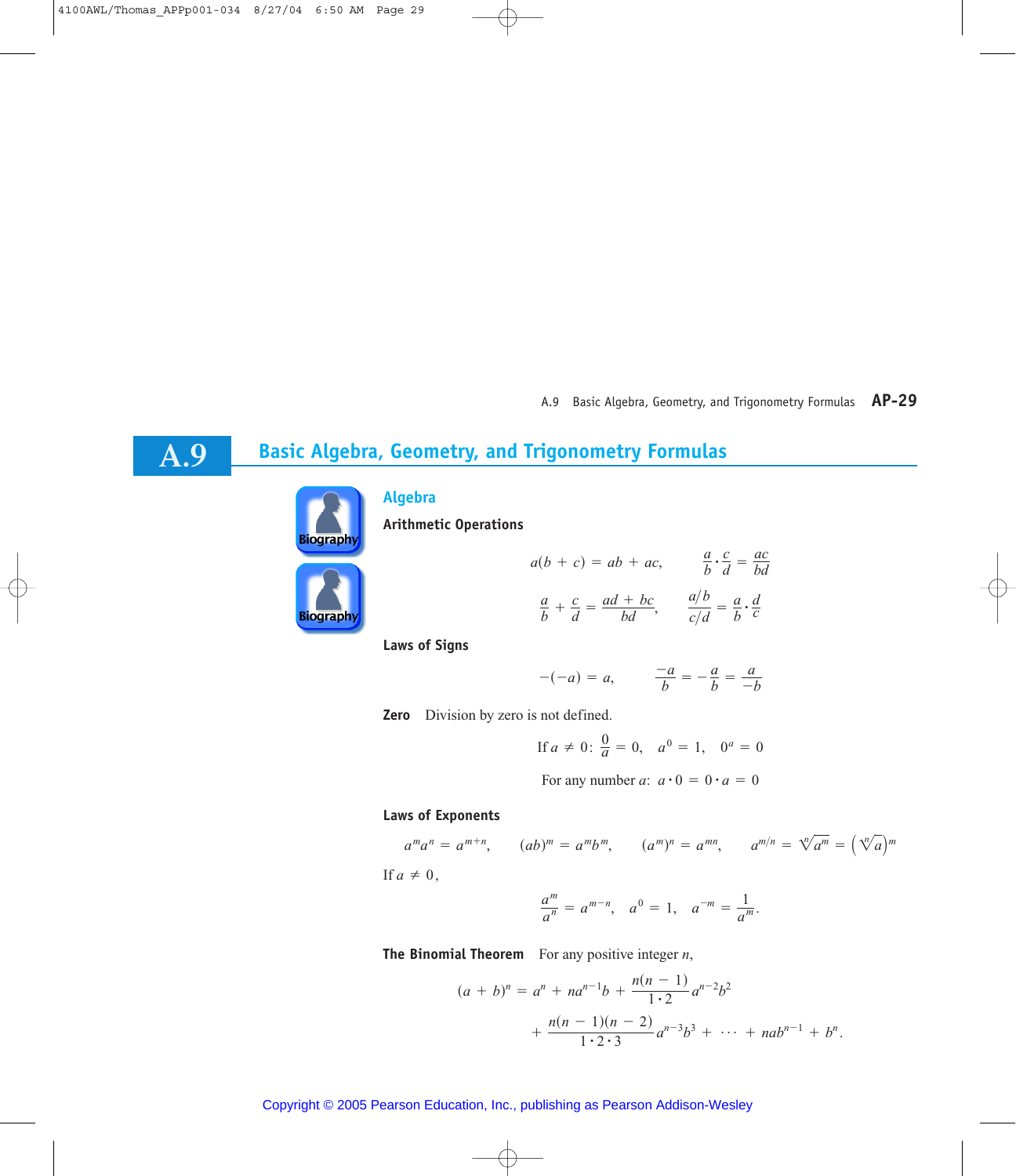For instance,

$$
(a + b)2 = a2 + 2ab + b2, \t(a - b)2 = a2 - 2ab + b2
$$
  

$$
(a + b)3 = a3 + 3a2b + 3ab2 + b3, \t(a - b)3 = a2 - 3a2b + 3ab2 - b3.
$$

#### **Factoring the Difference of Like Integer Powers,**  *n***>1**

$$
a^{n} - b^{n} = (a - b)(a^{n-1} + a^{n-2}b + a^{n-3}b^{2} + \cdots + ab^{n-2} + b^{n-1})
$$

For instance,

$$
a2 - b2 = (a - b)(a + b),
$$
  
\n
$$
a3 - b3 = (a - b)(a2 + ab + b2),
$$
  
\n
$$
a4 - b4 = (a - b)(a3 + a2b + ab2 + b3).
$$

**Completing the Square** If  $a \neq 0$ ,

$$
ax^{2} + bx + c = a\left(x^{2} + \frac{b}{a}x\right) + c
$$
  

$$
= a\left(x^{2} + \frac{b}{a}x + \frac{b^{2}}{4a^{2}} - \frac{b^{2}}{4a^{2}}\right) + c
$$
  

$$
= a\left(x^{2} + \frac{b}{a}x + \frac{b^{2}}{4a^{2}}\right) + a\left(-\frac{b^{2}}{4a^{2}}\right) + c
$$
  

$$
= a\left(x^{2} + \frac{b}{a}x + \frac{b^{2}}{4a^{2}}\right) + c - \frac{b^{2}}{4a}
$$
  

$$
= a\left(\frac{x^{2} + \frac{b}{a}x + \frac{b^{2}}{4a^{2}}\right)^{2} \cdot \frac{c}{\text{call this part } C.}
$$
  

$$
= au^{2} + C \quad (u = x + (b/2a))
$$

**The Quadratic Formula** If  $a \neq 0$  and  $ax^2 + bx + c = 0$ , then

$$
x = \frac{-b \pm \sqrt{b^2 - 4ac}}{2a}.
$$

### **Geometry**

Formulas for area, circumference, and volume:  $(A = \text{area}, B = \text{area of base}, C = \text{area})$ circumference,  $S =$  lateral area or surface area,  $V =$  volume)

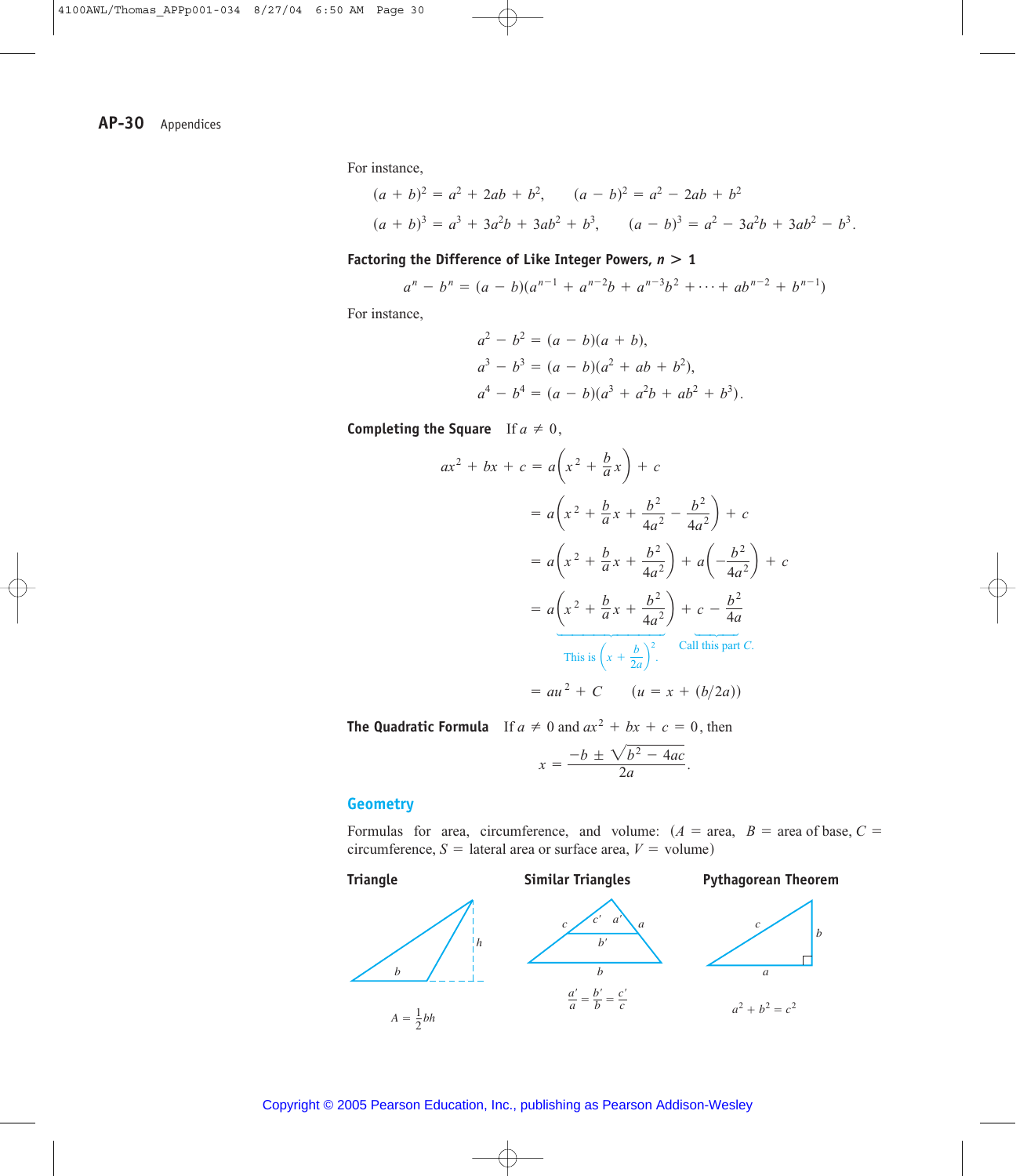

Any Cylinder or Prism with Parallel Bases **Right Circular Cylinder** 





 $V = \pi r^2 h$  $S = 2\pi rh =$  Area of side



*B*











## **Trigonometry Formulas**





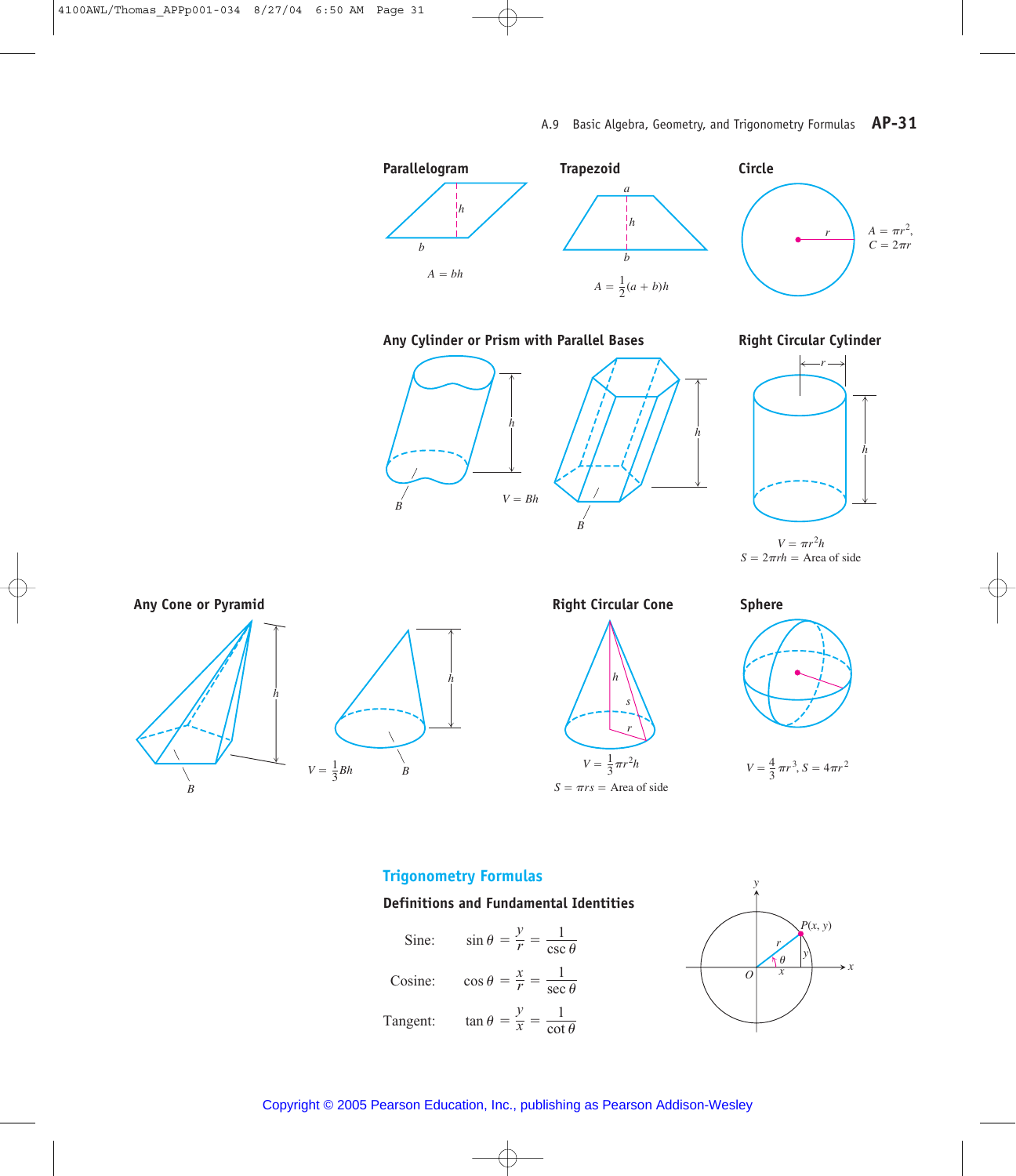## **Identities**

$$
\sin(-\theta) = -\sin \theta, \quad \cos(-\theta) = \cos \theta
$$
\n
$$
\sin^2 \theta + \cos^2 \theta = 1, \quad \sec^2 \theta = 1 + \tan^2 \theta, \quad \csc^2 \theta = 1 + \cot^2 \theta
$$
\n
$$
\sin 2\theta = 2 \sin \theta \cos \theta, \quad \cos 2\theta = \cos^2 \theta - \sin^2 \theta
$$
\n
$$
\cos^2 \theta = \frac{1 + \cos 2\theta}{2}, \quad \sin^2 \theta = \frac{1 - \cos 2\theta}{2}
$$
\n
$$
\sin (A + B) = \sin A \cos B + \cos A \sin B
$$
\n
$$
\sin (A - B) = \sin A \cos B - \cos A \sin B
$$
\n
$$
\cos (A + B) = \cos A \cos B + \sin A \sin B
$$
\n
$$
\cos (A - B) = \cos A \cos B + \sin A \sin B
$$
\n
$$
\tan (A + B) = \frac{\tan A + \tan B}{1 - \tan A \tan B}, \quad \tan (A - B) = \frac{\tan A - \tan B}{1 + \tan A \tan B}
$$
\n
$$
\sin \left( A - \frac{\pi}{2} \right) = -\cos A, \quad \cos \left( A - \frac{\pi}{2} \right) = \sin A
$$
\n
$$
\sin \left( A + \frac{\pi}{2} \right) = \cos A, \quad \cos \left( A + \frac{\pi}{2} \right) = -\sin A
$$
\n
$$
\sin A \sin B = \frac{1}{2} \cos (A - B) - \frac{1}{2} \cos (A + B)
$$
\n
$$
\cos A \cos B = \frac{1}{2} \cos (A - B) + \frac{1}{2} \sin (A + B)
$$
\n
$$
\sin A \cos B = \frac{1}{2} \sin (A - B) + \frac{1}{2} \sin (A + B)
$$
\n
$$
\sin A + \sin B = 2 \sin \frac{1}{2} (A + B) \cos \frac{1}{2} (A - B)
$$
\n
$$
\sin A - \sin B = 2 \cos \frac{1}{2} (A + B) \sin \frac{1}{2} (A - B)
$$
\n
$$
\cos A + \cos B = 2 \cos \frac{1}{2} (A + B) \sin \frac{1}{2} (A - B)
$$
\n<